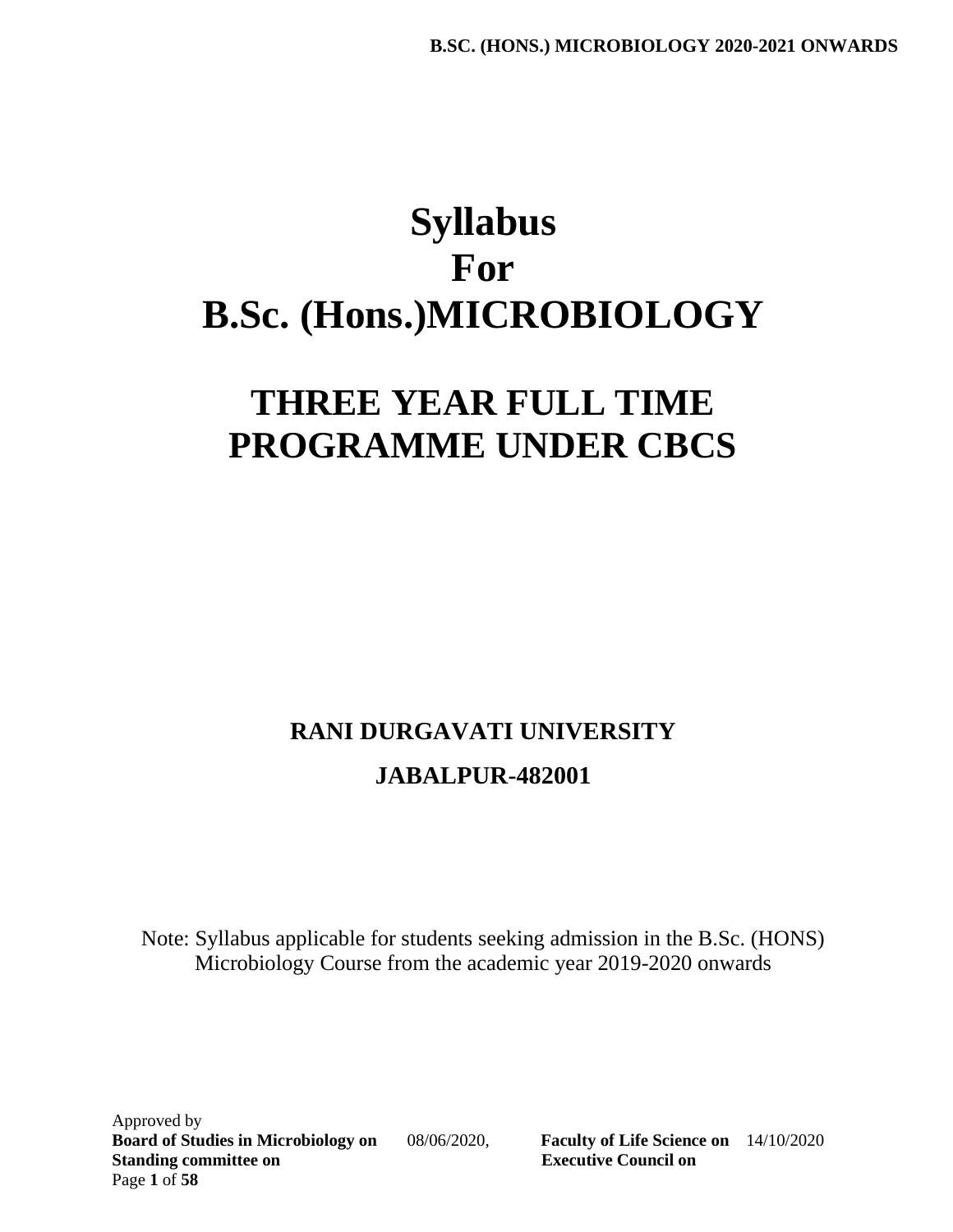# **Syllabus For B.Sc. (Hons.) MICROBIOLOGY (CBCS Pattern) ACADEMIC YEAR 2020-2021 Onwards**

The B.Sc. (Hons.) Microbiology course would be of three years duration, divided into three parts-Part I, Part II and Part III. Each part would consist of two semesters. Semester I to V would comprise of three theory papers including practicals and one Elective with practical out of two choices, making a total of 20 papers in five semesters. Students will carry out Research work and submit a Dissertation in Semester VI. There would be 12 cores, 8 common (elective) and 4 interdisciplinary papers. The new course will commence from the academic session 2020-21. The syllabus has been prepared keeping in view the unique requirements of B.Sc. (Hons.) microbiology students under CBCS Programme. The contents have been drawn to accommodate the widening horizons of the Microbiology discipline. It reflects the changing needs of the students, pertaining to the fields of Chemistry, Statistics and Computational skills. The detailed syllabus for each paper is appended with a list of suggested readings. Teaching time allotted for each paper shall be 4 periods for each theory paper and 4 periods for each practical class per week and 1 tutorial period for each paper per week. Each practical batch should not have more than 20 students. Any number exceeding 20 will be divided into two equal batches. This is because microbiology practicals require individual attention for imparting correct and adequate hands – on training to the students.

The six common papers (Cell Biology - I and II, Genetics and Genomics – I and II and Molecular Biology I and II) will be taught by teachers of the department of Biological Sciences. The interdisciplinary courses like Fundamental of Statistics, Basics of Computers, Computational Skills, Chemistry and Technical Writing and Communication in English) will be taught by teachers of the respective departments. One short educational trip will be conducted to industry/national/research institutes in the  $5<sup>th</sup>/6<sup>th</sup>$  semester to keep the students abreast with latest developments in the field of microbiology.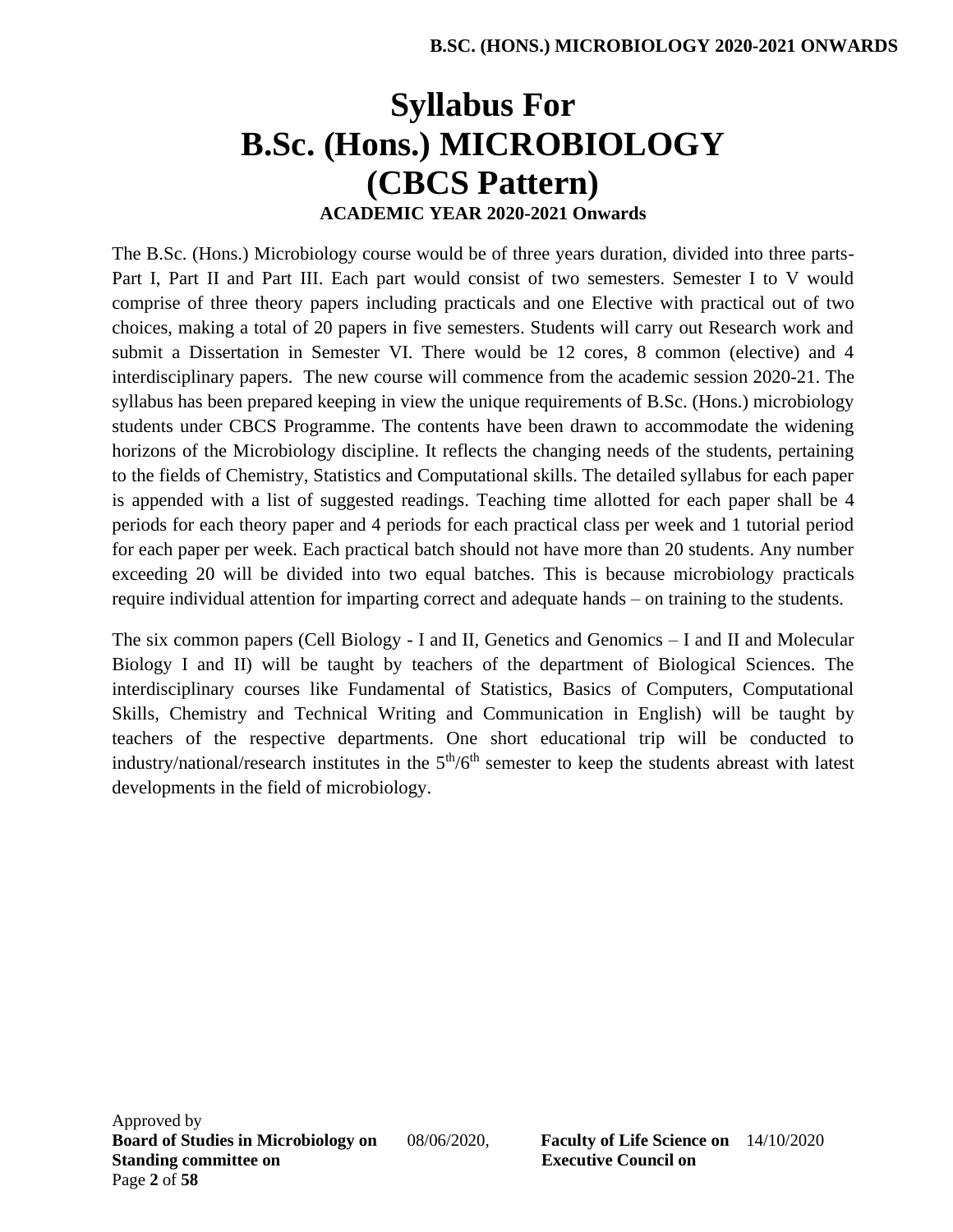#### **BACHELOR OF SCIENCE IN MICROBIOLOGY THREE YEAR FULL TIME PROGRAMME, PROGRAMME STRUCTURE**

| <b>PART</b>     | <b>SEMESTER</b>     | <b>PAPER</b>                              |
|-----------------|---------------------|-------------------------------------------|
| PART-I          | Semester-1          |                                           |
|                 | <b>UMB 101</b>      | Introduction to Microbial World           |
|                 | <b>UMB 102</b>      | Techniques in Microbiology                |
|                 | <b>UMB 103</b>      | Chemistry-I                               |
|                 | <b>UMB 104</b>      | Practical based on UMB 101&102            |
|                 | <b>UMB 105</b>      | Practical based on UMB 103 & UMBE 101/102 |
|                 | <b>UMBE 101/</b>    | <b>Communicative English</b>              |
|                 | <b>UMBE 102</b>     | <b>Fundamentals of Statistics</b>         |
|                 | Semester-2          |                                           |
|                 | <b>UMB 201</b>      | Bacteriology                              |
|                 | <b>UMB 202</b>      | <b>Medical Microbiology</b>               |
|                 | <b>UMB 203</b>      | Chemistry-II                              |
|                 | <b>UMB 204</b>      | Practical based on UMB 201& 202           |
|                 | <b>UMB 205</b>      | Practical based on UMB 203 & UMBE 201/202 |
|                 | <b>UMBE 201/</b>    | <b>Basics of Computers</b>                |
|                 | <b>UMBE 202</b>     | <b>Bioanalytical Techniques</b>           |
| <b>PART II</b>  | Semester-3          |                                           |
|                 | <b>UMB 301</b>      | Cell Biology-I                            |
|                 | <b>UMB 302</b>      | Phycology & Mycology                      |
|                 | <b>UMB 303</b>      | Virology                                  |
|                 | <b>UMB 304</b>      | Practical based on UMB 301& 302           |
|                 | <b>UMB 305</b>      | Practical based on UMB 303 & UMBE 301/302 |
|                 | <b>UMBE 301/</b>    | Molecular Biology-I                       |
|                 | <b>UMBE 302</b>     | <b>Recombinant DNA Technology</b>         |
|                 | Semester-4          |                                           |
|                 | <b>UMB 401</b>      | Microbial Physiology & Metabolism         |
|                 | <b>UMB 402</b>      | Genetics & Genomics-I                     |
|                 | <b>UMB 403</b>      | Cell Biology-II                           |
|                 | <b>UMB 404</b>      | Practical based on UMB 401& 402           |
|                 | <b>UMB 405</b>      | Practical based on UMB 403 & UMBE 401/402 |
|                 | <b>UMBE 401/</b>    | Molecular Biology-II                      |
|                 | <b>UMBE 402</b>     | Immunology                                |
| <b>PART III</b> | Semester-5          |                                           |
|                 | <b>UMB 501</b>      | Food & Dairy Microbiology                 |
|                 | <b>UMB 502</b>      | Microbial Ecology                         |
|                 | <b>UMB 503</b>      | <b>Industrial Microbiology</b>            |
|                 | <b>UMB 504</b>      | Practical based on UMB 501& 502           |
|                 | <b>UMB 505</b>      | Practical based on UMB 503& UMBE 501/502  |
|                 | <b>UMBE 501/</b>    | Genetics & Genomics-II                    |
|                 | <b>UMBE 502</b>     | <b>Plant Pathology</b>                    |
|                 | Semester-6          |                                           |
|                 | <b>DISSERTATION</b> |                                           |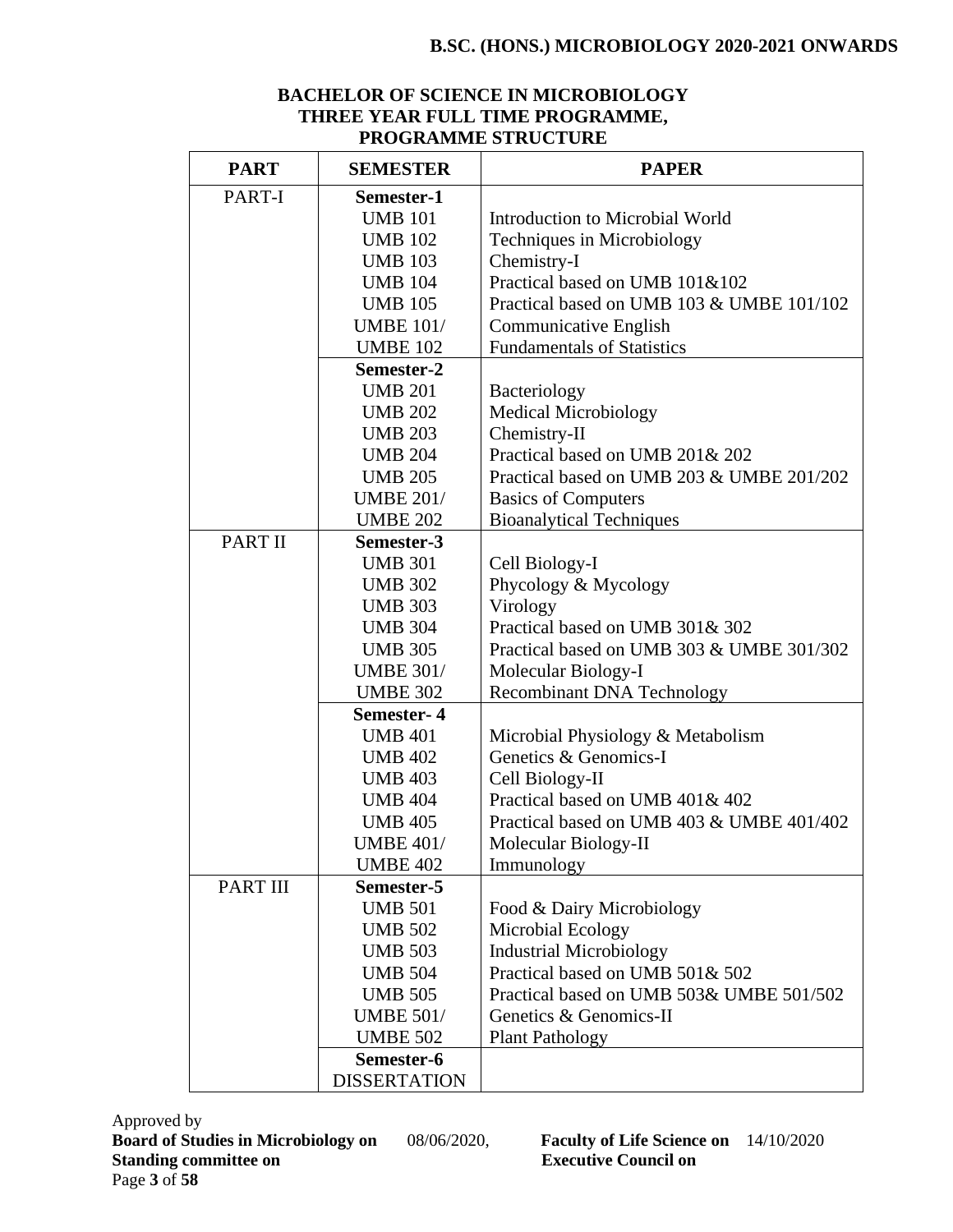#### **(B) SCHEME OF EXAMINATION**

# **FIRST SEMESTER**

| (A)                              | <b>Continuous evaluation, Theory,</b><br><b>Practical</b>  | <b>Credits</b>          |                                        | <b>Maximum Marks</b>                  |              |
|----------------------------------|------------------------------------------------------------|-------------------------|----------------------------------------|---------------------------------------|--------------|
| <b>Course Code</b>               | <b>Course Title</b>                                        |                         | <b>Continuous</b><br><b>Evaluation</b> | End<br><b>Semester</b><br><b>Exam</b> | <b>Total</b> |
| <b>I-Core Courses</b>            |                                                            |                         |                                        |                                       |              |
| <b>UMB 101</b>                   | Introduction to Microbial World                            | 3                       | 40                                     | 60                                    | <b>100</b>   |
| <b>UMB 102</b>                   | Techniques in Microbiology                                 | 3                       | 40                                     | 60                                    | 100          |
| <b>UMB 103</b>                   | Chemistry-I                                                | 3                       | 40                                     | 60                                    | 100          |
| <b>II-Practical Core Courses</b> |                                                            |                         |                                        |                                       |              |
| <b>UMB 104</b>                   | Practical based on UMB 101<br>and UMB 102                  | 4                       | 40                                     | 60                                    | 100          |
| <b>UMB 105</b>                   | Practical based on UMB103 and<br><b>UMBE 101/ UMBE 102</b> | $\overline{\mathbf{4}}$ | 40                                     | 60                                    | <b>100</b>   |
|                                  | <b>III-Elective Courses (Any one to choose)</b>            |                         |                                        |                                       |              |
| <b>UMBE 101</b>                  | Communicative English                                      | 3                       | 40                                     | 60                                    | 100          |
| <b>UMBE 102</b>                  | <b>Fundamentals of Statistics</b>                          |                         |                                        |                                       |              |
|                                  | <b>IV-Skill Development course</b>                         |                         |                                        |                                       |              |
| <b>SKILL</b>                     | Skill Development module 1                                 | $\overline{2}$          | Grade Point will be provided by        | <b>Skill Development Centre</b>       |              |
| <b>Total valid credits</b>       |                                                            | 22                      |                                        |                                       |              |
|                                  |                                                            |                         |                                        |                                       |              |
| credits)                         | (B) Comprehensive viva voce (Virtual                       | $\overline{\mathbf{4}}$ |                                        |                                       | 50           |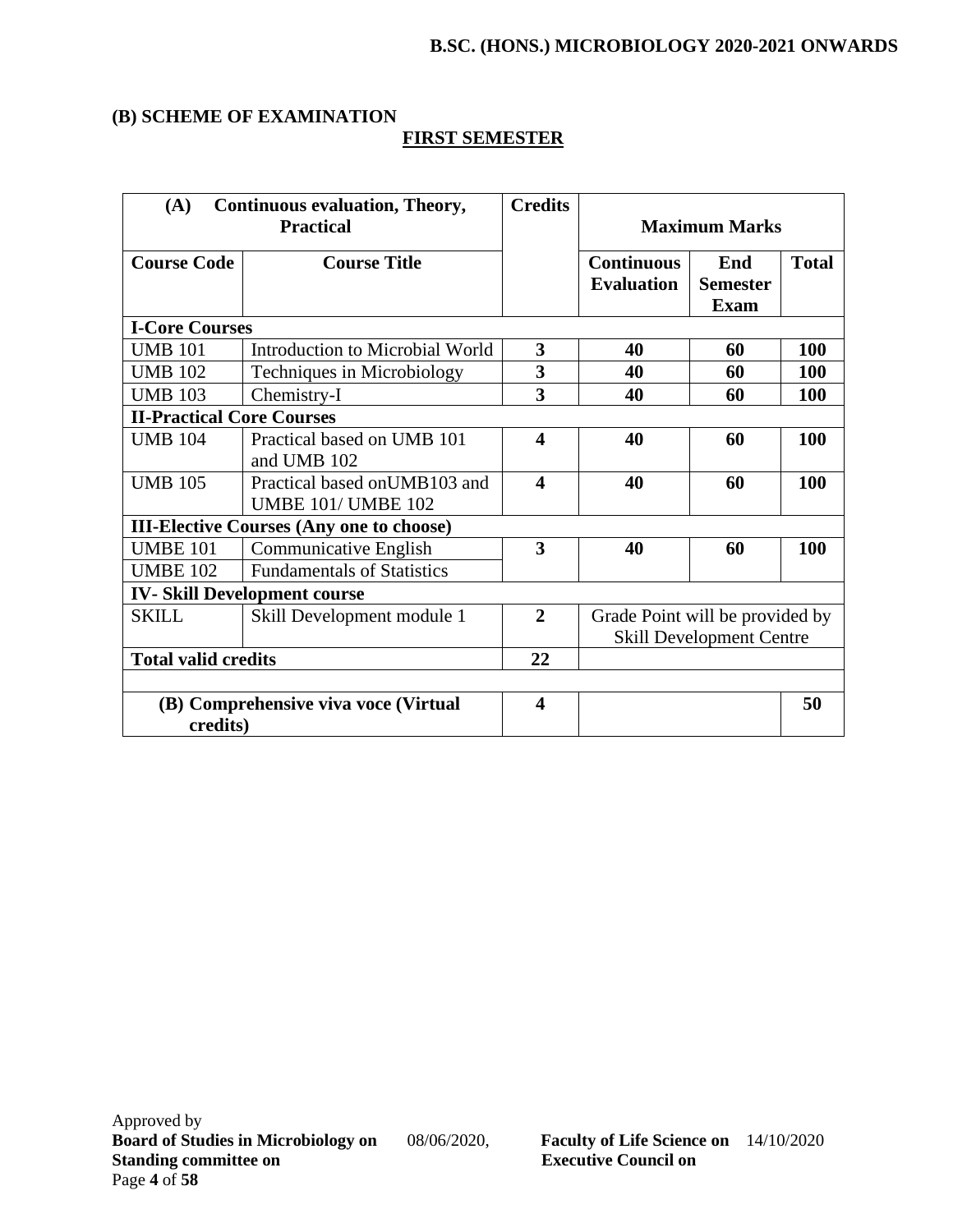#### **SECOND SEMESTER**

|                                  | (A) Continuous evaluation, Theory,              | <b>Credits</b>          |                   | <b>Maximum Marks</b>            |              |
|----------------------------------|-------------------------------------------------|-------------------------|-------------------|---------------------------------|--------------|
|                                  | <b>Practical</b>                                |                         |                   |                                 |              |
| <b>Course Code</b>               | <b>Course Title</b>                             |                         | <b>Continuous</b> | End                             | <b>Total</b> |
|                                  |                                                 |                         | <b>Evaluation</b> | <b>Semester</b>                 |              |
|                                  |                                                 |                         |                   | <b>Exam</b>                     |              |
| <b>I-Core Courses</b>            |                                                 |                         |                   |                                 |              |
| <b>UMB 201</b>                   | Bacteriology                                    | 3                       | 40                | 60                              | 100          |
| <b>UMB 202</b>                   | <b>Medical Microbiology</b>                     | 3                       | 40                | 60                              | <b>100</b>   |
| <b>UMB 203</b>                   | Chemistry-II                                    | 3                       | 40                | 60                              | 100          |
| <b>II-Practical core courses</b> |                                                 |                         |                   |                                 |              |
| <b>UMB 204</b>                   | Practical based on                              | $\overline{\mathbf{4}}$ | 40                | 60                              | <b>100</b>   |
|                                  | UMB 201 and UMB 202                             |                         |                   |                                 |              |
| <b>UMB 205</b>                   | Practical based on                              | $\overline{\mathbf{4}}$ | 40                | 60                              | <b>100</b>   |
|                                  | UMB 203 and                                     |                         |                   |                                 |              |
|                                  | <b>UMBE 201/ UMBE 202</b>                       |                         |                   |                                 |              |
|                                  | <b>III-Elective Courses (Any one to choose)</b> |                         |                   |                                 |              |
| <b>UMBE 201</b>                  | <b>Basics of Computers</b>                      | $\overline{\mathbf{3}}$ | 40                | 60                              | 100          |
| <b>UMBE 202</b>                  | <b>Bioanlytical Techniques</b>                  |                         |                   |                                 |              |
|                                  | <b>IV-Skill Development course</b>              |                         |                   |                                 |              |
| <b>SKILL</b>                     | Skill Development module 2                      | $\overline{2}$          |                   | Grade Point will be provided by |              |
|                                  |                                                 |                         |                   | <b>Skill Development Centre</b> |              |
| <b>Total valid credits</b>       |                                                 | 22                      |                   |                                 |              |
|                                  |                                                 |                         |                   |                                 |              |
|                                  | (B) Comprehensive viva voce (Virtual            | $\overline{\mathbf{4}}$ |                   |                                 | 50           |
| credits)                         |                                                 |                         |                   |                                 |              |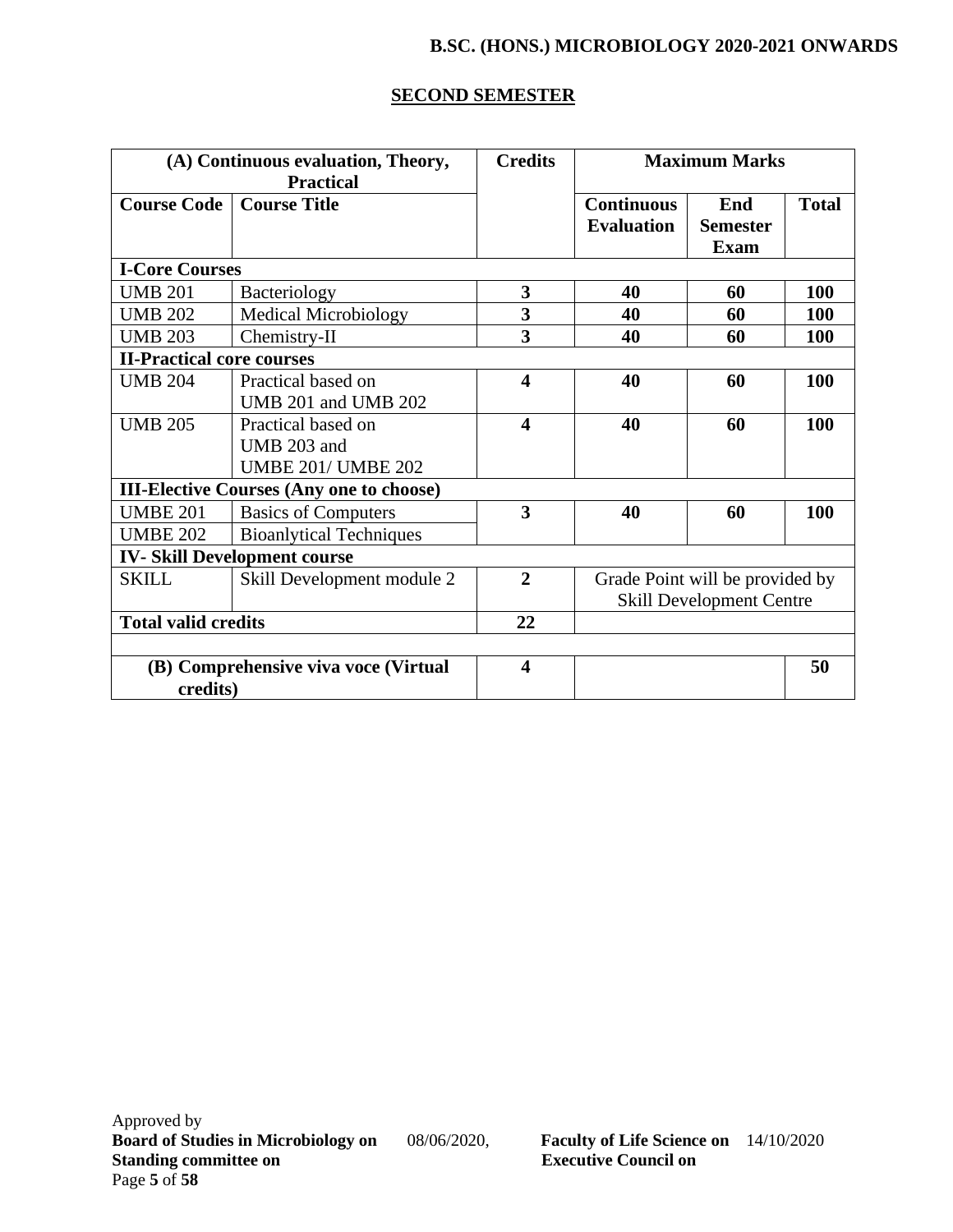|                                  | (A) Continuous evaluation, Theory,<br><b>Practical</b>      | <b>Credits</b>          |                                        | <b>Maximum Marks</b>                  |              |
|----------------------------------|-------------------------------------------------------------|-------------------------|----------------------------------------|---------------------------------------|--------------|
| Course<br>Code                   | <b>Course Title</b>                                         |                         | <b>Continuous</b><br><b>Evaluation</b> | End<br><b>Semester</b><br><b>Exam</b> | <b>Total</b> |
| <b>I-Core Courses</b>            |                                                             |                         |                                        |                                       |              |
| <b>UMB 301</b>                   | Cell Biology-I                                              | $\overline{\mathbf{3}}$ | 40                                     | 60                                    | 100          |
| <b>UMB 302</b>                   | Phycology & Mycology                                        | 3                       | 40                                     | 60                                    | 100          |
| <b>UMB 303</b>                   | Virology                                                    | 3                       | 40                                     | 60                                    | 100          |
| <b>II-Practical core courses</b> |                                                             |                         |                                        |                                       |              |
| <b>UMB 304</b>                   | <b>Practical based</b><br>on UMB 301 and UMB 302            | $\boldsymbol{\Delta}$   | 40                                     | 60                                    | <b>100</b>   |
| <b>UMB 305</b>                   | Practical based on UMB 303 and<br><b>UMBE 301/ UMBE 302</b> | $\overline{\mathbf{4}}$ | 40                                     | 60                                    | 100          |
|                                  | <b>III-Elective Courses (Any one to choose)</b>             |                         |                                        |                                       |              |
| <b>UMBE 301</b>                  | Molecular Biology-I                                         | 3                       | 40                                     | 60                                    | 100          |
| <b>UMBE 302</b>                  | <b>Recombinant DNA Technology</b>                           |                         |                                        |                                       |              |
|                                  | <b>IV-Skill Development course</b>                          |                         |                                        |                                       |              |
| <b>SKILL</b>                     | Skill Development module 3                                  | $\overline{2}$          | Grade Point will be provided by        | <b>Skill Development Centre</b>       |              |
| <b>Total valid credits</b>       |                                                             | 22                      |                                        |                                       |              |
|                                  |                                                             |                         |                                        |                                       |              |
|                                  | (B) Comprehensive viva voce<br>(Virtual credits)            | $\overline{\mathbf{4}}$ |                                        |                                       | 50           |

# **THIRD SEMESTER**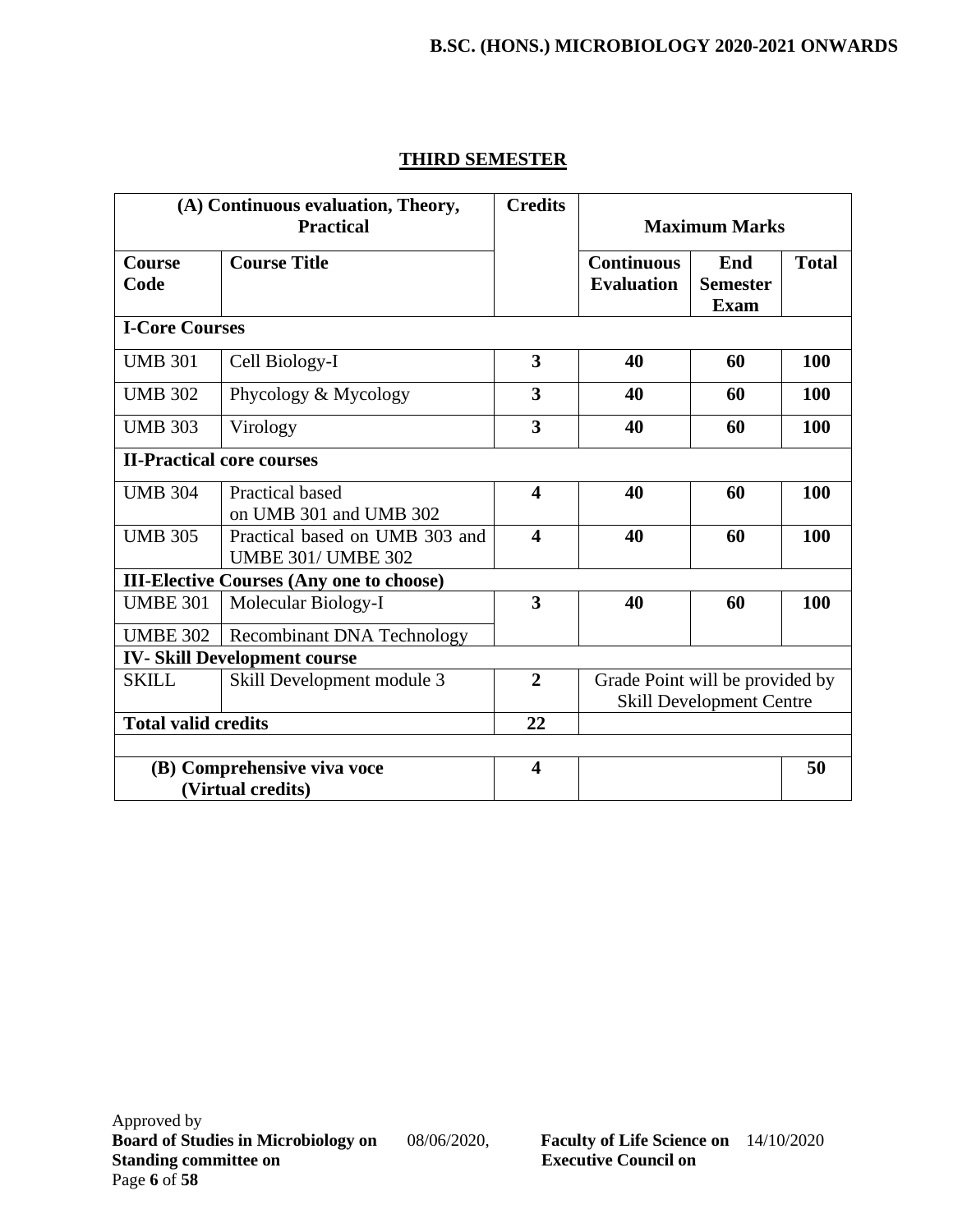### **FOURTH SEMESTER**

| <b>Practical</b>           | (A) Continuous evaluation, Theory,              | <b>Credits</b>          |                                 | <b>Maximum Marks</b>            |              |
|----------------------------|-------------------------------------------------|-------------------------|---------------------------------|---------------------------------|--------------|
|                            |                                                 |                         |                                 |                                 |              |
| <b>Course</b>              | <b>Course Title</b>                             |                         | <b>Continuous</b>               | End                             | <b>Total</b> |
| Code                       |                                                 |                         | <b>Evaluation</b>               | <b>Semester</b>                 |              |
|                            |                                                 |                         |                                 | <b>Exam</b>                     |              |
| <b>I-Core Courses</b>      |                                                 |                         |                                 |                                 |              |
| <b>UMB 401</b>             | Microbial Physiology &<br>Metabolism            | $\overline{\mathbf{3}}$ | 40                              | 60                              | <b>100</b>   |
| <b>UMB 402</b>             | Genetics & Genomics-I                           | 3                       | 40                              | 60                              | 100          |
| <b>UMB 403</b>             | Cell Biology-II                                 | 3                       | 40                              | 60                              | 100          |
|                            | <b>II-Practical core courses</b>                |                         |                                 |                                 |              |
| <b>UMB 404</b>             | Practical based on UMB 401                      | $\overline{\mathbf{4}}$ | 40                              | 60                              | 100          |
|                            | and UMB 402                                     |                         |                                 |                                 |              |
| <b>UMB 405</b>             | Practical based on UMB 403                      | $\overline{\mathbf{4}}$ | 40                              | 60                              | 100          |
|                            | and UMBE 401 / UMBE 402                         |                         |                                 |                                 |              |
|                            | <b>III-Elective Courses (Any one to choose)</b> |                         |                                 |                                 |              |
| <b>UMBE 401</b>            | Molecular Biology-II                            | 3                       | 40                              | 60                              | 100          |
| <b>UMBE 402</b>            | Immunology                                      |                         |                                 |                                 |              |
|                            | <b>IV-Skill Development course</b>              |                         |                                 |                                 |              |
| <b>SKILL</b>               | Skill Development module 4                      | $\overline{2}$          | Grade Point will be provided by |                                 |              |
|                            |                                                 |                         |                                 | <b>Skill Development Centre</b> |              |
| <b>Total valid credits</b> |                                                 | 22                      |                                 |                                 |              |
|                            |                                                 |                         |                                 |                                 |              |
|                            | (B) Comprehensive viva voce                     | $\overline{\mathbf{4}}$ |                                 |                                 | 50           |
|                            | (Virtual credits)                               |                         |                                 |                                 |              |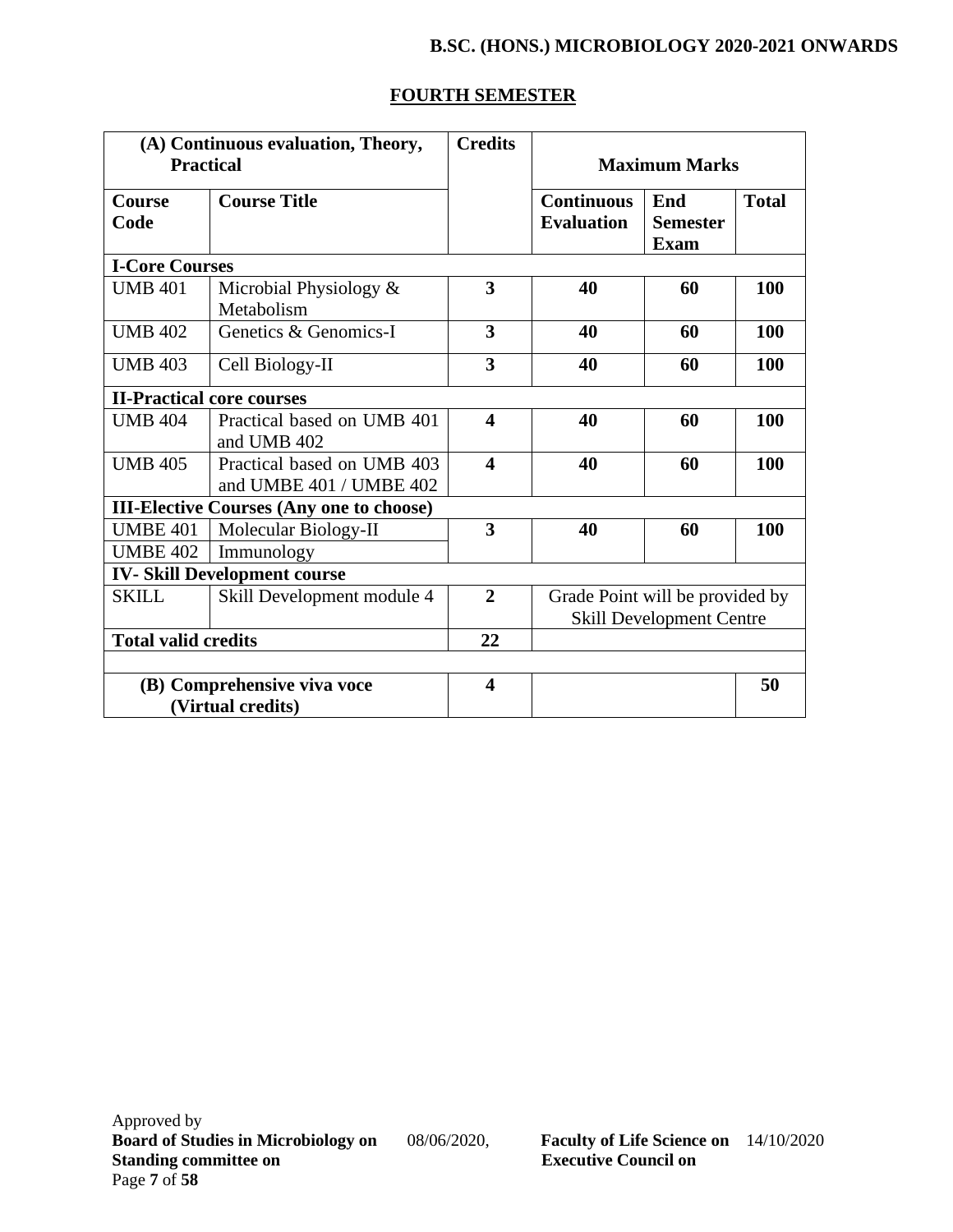# **FIFTH SEMESTER**

| <b>Practical</b>           | (A) Continuous evaluation, Theory,                   | <b>Credits</b>          |                                        | <b>Maximum Marks</b>                  |              |
|----------------------------|------------------------------------------------------|-------------------------|----------------------------------------|---------------------------------------|--------------|
| <b>Course</b><br>Code      | <b>Course Title</b>                                  |                         | <b>Continuous</b><br><b>Evaluation</b> | End<br><b>Semester</b><br><b>Exam</b> | <b>Total</b> |
| <b>I-Core Courses</b>      |                                                      |                         |                                        |                                       |              |
| <b>UMB 501</b>             | Food & Dairy Microbiology                            | 3                       | 40                                     | 60                                    | 100          |
| <b>UMB 502</b>             | Microbial Ecology                                    | $\overline{\mathbf{3}}$ | 40                                     | 60                                    | <b>100</b>   |
| <b>UMB 503</b>             | <b>Industrial Microbiology</b>                       | $\overline{\mathbf{3}}$ | 40                                     | 60                                    | 100          |
|                            | <b>II-Practical core courses</b>                     |                         |                                        |                                       |              |
| <b>UMB 504</b>             | Practical based on UMB 501<br>and UMB 502            | $\overline{\mathbf{4}}$ | 40                                     | 60                                    | 100          |
| <b>UMB 505</b>             | Practical based on UMB 503<br>and UMBE 501/ UMBE 502 | $\overline{\mathbf{4}}$ | 40                                     | 60                                    | 100          |
|                            | <b>III-Elective Courses (Any one to choose)</b>      |                         |                                        |                                       |              |
| <b>UMBE 501</b>            | Genetics & Genomics-II                               | 3                       | 40                                     | 60                                    | 100          |
| <b>UMBE 502</b>            | <b>Plant Pathology</b>                               |                         |                                        |                                       |              |
|                            | <b>IV-Skill Development course</b>                   |                         |                                        |                                       |              |
| <b>SKILL</b>               | Skill Development module 5                           | $\overline{2}$          | Grade Point will be provided by        | <b>Skill Development Centre</b>       |              |
| <b>Total valid credits</b> |                                                      | 22                      |                                        |                                       |              |
|                            |                                                      |                         |                                        |                                       |              |
|                            | (B) Comprehensive viva voce<br>(Virtual credits)     | $\overline{\mathbf{4}}$ |                                        |                                       | 50           |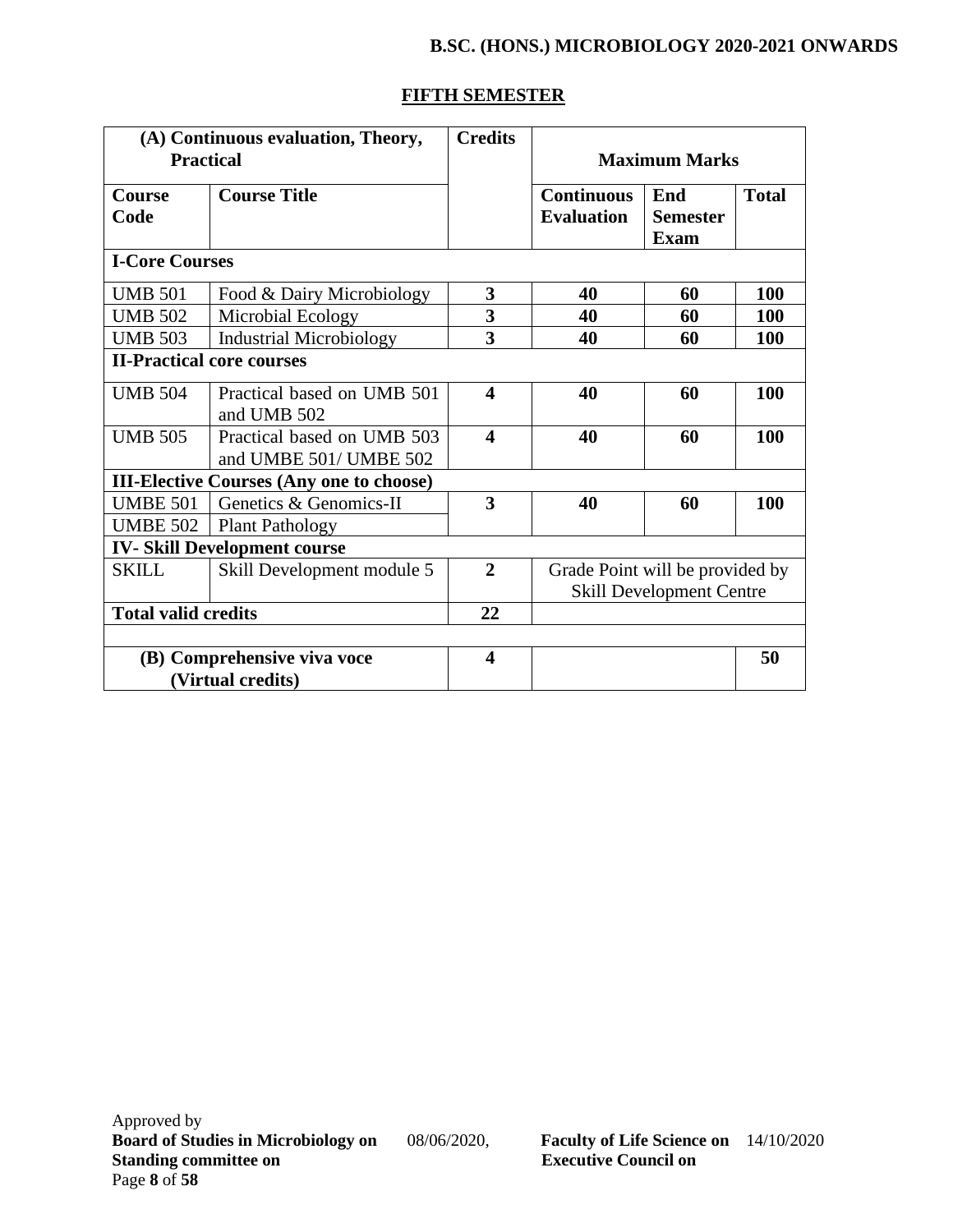| (A) DISSERTATION                                                                                                                                             | <b>Credits</b> | <b>Maximum</b><br><b>Marks</b> |
|--------------------------------------------------------------------------------------------------------------------------------------------------------------|----------------|--------------------------------|
| A. Valuation<br>(i)<br>Language & Presentation<br><b>Review of Literature</b><br>(ii)<br>(iii)<br>Methodology<br>Analysis & interpretation of Result<br>(iv) | 18             | 300                            |
| <b>B. Viva-Voce</b><br><b>EXTERNAL</b>                                                                                                                       |                | 50                             |
| <b>INTERNAL</b><br>C. Viva-Voce                                                                                                                              |                | 50                             |
| <b>Total</b>                                                                                                                                                 |                | 400                            |

#### **SIXTH SEMESTER**

| $\mid$ (B) Comprehensive viva voce (virtual credits) |  |  |
|------------------------------------------------------|--|--|
|------------------------------------------------------|--|--|

#### **PROGRAMME OUTCOME**

The aim of the undergraduate degree in Microbiology is to make students knowledgeable about the various basic concepts in a wide ranging contexts which involve the use of knowledge and skills of Microbiology. Their understanding, knowledge and skills in Microbiology needs to be developed through a thorough teaching learning processes in the class, practical skills through the laboratory work, their presentation and articulation skills, exposure to industry and interaction with industry experts, write short research-based projects where they are guided and mentored by the academic and other experts of the subject.

#### **PROGRAMME SPECIFIC OUTCOMES**

 A candidate who is conferred an UG (Hons) degree i.e. B.Sc. (Hons) degree in microbiology needs to have acquired/developed following competencies during the programme of the study: 1. Acquired knowledge and understanding of the microbiology concepts as applicable to diverse areas such as medical, industrial, environment, genetics, agriculture, food and others.

2. Demonstrate key practical skills/competencies in working with microbes for study and use in the laboratory as well as outside, including the use of good microbiological practices

3. Competent enough to use microbiology knowledge and skills to analyze problems involving microbes, articulate these with peers/ team members/ other stake holders, and undertake remedial measures/ studies etc.

4. Developed a broader perspective of the discipline of Microbiology to enable him to identify challenging societal problems and plan his professional career to develop innovative solutions for such problems.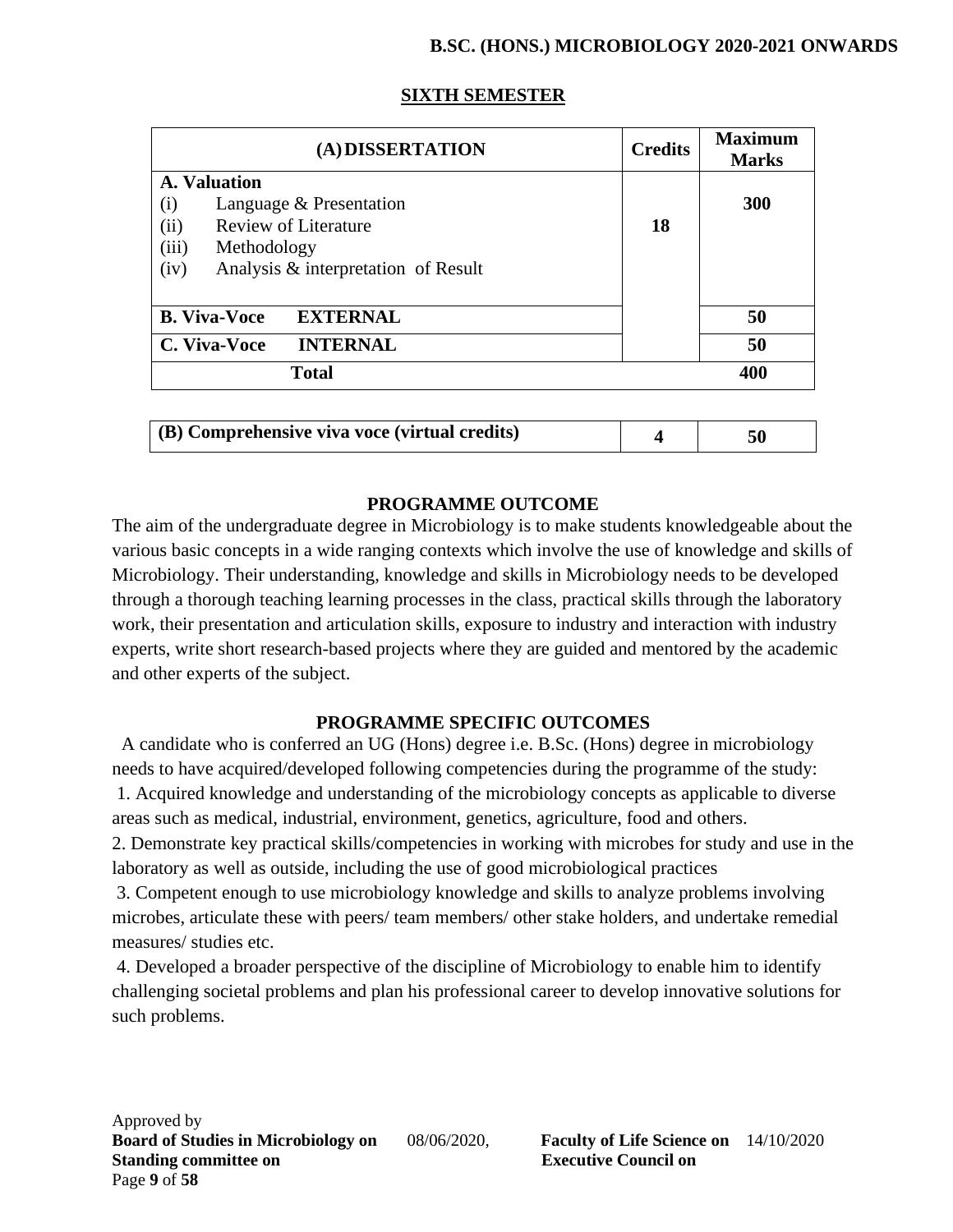# **FIRST SEMESTER**

#### **Course Code UMB 101: INTRODUCTION TO MICROBIAL WORLD**

**Course Objectives:** The main objective of this course is to give students an insight into the world of microorganisms. The paper discusses the historical developments and major milestones leading to the development of microbiology as a separate discipline of science. The students will understand the diversity, structure, evolution and impact of microbes in our day to day life and for the sustenance of life on Earth in general.

**Course Learning Outcomes:** Upon successful completion of the course, the students:

- will be acquainted with the historical account and development of microbiology as a scientific discipline.
- will have gained knowledge on different systems of classification. They will also acquire an overview of acellular and cellular microorganisms.
- will have acquired in-depth knowledge of the diversity, distribution, cell structure, life cycles and economic importance of algae.
- will have gathered detailed information on the diversity, distribution, structure, life cycles and economic importance of fungi.
- will be aware of general characteristics of protozoa and their economic importance.
- will have a broad perspective of the scope of microbiology.

# **COURSE CONTENTS**

#### **UNIT I**

#### **History of Development of Microbiology**

**History-** Discovery and Development of Microbial World, Spontaneous generation vs. biogenesis, Fermentation, Germ Theory of Disease, Contribution of following scientists in the field oh=f Microbiology : Anton von Leeuwenhoek, Joseph Lister, Paul Ehrlich, Edward Jenner, Louis Pasteur, Robert Koch, Martinus W. Beijerinck, Sergei N. Winogradsky, Alexander Fleming, Selman A. Waksman, Elie Metchnikoff, Norman Pace, Carl Woese and Ananda M. Chakraborty

#### **UNIT II**

#### **Microbial Diversity and Classification**

Occurrence, Binomial Nomenclature, Haekel's Classification, Whittaker's five kingdom and Carl Woese's three kingdom classification systems and their utility. Taxonomy- Principle and its types (Classical Approaches-Numerical, molecular Approach, Chemical, Serological and Genetics), Bacterial taxonomy- Bergey's manual of systematic bacteriology (Eubacteria and Archaebacteria) Difference between prokaryotic and eukaryotic microorganisms

#### **General characteristics of different groups:**

A cellular microorganisms (Viruses, Viroids, Prions) and Cellular microorganisms (Bacteria, Algae, Fungi and Protozoa) with emphasis on distribution and occurrence, morphology, mode of reproduction and economic importance.

#### **UNIT III**

#### **Viruses**

Definition- Virion, prions, viroids and virusoides.

History, general characterstics and Structure, Virus-host (bacteria, animal and plants), Classification, Replication (TMV, poliovirus, T4 and λ phage), lytic and lysogenic cycles.

Approved by **Board of Studies in Microbiology on** 08/06/2020, **Faculty of Life Science on** 14/10/2020 **Standing committee on Executive Council on American** Executive Council on Page **10** of **58**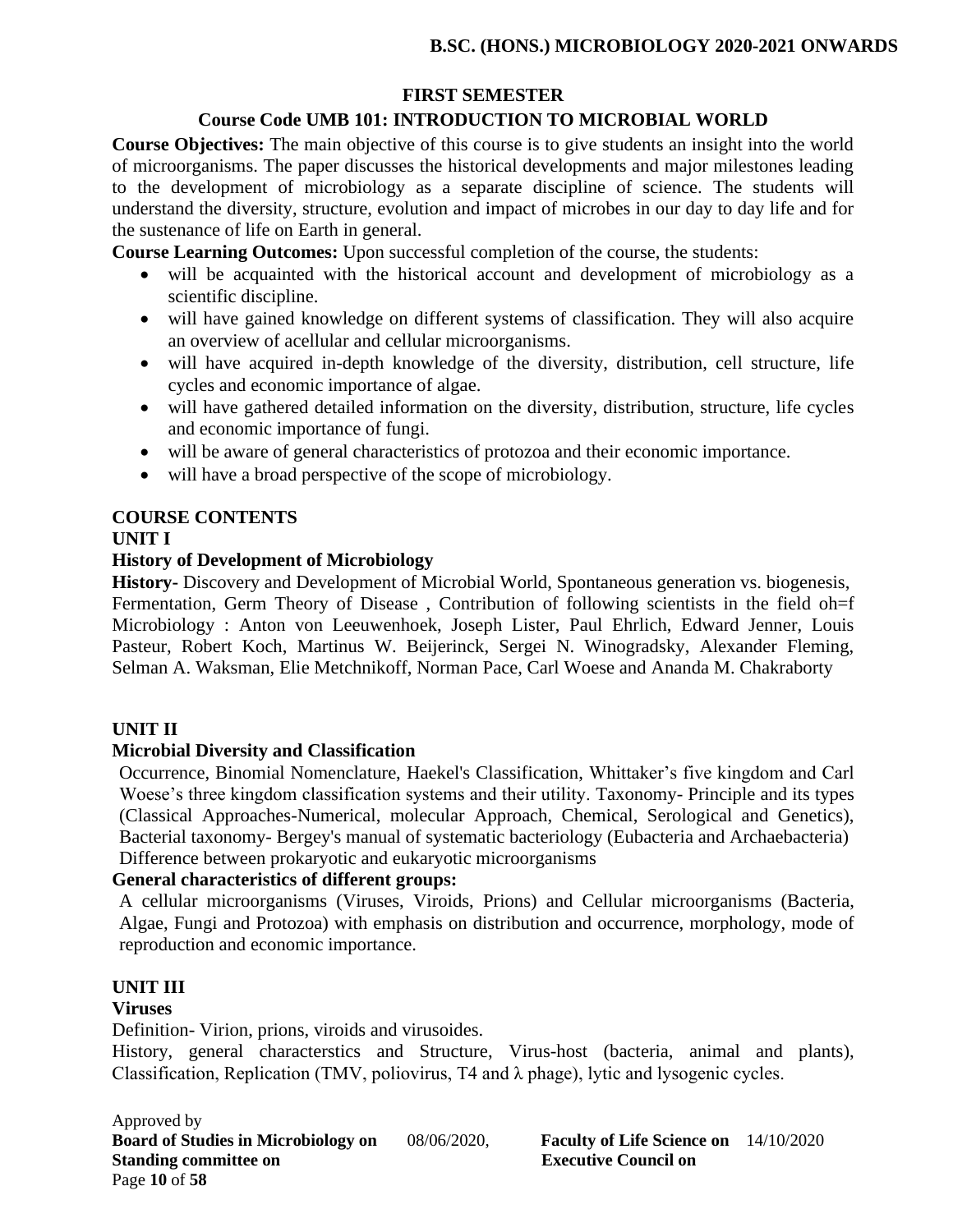#### **Bacteria**

A General Characterstics- Morpholgical, Chemical , Cultural , Metabolic , Antigenic, very precise account of typical eubacteria, chlamydiae, rickettsiae, mycoplasma, and archaebacteria (extremophiles).

# **UNIT IV**

#### **Algae**

History of phycology with emphasis on contributions of scientists; General characteristics of algae including occurrence, Classification, Morphology, Reproduction. Physiology and Cultivation.

# **UNIT V**

#### **Fungi**

Historical developments in the field of Mycology, contributions of mycologists. General characteristics of fungi including habitat, distribution, Classification, Morphology, physiology, cultivation and Reproduction.

#### **PRACTICALS**

1. Study of the life history of the following scientists and their contributions with the help of their photographs: Anton von Leeuwenhoek, Joseph Lister, Paul Ehrlich, Edward Jenner, Louis Pasteur, Robert Koch, Martinus W. Beijerinck, Sergei N. Winogradsky, Alexander Fleming, Selman A. Waksman, Elie Metchnikoff and Ananda M. Chakraborty.

2. To study the principle and applications of important instruments (biological safety cabinets, autoclave, incubator, BOD incubator, hot air oven) used in the Microbiology laboratory.

3. Study of the following algae by preparing temporary mounts: *Chlamydomonas* and *Spirogyra*.

4. Study of the following fungi by preparing temporary mounts: *Rhizopus* and *Aspergillus*.

5. Study of the following protozoans using permanent mounts/photographs*: Amoeba, Paramecium*  and *Giardia.*

6. Study of the following viruses using electron micrographs : TMV, Polio virus, T4 and  $\lambda$  phage.

#### **SUGGESTED READINGS**

1. Alexopoulos CJ, Mims CW, and Blackwell M. (1996). Introductory Mycology. 4th edition. John and Sons, Inc.

2. Atlas RM. (1997). Principles of Microbiology. 2nd edition. WM.T.Brown Publishers.

3. Cappucino J and Sherman N. (2010). Microbiology: A Laboratory Manual. 9th edition. Pearson Education limited.

4. Kumar HD. (1990). Introductory Phycology. 2nd edition. Affiliated East Western Press.

5. Madigan MT, Martinko JM and Parker J. (2009). Brock Biology of Microorganisms. 12th edition. Pearson/Benjamin Cummings.

6. Pelczar MJ, Chan ECS and Krieg NR. (1993). Microbiology. 5th edition. McGraw Hill Book Company.

7. Stanier RY, Ingraham JL, Wheelis ML, and Painter PR. (2005). General Microbiology. 5th edition. McMillan.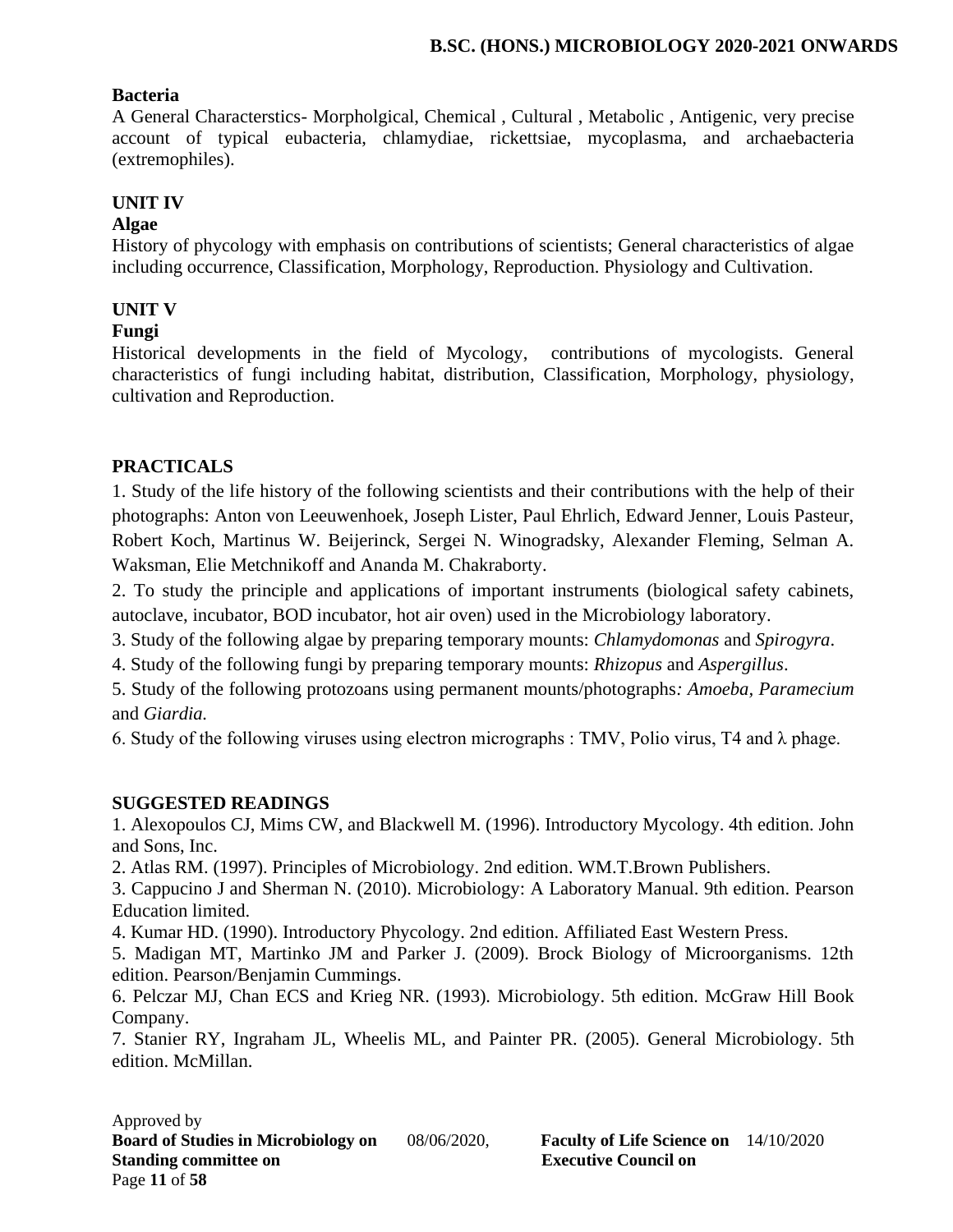8. Tortora GJ, Funke BR, and Case CL. (2008). Microbiology: An Introduction. 9th edition. Pearson Education.

9. Vashishta BR and Sinha AK. (2008). Fungi. S. Chand and Company Ltd.

10. Vashishta BR. (2005). Algae. 3rd edition. S. Chand and Company Limited, New Delhi.

11. Willey JM, Sherwood LM, and Woolverton CJ. (2008). Prescott, Harley and Klein's Microbiology. 7th edition. McGraw Hill Higher Education.

# **FIRST SEMESTER**

# **Course Code UMB 102: TECHNIQUES IN MICROBIOLOGY**

**Course learning outcomes**: Major learning outcome of this course is that students develop a very good understanding of several microbiological techniques and instruments which are commonly used in a microbiology laboratory. The students have learnt-

- Principles which underlies sterilization of culture media, glassware and plastic ware to be used for microbiological work.
- .Principles of a number of analytical instruments which the students have to use during the study and also later as microbiologists for performing various laboratory manipulations.
- Handling and use of microscopes for the study of microorganisms which are among the basic skills expected from a practicing microbiologist. They also get introduced a variety of modifications in the microscopes for specialized viewing.
- Several separation techniques which may be required to be handled later as microbiologists.

# **COURSE CONTENTS**

# **UNIT I**

# **Pure culture techniques-**

Definitions- Pure Culture, Auxenic culture, Mixed Culture, isolates, strains, Clone; Koch's postulates, Pure culture techniques; pour plate, streak plate and spread plate method; Culture media: components of media, natural and synthetic media, chemically defined media, complex media, selective, differential, indicator, enriched and enrichment media.; Techniques for cultivation of Obligate anaerobes (rolling tube and candle jar method).

# **Control of Microorganisms-**

Definitions- Thermal death time, Decimal reduction time, sterilization, Disinfection, antiseptic, Sanitizer, Germicide (Microbicide), Bactericide, Fungicide, Virucide, Sporicide, Bacteriostasis. Control of Microbes-Physical and Chemical Agents with their mode of action and practical applications.

#### **UNIT II**

# **Principle and application of staining techniques-**

Definitions-Stain, Dye, Simple Staining, Differential Staining, Negative Stating.

Principle of Staining Techniques- cell wall, capsule, flagella, endospore, cytoplasmic inclusions, acid fast stain, GIEMSA stain and Negative staining.

# **UNIT III**

Approved by **Board of Studies in Microbiology on** 08/06/2020, **Faculty of Life Science on** 14/10/2020 **Standing committee on Executive Council on American** Executive Council on Page **12** of **58**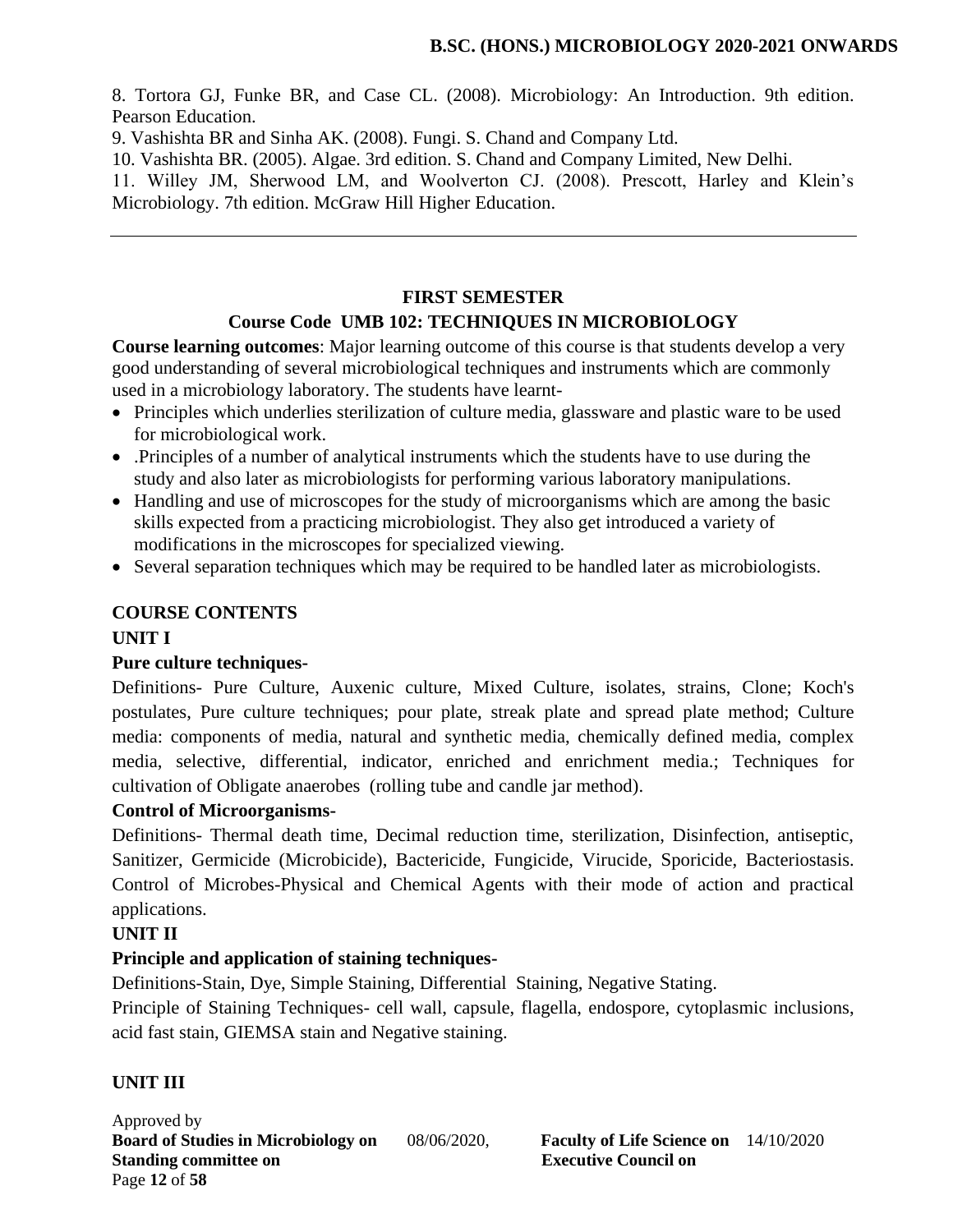#### **Instrumentation**

Basic Principles, Applications and certain limitations of Instruments- Microscope Resolving power, Numerical Aperture, Magnification.(Bright Field, Dark Field, Fluorescence, phase contrast microscopy, Electron Microscope), pH meter, fluorimeter, colorimeter, Spectrophotometer (visible, UV, infra-red), centrifuge, Oven & Autoclave.

#### **UNIT IV**

**Principle and application of electrophoresis**: Agarose gel electrophoresis, Density gradient gel electrophoresis, capillary electrophoresis, Pulsed field gel electrophoresis, SDS-PAGE, NATIVE-PAGE, Isolectric focusing, 2- D PAGE, Western Blotting, Southern blotting, Northern blotting.

#### **UNIT V**

**Principles and methods used for analysis biopolymers**- X-ray Crystallography, fluorescence, ORD/CD, NMR & ESR spectroscopy; Hydrodynamic methods; Atomic absorption spectroscopy. DNA sequencing, MALDI-TOF, N-terminal sequencing.

#### **SUGGESTED READINGS:**

1. Wilson K. and Walker J. (2008). Principles and Techniques of Biochemistry and Molecular Biology. Cambridge University Press.

2. Nelson D and Cox MM. (2009). Principles of Biochemistry. W.H. Freeman and Company, New York.

3. Talaro K. P. & Talaro A. (2006). Foundations in Microbiology. McGraw-Hill College Dimensi.

4. Potter GWH and Potter GW (1995). Analysis of Biological Molecules: An Introduction to Principles, Instrumentation and Techniques, Kluwer Academic Publishers.

5. Willey J, Sherwood L. and Woolverton C (2007). Prescott/Harley/Klein's Microbiology, McGraw Hill.

6. Willard, HH and Merritt LL (1986). Instrumental Methods of Analysis. CBS Publishers and Distributors.

7. Williams, BL. and Wilson, K. (1975). A Biologists Guide to Principles and Techniques of Practical Biochemistry.John Wiley and Sons. Inc., New York.

**-------------------------------------------------------------------------------------------------------------------**

# **FIRST SEMESTER Course Code UMB 103: CHEMISTRY**

#### **Course Objective:**

- To introduce the basicconcepts and principles of general chemistry.
- To familiarize the students with principles, fundamentals and application of current chemical and scientific theories including those in Analytical, Inorganic, Organic and Physical Chemistry.
- Students will be able to explore new areas of research in both chemistry and allied fields of microbiology.

#### **Course Learning Outcomes:**

Approved by **Board of Studies in Microbiology on** 08/06/2020, **Faculty of Life Science on** 14/10/2020 **Standing committee on Executive Council on Executive Council on** Page **13** of **58**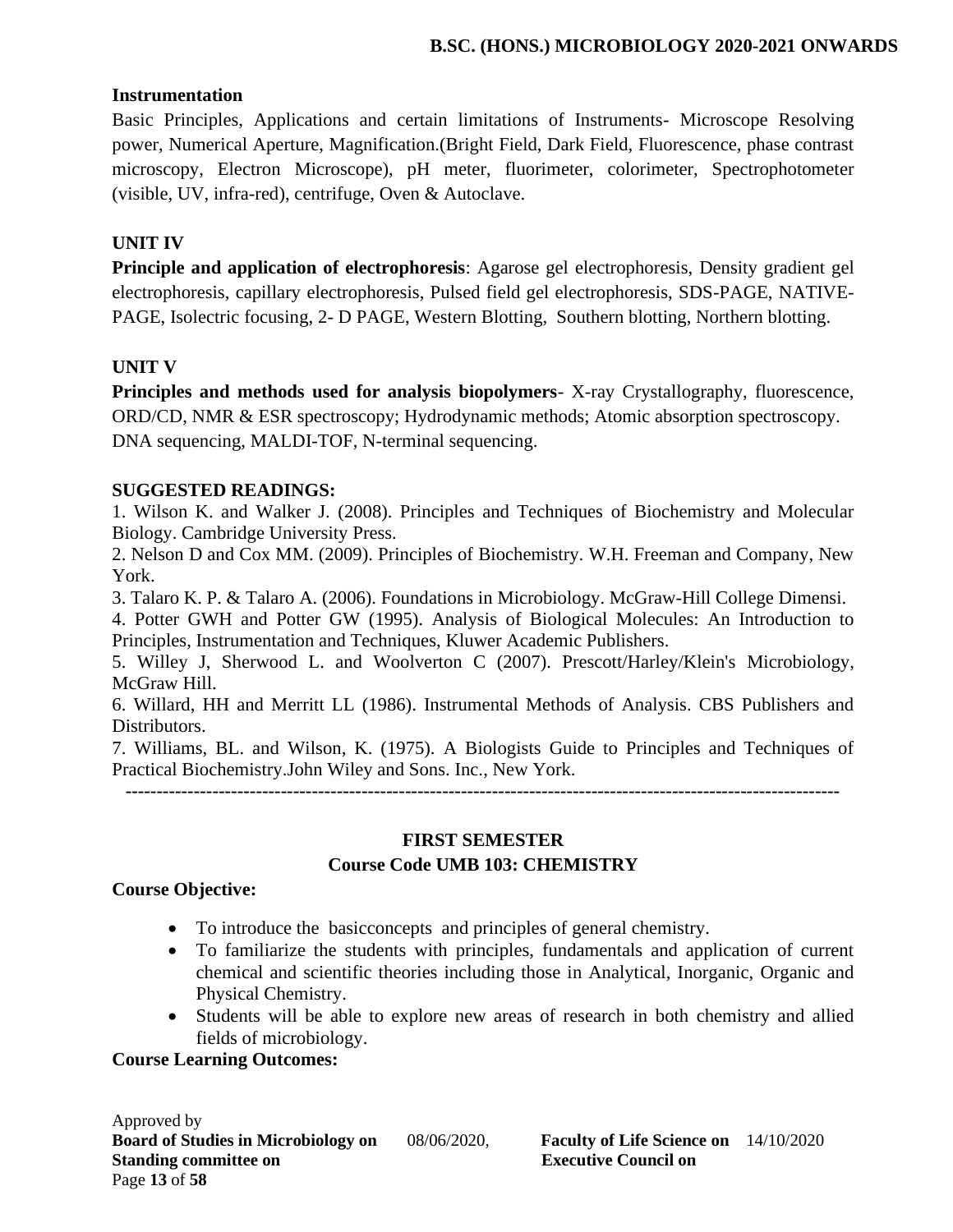- The students will learn about the principle, methodology, calculation and application involved in quantitative, chemical and spectrophotometric methods.
- The student shall learn the essential concepts of chirality, configuration, isomerism in organic chemistry and nomenclature of isomers. Students will familiarize with the elementary concept of saturated aliphatic hydrocarbons reactions
- The students shall learn about the fundamentals of organic chemistry with references to structure and reactivity, reagents and reactions & reaction and mechanism.
- The students will learn about ionic, covalent bonding in molecules .compare/contrast the properties of molecular and ionic compounds.
- The students will learn the elementary concepts of ionic chemical equilibrium with respect to acid – base, salt hydrolysis and solubility of ionic substances.
- Students will learn the IUPAC nomenclature, stereochemistry, structures, reactivity, and mechanism of the chemical reactions.

# **COURSE CONTENTS**

# **UNIT I**

*Quantitative methods.* Significant figures. Mole concept. Empirical and molecular formula. Molar and molal solutions, mole fraction, ppm and ppb solutions. Stoichiometry and calculations based on it involving acid-base, precipitation, redox, and complex formation reactions. *Chemical methods:* Principle, methodology and calculations involved in for dissolved oxygen (Winkler method), biological oxygen demand, chemical oxygen demand, and hardness of water. Determination of nitrogen in proteins (Kjeldahl method). *Spectrophotometric methods:* Determination of ammonia (by indophenol formation), nitrate (by nitrophenol formation), nitrite (by azo dye formation), and phosphorus (by molybdenum blue formation).

# **UNIT II**

# *Chemical bonding and molecular structure.*

Kossel-Lewis theory, octet rule, electrovalent and covalent bond. Formal charge. Polarity of bonds. The valence shell electron pair repulsion (VSEPR) theory, its postulates and geometry of molecules. Valence bond theory, orbital concept, hybridisation (sp,  $sp^2$ ,  $sp^3$ ,  $sp^3d$  and  $sp^3d^2$ ). Molecular orbital theory. Linear combination of atomic orbitals (LCAO). Types and energy level diagram of molecular orbitals. Bond order. Bonding in homonuclear diatomic molecules. Magnetic properties.

# **UNIT III**

# *Fundamental organic chemistry.*

*Structure and reactivity.* Inductive and electromeric effects. Tautomerism, hyperconjugation and resonance. Intramolecular and intermolecular hydrogen bonding. Structure and stability of carbocations, carbanions and free radicals. Relative strength of organic carboxylic acids, phenols and amines. pKa and pKb values.

*Reagents and reactions.* Periodic acid, Grignard reagent, ethyl acetoacetate and diethyl malonate. *Reaction and mechanism.* Claisen condensation, Benzoin condensation, Perkin reaction, Pinacolpinacolone rearrangement,

Approved by **Board of Studies in Microbiology on** 08/06/2020, **Faculty of Life Science on** 14/10/2020 **Standing committee on Executive Council on American** Executive Council on Page **14** of **58**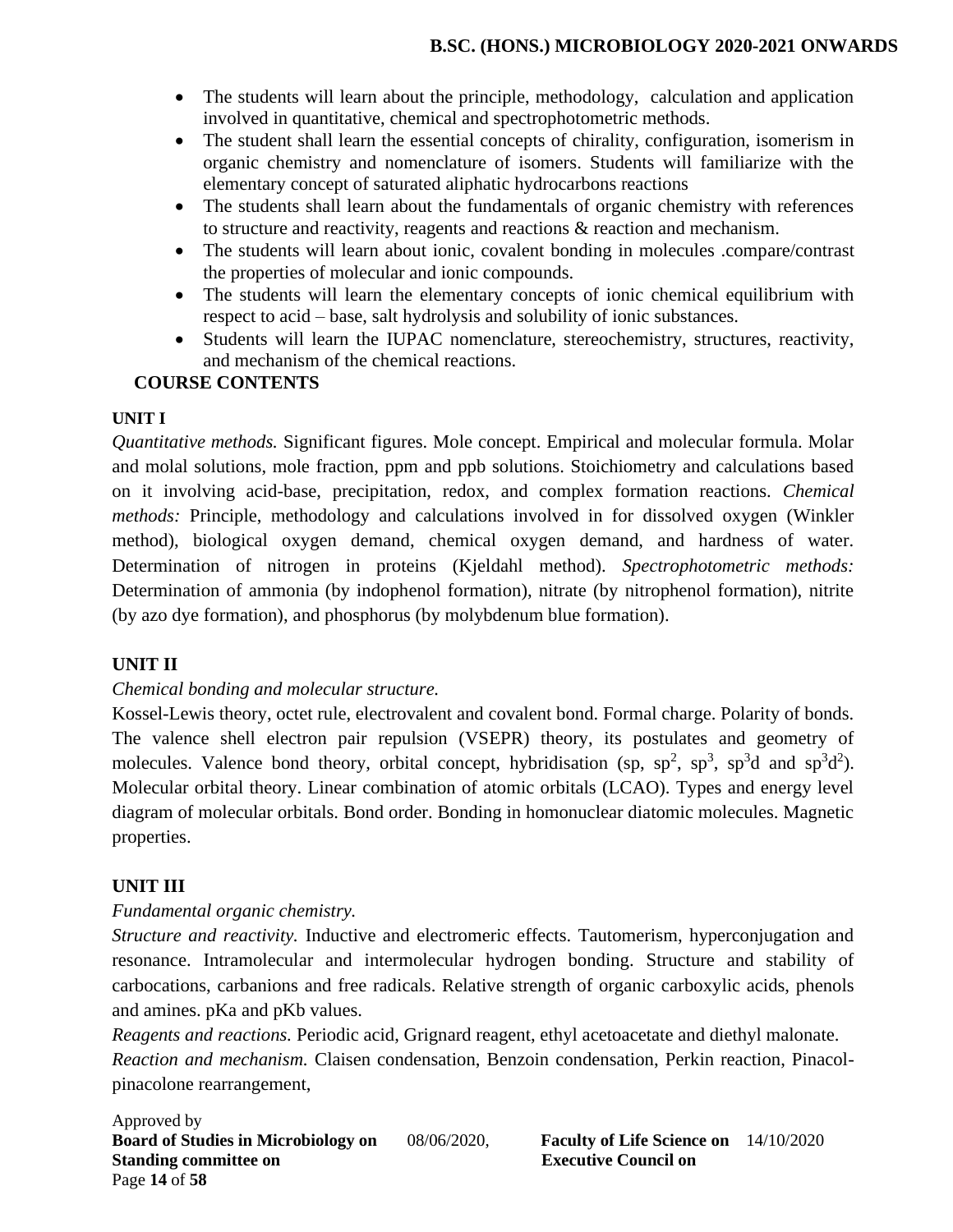# **UNIT IV**

*Stereochemistry of organic compounds.*

*Conformations.* Fisher, sawhorse and Newman structures. IUPAC namenclature of conformational isomers. Conformations and their analysis of ethane, n-butane, cyclohexane and decalins.

*Configurations.* Chirality. Elements of symmetry. Optical activity, specific rotation. Enantiomers, diastereomers, and meso compounds. Racemic modification. Thereo and erythro compounds. R and S configuration, sequence rules. Geometrical isomerism, E and Z nomenclature.

*Stereochemical aspects of chemical reactions.* Addition of bromine to Z- and E-butene. E2 reactions.

# **UNIT IV**

#### *Ionic equilibria.*

Ostwald dilution law and its experimental verification. Application of Ostwald dilution law. Ionization of water. The pH value, relation between pH and pOH, the pH scale (numerical problems). The salt hydrolysis, and application to (i) salts of strong acids and strong bases, (ii) salts of weak acis and strong bases, (iii) salts of strong acids and weak bases, and (iv) salts of weak acids and weak bases. Hydrolysis constant and degree of hydrolysis.

Buffer solutions. Solubility and solubility product of sparingly soluble salts. Applications of solubility product principle.

# **PRACTICAL**

- 1. Determination of hardness of water by titration with EDTA.
- 2. Determination of dissolved oxygen in environmental waters by the Winkler method.
- 3. Determination of chemical oxygen demand in environmental waters.
- 4. Determination of strength of a solution of sulphuric acid by titration with sodium hydroxide using pH meter.
- 5. Determination of ammonia by the indophenol formation, and spectrophotometry.
- 6. Determination of solubility product of mercuric iodate or lead iodate.

# **Suggested reference materials**

- 1. Analytical Chemistry, G.D. Christian, John Wiley & Sons (Asia), Singapore
- 2. Fundamentals of Analytical Chemistry, D.S. Skoog, D.M. West, F.J. Holler and S.R. Cruch, Thomson, Singapore.
- 3. Organic Chemistry, R.T. Morrison and R.N. Boyd, Pearson Education, Delhi.
- 4. Organic Chemistry, P.Y. Bruice, Pearson Education, Delhi.
- 5. A Guidebook to Mechanism in Organic Chemistry, P.Sykes, Orient Longman, New Delhi.
- 6. Essentials of Physical Chemistry, A. Bahl, B.S. Bahl and G.D. Tuli, S. Chand & Company Ltd, New Delhi.

#### **FIRST SEMESTER Course Code UMBE 101: COMMUNICATIVE ENGLISH**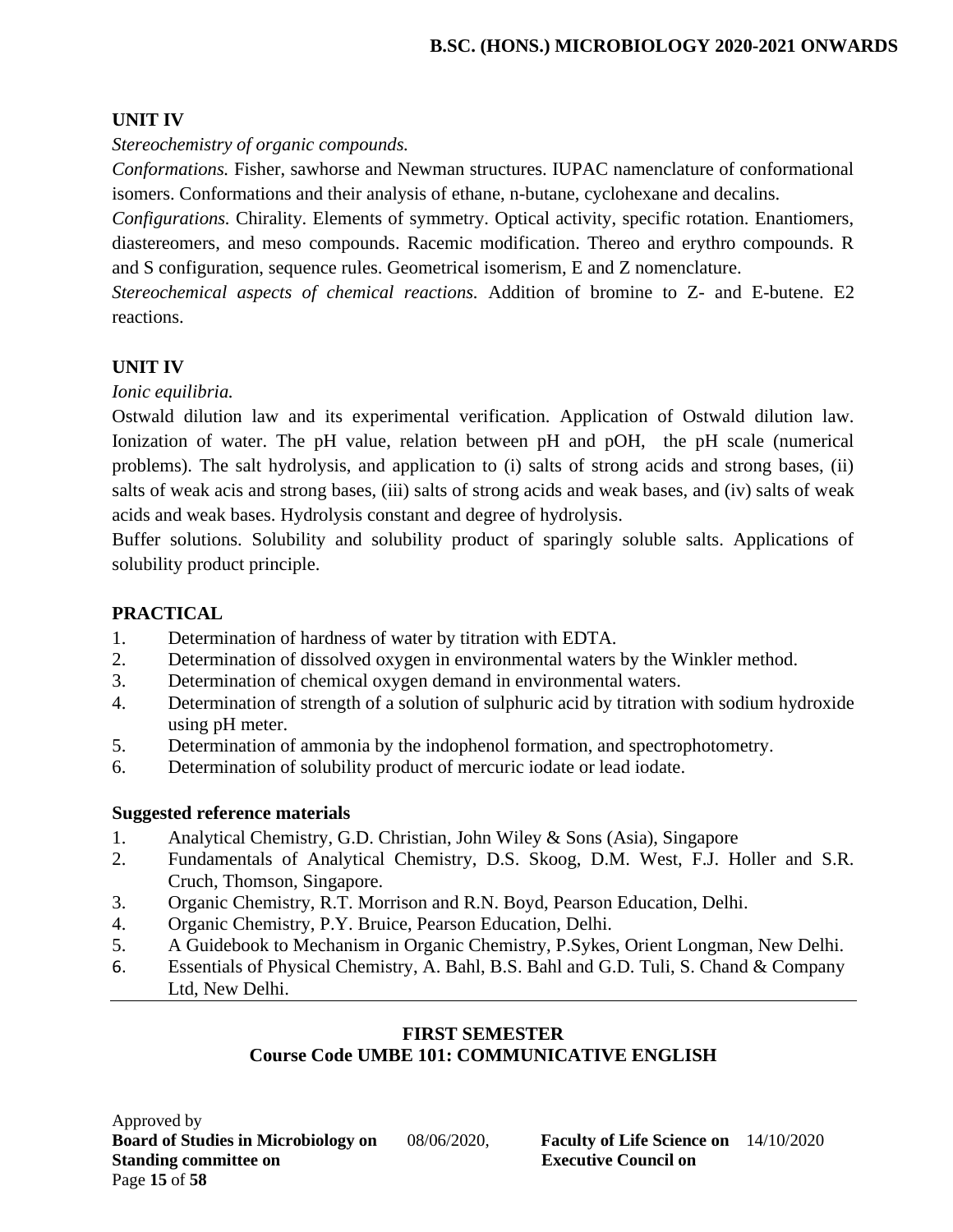**Course Objective**- To develop the learner's communication skills in oral, written and interpersonal, by reinforcing the basics of English grammar.

### **Course Learning outcomes:**Students will

- Improved LSRW- listening, speaking, reading and writing skills and the related sub-skills.
- Recognize and use formal elements of organizational communications: Paper writing, reports, proposals, memorandums, letters etc.
- Enhanced vocabulary with right pronunciation and improved accuracy in grammar.
- Effective oral presentations.

# **COURSE CONTENTS**

# **UNIT I**

Communication: Language and communication, differences between speech and writing, distinct features of speech, distinct features of writing. Speech drills, pronunciation and ascent, stress and intonation.

# **UNIT II**

Writing Skills; Selection of topic, thesis statement, developing the thesis, introductory, developmental, transitional and concluding paragraphs. Articles, parts of speech, tenses, sentence structure, subject- verb agreement, punctuation.

# **UNIT III**

Use of dictionary. Use of words: Diminutives, Homonyms and Homophones. Linguistic unity, coherence and cohesion, descriptive, narrative, expository and argumentative writing.

#### **UNIT IV**

Effective writing skills, avoiding common errors. Technical Writing: Scientific and technical subjects; formal and informal writings; formal writings/reports, handbooks, writing assignments.

#### **UNIT V**

Purpose and scope of Report, Memo, Agenda and Minutes. Notice, Letters; types and minutes, Manuals.

#### **SUGGESTED READINGS**

1. M. Frank. Writing as thinking: A guided process approach, Englewood Cliffs, Prentice Hall Reagents.

2. L. Hamp-Lyons and B. Heasely: Study Writing; A course in written English. For academic and professional purposes, Cambridge Univ. Press.

3. R. Quirk, S. Greenbaum, G. Leech and J. Svartik: A comprehensive grammar of the English language, Longman, London.

4. Daniel G. Riordan & Steven A. Panley: "Technical Report Writing Today" - Biztaantra. Additional Reference Books

Approved by **Board of Studies in Microbiology on** 08/06/2020, **Faculty of Life Science on** 14/10/2020 **Standing committee on Executive Council on American** Executive Council on Page **16** of **58**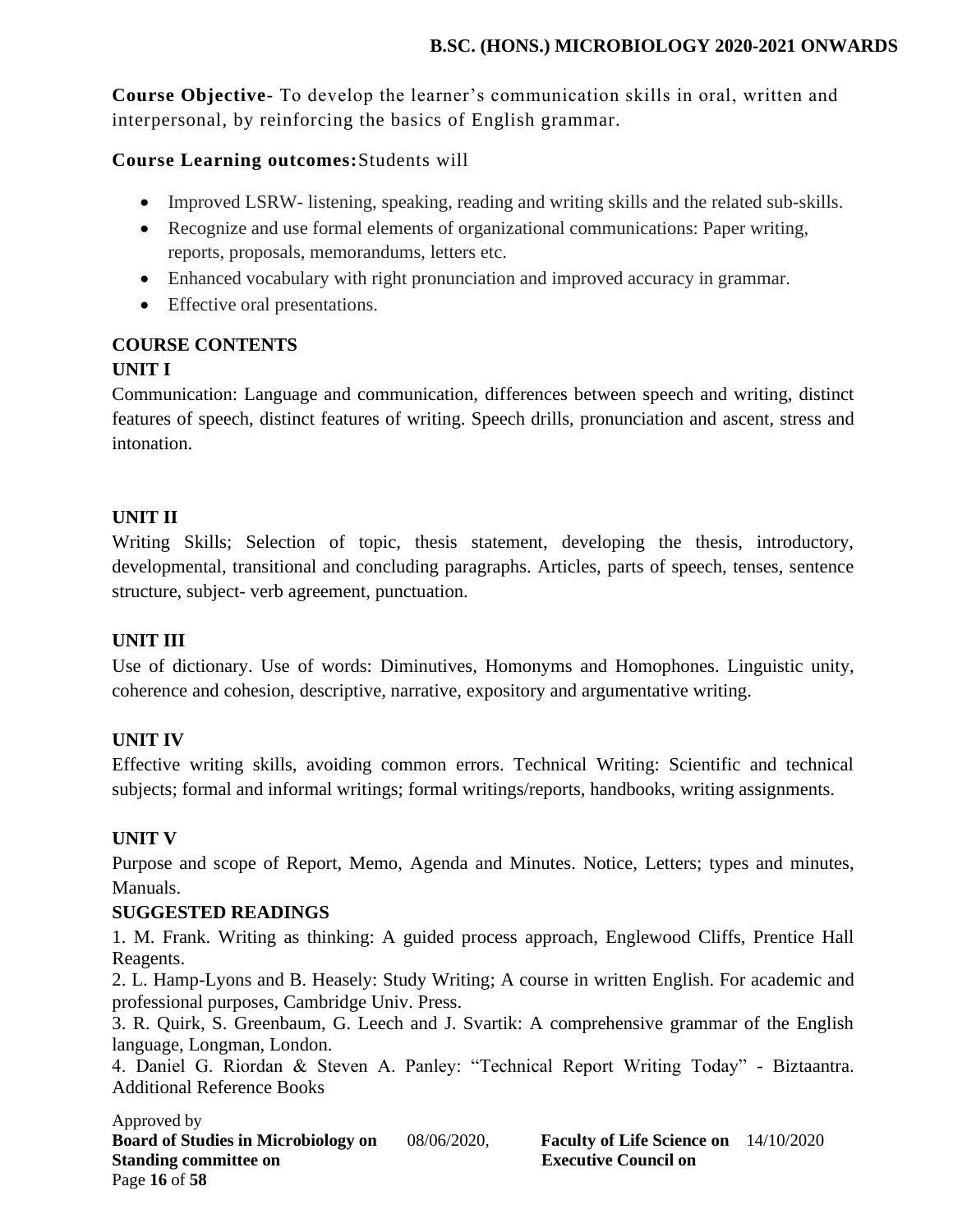5. Daniel G. Riordan, Steven E. Pauley, Biztantra (2004).: Technical Report Writing Today, 8th edition.

6. Contemporary Business Communication, Scot Ober, Biztantra, 5th Edition (2004).

### **FIRST SEMESTER Course Code UMBE 102: FUNDAMENTALS OF STATISTICS**

# **THEORY**

# **UNIT I**

Sets, Functions and their graphs: polynomial, sine, cosine, exponential and logarithmic functions, Motivation and illustration for these functions through projectile motion, simple pendulum, biological rhythms, cell division, muscular fibres etc. Simple observations about these functions like increasing, decreasing and, periodicity. Sequences to be introduced through the examples arising in Science beginning with finite sequences, followed by concepts of recursion and difference equations. For instance, the Fibonacci sequence arising from branching habit of trees and breeding habit of rabbits.

# **UNIT II**

Intuitive idea of algebraic relationships and convergence, Infinite Geometric Series, Series formulas for ex,  $log(1+x)$ , sin x, cos x. Step function. Intuitive idea of discontinuity, continuity and limits.

#### **UNIT III**

Differentiation. Conception to be motivated through simple concrete examples as given above from Biological and Physical Sciences. Use of methods of differentiation like Chain rule, Product rule and Quotient rule. Second order derivatives of above functions. Integration as reverse process of differentiation. Integrals of the functions introduced above.

#### **UNIT IV**

Points in plane and space and coordinate form. Examples of matrices inducing Dilation, Rotation, Reflection and System of linear equations. Examples of matrices arising in Physical, Biological Sciences and Biological networks. Sum and Produce of matrices upto order 3.

#### **UNIT V**

Measures of central tendency. Measures of dispersion; skewness, kurtosis. Elementary Probability and basic laws. Discrete and Continuous Random variable, Mathematical Expectation, Mean and Variance of Binomial, Poisson and Normal distribution. Sample mean and Sampling variance. Hypothesis testing using standard normal variate. Curve Fitting. Correlation and Regression. Emphasis on examples from Biological Sciences.

# **SUGGESTED READINGS**

1. H. S. Bear: Understanding Calculus, John Wiley and Sons (Second Edition); 2003.

2. E. Batschelet : Introduction to Mathematics for Life Scientists,Springer Verlag, International Student Edition, Narosa Publishing House, New Delhi (1971, 1975)

Approved by **Board of Studies in Microbiology on** 08/06/2020, **Faculty of Life Science on** 14/10/2020 **Standing committee on Executive Council on American** Executive Council on Page **17** of **58**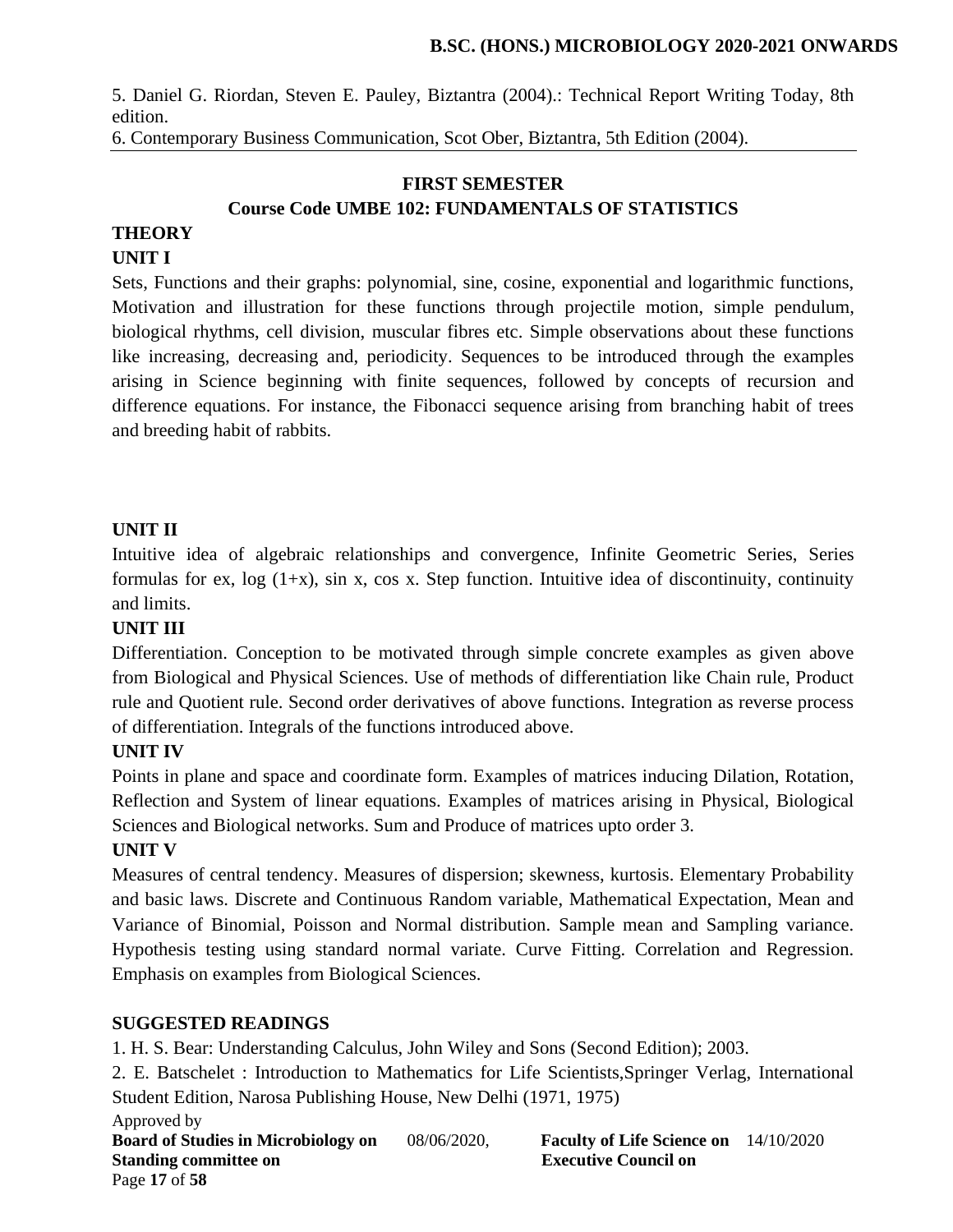3. A. Edmondson and D. Druce : Advanced Biology Statistics, Oxford University Press; 1996.

4. W. Danial : Biostatistics : A foundation for Analysis in Health Sciences, John Wiley and Sons Inc; 2004.

Note: It is desirable that softwares should be used for demonstrating visual, graphical and application oriented approaches.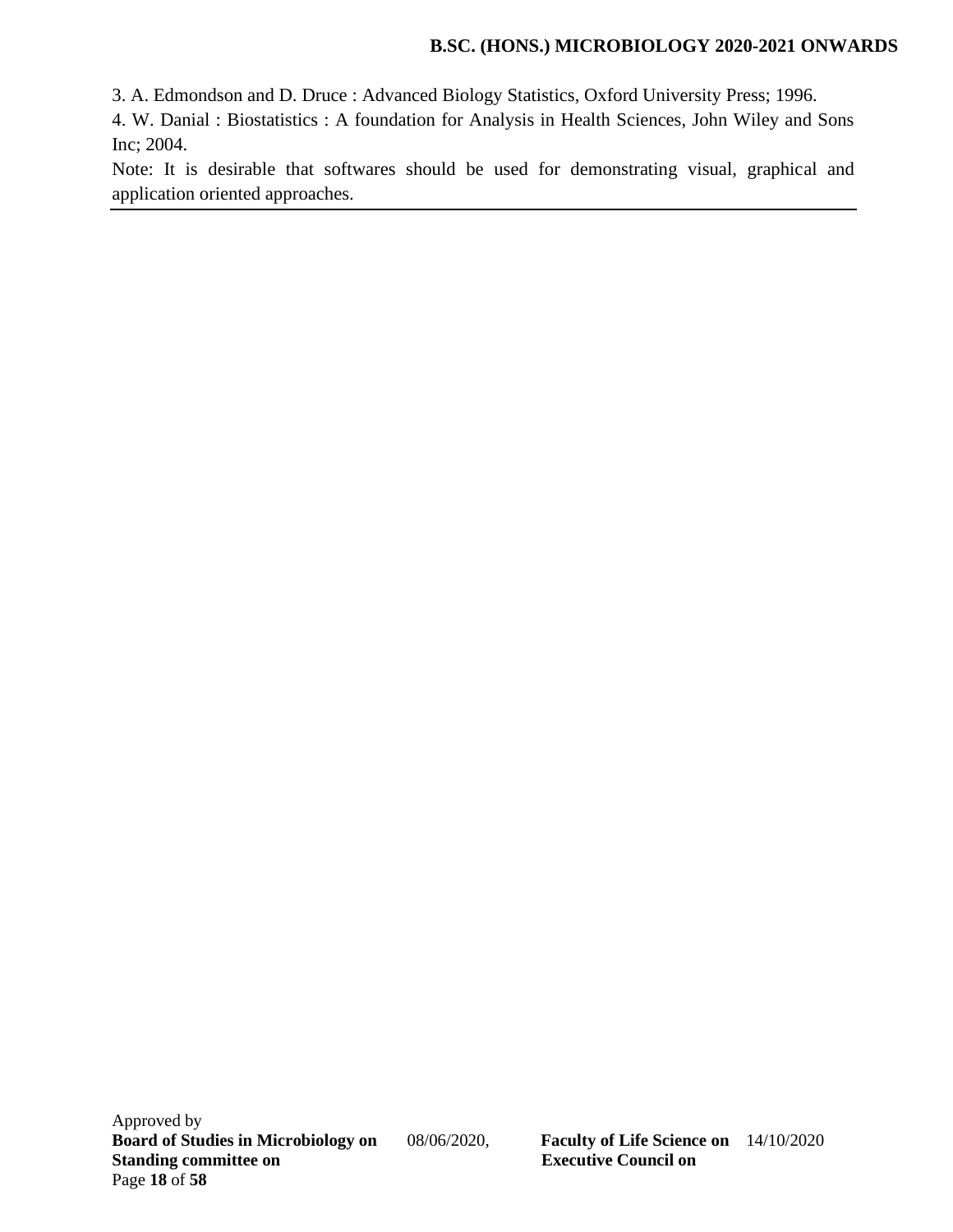# **SECOND SEMESTER Course Code UMB 201:BACTERIOLOGY**

**Course Objectives:** The main objective of this course is to provide in-depth knowledge of bacterial cell structure, its cultivation, growth and reproduction. Further, it gives insight into bacterial diversity and its significance. It will also give hands on training of basic and very important bacteriological techniques which will give the student a strong base in microbiology. **Course learning Outcomes:** Upon successful completion of the course, the student:

Will gain knowledge about morphology, structure and organisation of different cell components and be able to differentiate between cell walls of Gram positive and Gram-negative bacteria, cell walls and cell membranes of archaea and eubacteria. Will also be able to explain gram and acidfast staining reactions and effect of antibiotics and enzymes on cell wall structure.

Will get familiar with various techniques used for isolation, cultivation and preservation of different types of bacterial cultures. Will gain insight into working and importance of compound microscope.

Will understand nutritional requirements of different types of bacteria and formulation of media for bacterial growth.

Will be able to briefly explain methods of asexual reproduction in bacteria. Will understand different phases of growth curve and be able to define generation time and growth rate.

Can define and differentiate various types of classifications. Will gain insight into techniques used in polyphasic bacterial taxonomy.

Will get acquainted with differences between archaea and eubacteria and can list their important general characteristics along with ecological significance and economic importance.

# **COURSE CONTENTS**

# **UNIT I**

# **Cell organization**

The morphology and fine structure of bacteria. Cell size, shape and arrangement, glycocalyx, capsule, flagella, endoflagella, fimbriae and pili.Cell-wall: Composition and detailed structure of gram positive and gram-negative cell walls, Archaebacterial cell wall, Gram and acid fast staining mechanisms, lipopolysaccharide (LPS), sphaeroplasts, protoplasts, and L-forms. Effect of antibiotics and enzymes on the cell wall.

**Cell Membrane**: Structure, function and chemical composition of bacterial and archaeal cell membranes.

**Cytoplasm**: Ribosomes, mesosomes, inclusion bodies, nucleoid, chromosome and plasmids **Endospore**: Structure, formation, stages of sporulation.

# **UNIT II Cultivation of Bacteria**

Types of growth media (natural, synthetic, complex, enriched, selective media), Anaerobes (Thioglycolate & Anaerobic chamber), liquid shake culture of aerobic bacteria.

**Growth and nutrition Definitions-** photoautotrophs, photohetrotrophs, chemoautotrophs, chemohetrotrophs, prototrophs and auxotrophs; Nutritional categories among microorganisms Nutritional requirements in bacteria and nutritional categories; The requirements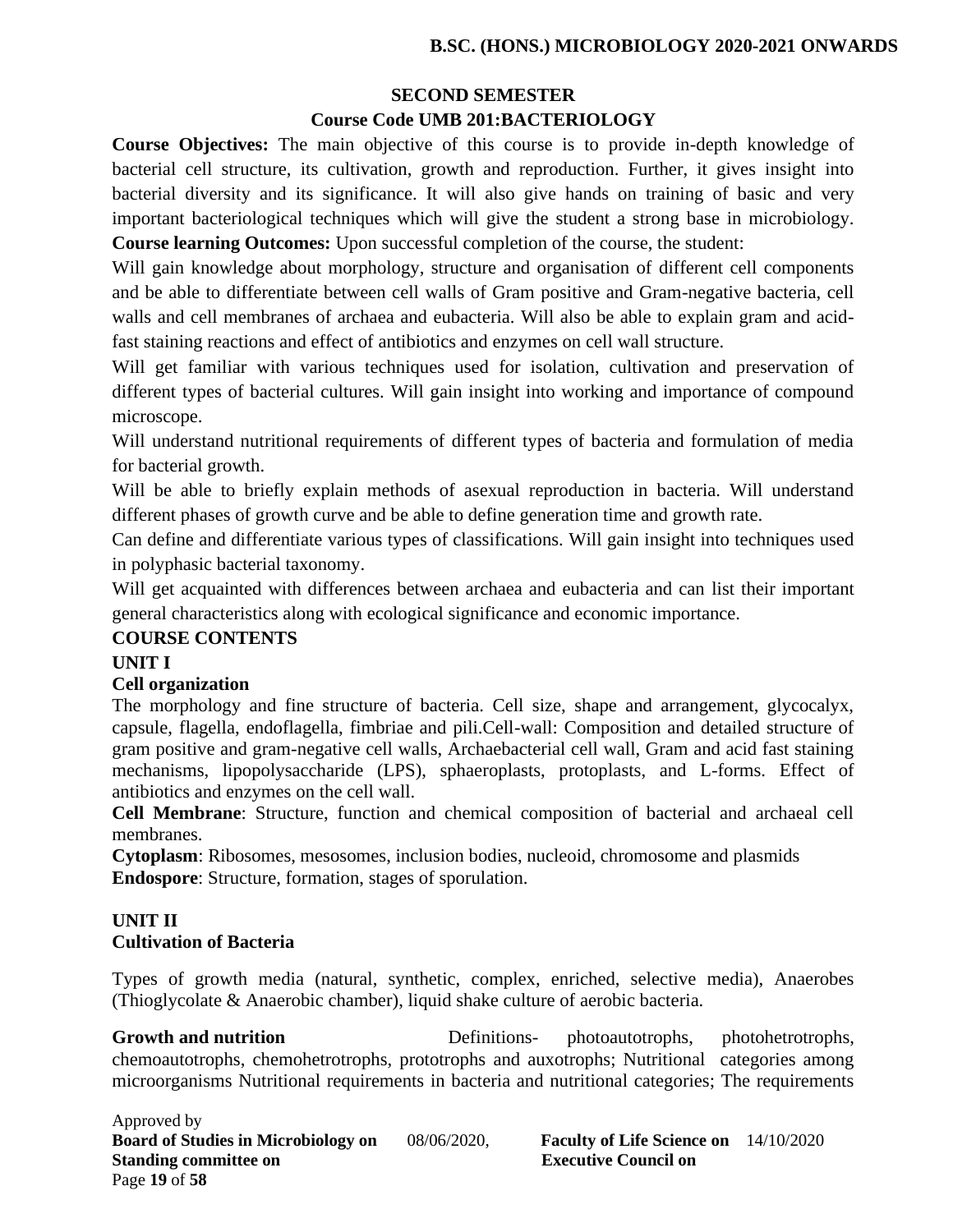for carbon, nitrogen and sulphur, growth factors, the role oxygen, Continous cultures, their applications, chemostats and turbidostats.

#### **Reproduction in Bacteria**

Definitions- Diauxie growth, synchronous growth, generation time and specific rate growth. Asexual methods of reproduction, logarithmic representation of bacterial populations, phases of growth, calculation of generation time and specific growth rate.

#### **UNIT III**

#### **Bacterial Systematics**

Definitions-Nomenclature, Taxon, identification, phylogenetic, isolate, strain and clone.

Aim and principles of classification, systematics and taxonomy, concept of species, taxa, strain; conventional, molecular and recent approaches to polyphasic bacterial taxonomy, evolutionary chronometers, rRNA oligonucleotide sequencing, signature sequences, and protein sequences. Differences between eubacteria and archaebacteria

#### **UNIT IV**

#### **Important archaeal groups**

According to Bergey's Manual of Systematic Bacteriology (Second Edition)

**Archaebacteria:** General characteristics, phylogenetic overview and economic importance of following group belonging to Methanogens, Halophiles and Thermoacidophiles.

#### **UNIT V**

#### **Important eubacterial groups**

**Eubacteria:** Morphology, metabolism, ecological significance and economic importance of following groups:

**Gram Negative:**

#### Approved by **Board of Studies in Microbiology on** 08/06/2020, **Faculty of Life Science on** 14/10/2020 **Standing committee on Executive Council on American** Executive Council on Page **20** of **58** • **Alpha proteobacteria** *Rickettsia, Coxiella, Rhizobium,*  • **Beta proteobacteria** *Neisseria, Burkholderia* • **Gamma proteobacteria** *Enterobacteriaceae family, Pseudomonas* • **Delta proteobacteria** *Myxococcus* • **Epsilon proteobacteria** *Helicobacter*, *Campylobacter* **Gram Positive: • Low G+ C (Firmicutes)** *Mycoplasmas*, *Clostridium*, *Lactobacillus*, *Staphylococcus, Streptococcus, Bacillus.* • **High G+C (Actinobacteria)** *Arthrobacter, Corynebacterium, Mycobacterium, Streptomyces* **PRACTICALS** 1. Introduction to light microscope 2. Preparation of different media: synthetic media BG-11, Complex media-nutrient agar, McConkey agar, EMB agar. 3. Simple staining 4. Negative staining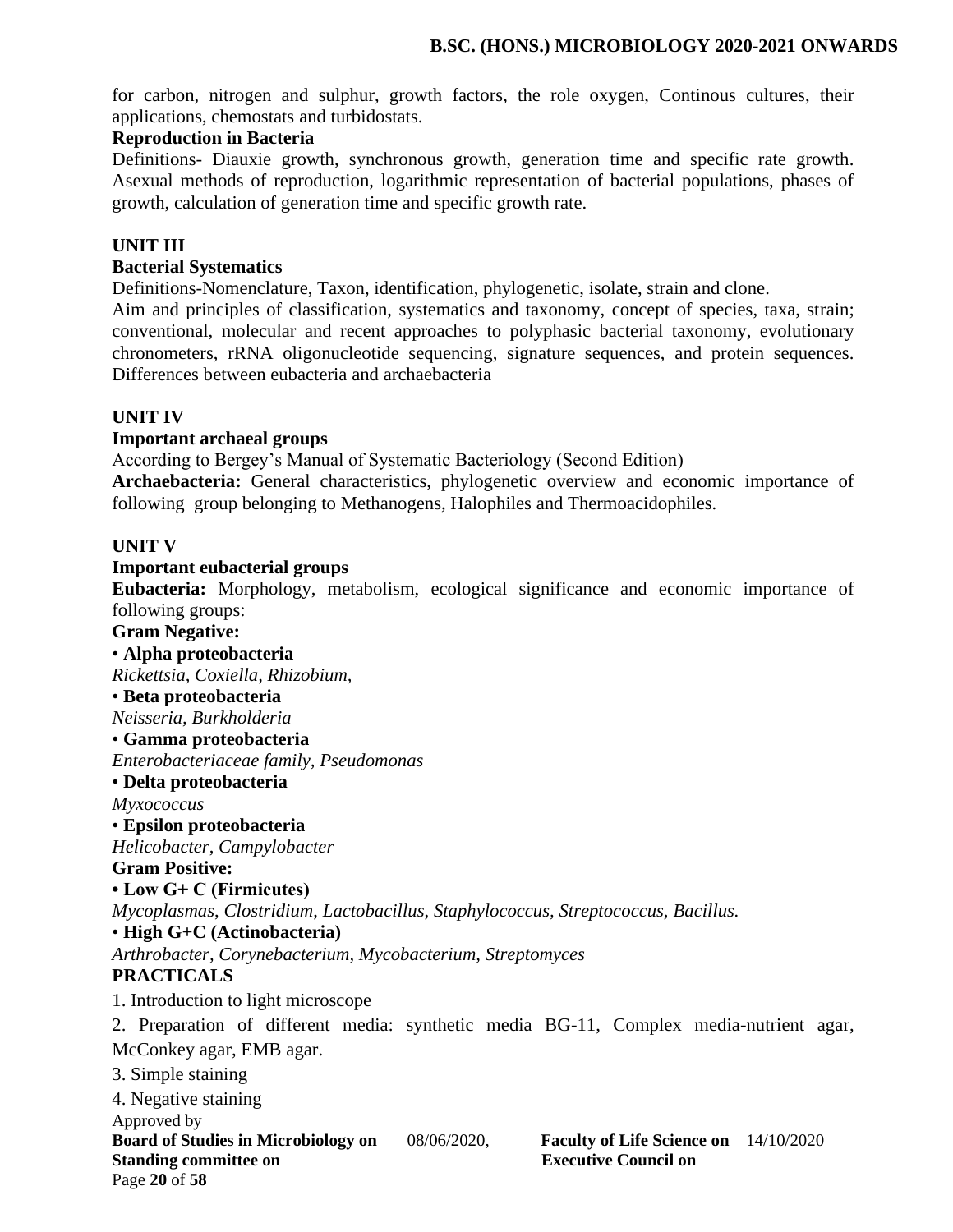5. Gram's staining

6. Acid fast staining-permanent slide only.

7. Capsule staining

8. Spore staining.

9. Isolation of pure cultures of bacteria by streaking method.

10. Estimation of CFU count by spread plate method.

11. Motility by hanging drop method.

# **SUGGESTED READINGS**

1. Atlas RM. (1997). Principles of Microbiology. 2nd edition. WM.T.Brown Publishers.

2. Black JG. (2008). Microbiology: Principles and Explorations. 7th edition. Prentice Hall

3. Madigan MT, and Martinko JM. (2006). Brock Biology of Micro-organisms. 8th edition. Parker J. Prentice Hall International, Inc.

4. Pelczar Jr MJ, Chan ECS, and Krieg NR. (2004). Microbiology. 5th edition Tata McGraw Hill.

5. Srivastava S and Srivastava PS. (2003). Understanding Bacteria. Kluwer Academic Publishers, Dordrecht

6. Stanier RY, Ingraham JL, Wheelis ML and Painter PR. (2005). General Microbiology. 5th edition McMillan.

7. Tortora GJ, Funke BR, and Case CL. (2008). Microbiology: An Introduction. 9th edition Pearson Education.

8. Willey JM, Sherwood LM, and Woolverton CJ. (2008). Prescott, Harley and 9. Klein's Microbiology. 7th edition. McGraw Hill Higher Education.

# **SECOND SEMESTER**

# **Course Code UMB 202: MEDICAL MICROBIOLOGY**

**Course Objectives:** The major objective of this course is to introduce and acquaint the students with the key aspects of medical microbiology related to the diverse microbial pathogens, their virulence mechanisms, diagnostic methods and brief outline of the functional aspects of antimicrobial chemotherapy. The paper deals with the recent development of new molecular diagnostic methods and the global spread and re-emergence of infectious diseases.

**Course Learning Outcomes:** Upon successful completion of the course, the student:

- Will have understood the diverse nature of the normal microflora of the body and its significance as well. Student will have also acquainted themselves with the terminology and scientific nomenclature used in describing disease causation and pathogenic features of microbial agents of disease.
- Will have gained an in depth knowledge about the spectrum of diseases caused by bacterial pathogens, and an understanding of the course of disease development and accompanying symptoms. Will become familiar with the methods of transmission, epidemiological aspects as well as prevention and control methods.
- Will become acquainted with the spectrum of diseases caused by viral pathogens. Also will understand the course of disease development and symptoms seen in diseases of different organ systems.
- Will understand the causation of fungal and protozoal diseases and methods of prevention and control.
- Will learn about the current approaches to diagnosis of diseases.

Approved by **Board of Studies in Microbiology on** 08/06/2020, **Faculty of Life Science on** 14/10/2020 **Standing committee on Executive Council on Algebra 2.5 Algebra 2.5 Algebra 2.5 Algebra 2.6 Algebra 2.6 Algebra 2.6 Algebra 2.6 Algebra 2.6 Algebra 2.6 Algebra 2.6 Algebra 2.6 Algebra 2.6 Algebra 2.6 Algebra 2.6 Algebra 2.** Page **21** of **58**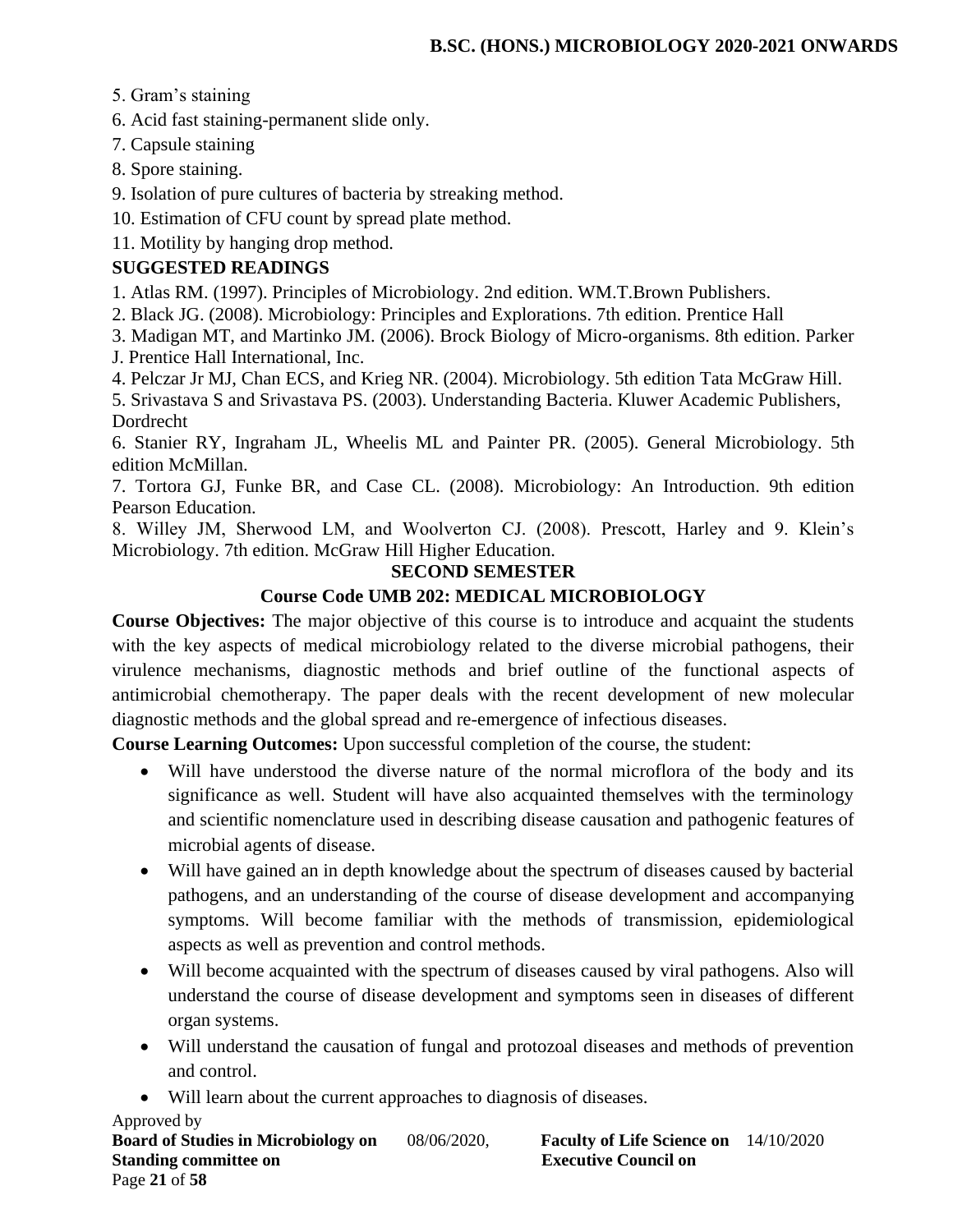• Will have learnt basic concepts of handling clinical specimens and approaches used to aid in detection/diagnosis of diseases using immunological and molecular biology based methods. Will also understand the mode of action of different antimicrobial agents and concept of antimicrobial resistance.

#### **COURSE CONTENTS:**

#### **UNIT-I**

#### **Microbial Interactions with Human**

Definitions-invasion, infection, pathogen, parasite, pathogenicity, toxigenicity, virulence, exotoxins, enterotoxins, endotoxins and neurotoxins.

Normal microbial population of healthy human body - Skin, mouth, upper respiratory tract, intestinal tract, urino-genital tract, eye.

Harmful Microbial Interactions with Human- Entry of pathogens into the host, types of pathogens, Mechanism of pathogenicity, colonization and growth, Virulence, Virulence factors – exotoxins, enterotoxins, endotoxins, neurotoxins. – avoidance of host defense mechanisms, damage to host cell, Host factors for infection and innate resistance to infection.

#### **UNIT-2**

#### **Sample collection, transport and diagnosis**

Collection, transport and culturing of clinical samples, principles of different diagnostic tests (ELISA, Immunofluorescence, Agglutination based tests, Complement fixation, PCR, DNA probes).

Infection- Sources of infection, method of transmission of infection, factors predisposing to microbial pathogenicity and types of infectious disease

#### **Unit 3**

**Diseases (with reference to symptoms, pathogenesis, transmission, prophylaxis and control)** 

**Bacterial diseases -** *Bacillus anthracis, Corynebacterium diphtheriae, Streptococcus pyogenes, Escherichia coli, Salmonella typhi and paratyphi.*

**Viral diseases-** Polio, Chicken pox, Herpes, Hepatitis, Rabies, Influenza.

#### **Unit 4**

**Diseases (with reference to symptoms, pathogenesis, transmission, prophylaxis and control) Protozoan diseases-** Malaria, Kala-azar, and Toxoplasmosis

**Fungal diseases**-Different types of mycoses with particular reference to Dermatomycoses and Opportunistic mycoses

#### **UNIT 5 Chemical control of Pathogens**

Definition and Classification of antibiotics on the basis of structure and mode of action. Assay of antibiotics, antibiotic spectrum .Naturally produced drugs. Antibiotics produced by bacteria, actinomycetes and fungi used in chemotherapy. Semisynthetic antibiotic. Sulfa drugs their use and mechanism of action. Naldixic acid, nitrofurans, isonicotinic hydrazide, metronidazole.

#### **PRACTICALS**

1. To identify pathogenic bacteria (any three of *E. coli, Salmonella, Pseudomonas, Staphylococcus, Bacillus)* based on cultural, morphological and biochemical characteristics,

Approved by **Board of Studies in Microbiology on** 08/06/2020, **Faculty of Life Science on** 14/10/2020 **Standing committee on Executive Council on Algebra** Page **22** of **58**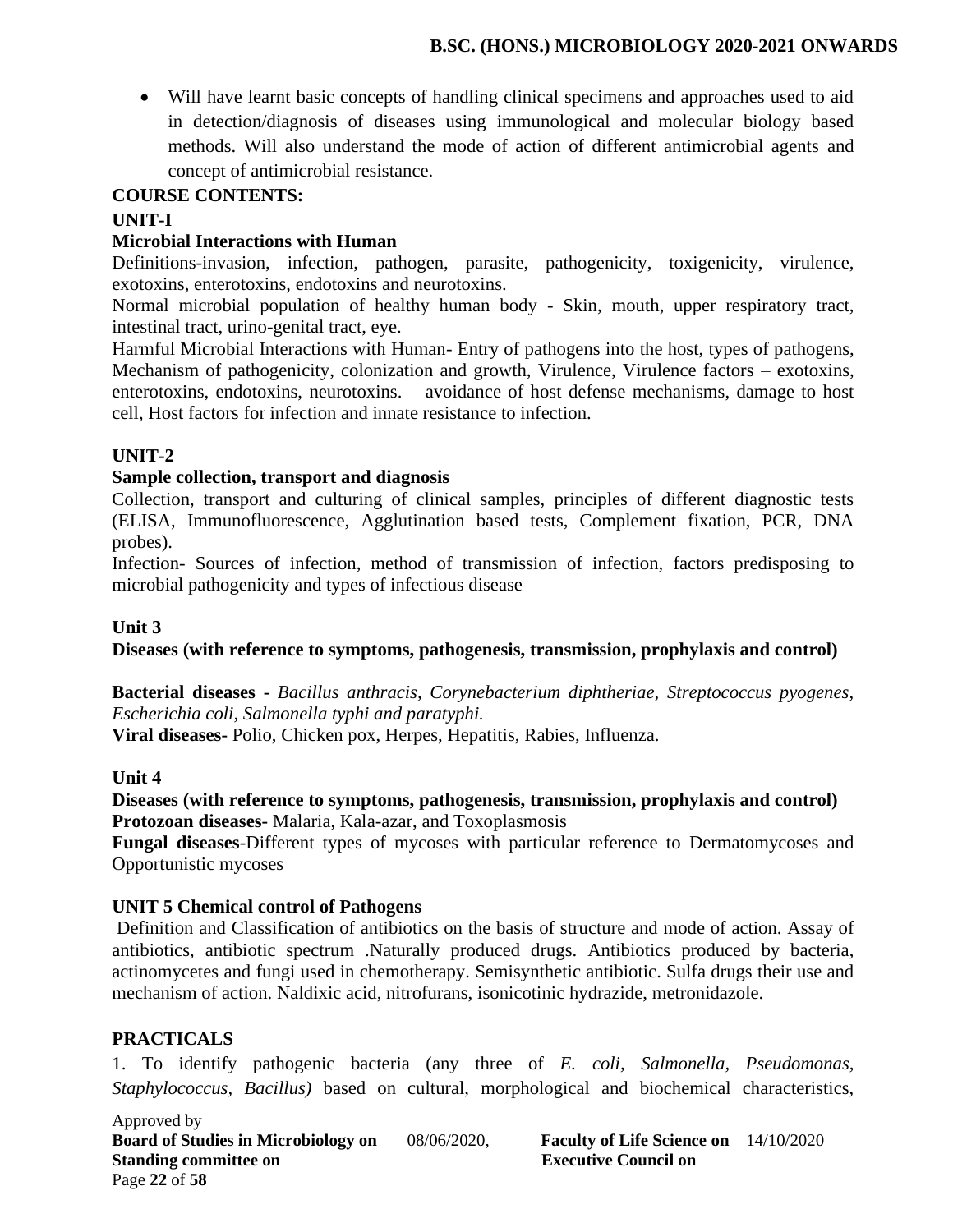Cultural characteristics on nutrient agar and in nutrient broth, Gram characteristic, motility, presence of endospore and capsule, IMViC, TSI, sugar fermentation, nitrate reduction, urease production, oxidase and catalase tests.

2. To study composition and use of important differential media for identification of pathogenic bacteria EMB agar, McConkey agar, TCBS agar and Salmonella-Shigella agar (any two).

3. To perform antibacterial testing by Kirby-Bauer method.

4. To study symptoms of the diseases with the help of photographs Polio, anthrax, herpes, chicken pox, HPV warts, AIDS (candidiasis, kaposi's sarcoma), dermatomycoses (ring worms), kala-azar **SUGGESTED READINGS**

1. Ananthanarayan R and Paniker CKJ. (2005). Textbook of Microbiology. 7th edition (edited by Paniker CKJ). University Press Publication.

2. Brooks GF, Carroll KC, Butel JS and Morse SA. (2007). Jawetz, Melnick and Adelberg's Medical Microbiology. 24th edition. McGraw Hill Publication.

3. Goering R, Dockrell H, Zuckerman M and Wakelin D. (2007). Mims' Medical Microbiology. 4th edition. Elsevier.

4. Joklik WK, Willett HP and Amos DB (1995). Zinsser Microbiology. 19th edition. Appleton-Centuary-Crofts publication.

5. Willey JM, Sherwood LM, and Woolverton CJ. (2008). Prescott, Harley and Klein's Microbiology. 7<sup>th</sup> edition. McGraw Hill Higher Education.

# **SECOND SEMESTER Course Code UMB 203: CHEMISTRY**

# **Course Objectives:**

- To introduce the basic concepts and principles of general chemistry.
- To familiarize the students with principles, fundamentals and application of current chemical and scientific theories including those in Analytical, Inorganic, Organic and Physical Chemistry.
- Students will be able to explore new areas of research in both chemistry and allied fields of microbiology.

# **Course Learning Outcomes:**

- 1. The students will learn about the energy and electromagnetic spectrum.
- 2. The student shall learn the principle, theory and applications of UV Visible spectroscopy and Infrared spectroscopy.
- 3. The students will get knowledge in the field of Electrochemistry special in references with Electrochemical cell, Nerst equation Gibbs energy.
- 4. The students will learn general structure, configuration and properties of Carbohydrates, Amino acids, Proteins and Peptides.

# **COURSE CONTENTS**

# **UNIT I**

*Energy and the electromagnetic spectrum.*

Units (wavelength, wavenumber, frequency) and energy of radiation.

Approved by **Board of Studies in Microbiology on** 08/06/2020, **Faculty of Life Science on** 14/10/2020 **Standing committee on Executive Council on Algebra** Page **23** of **58**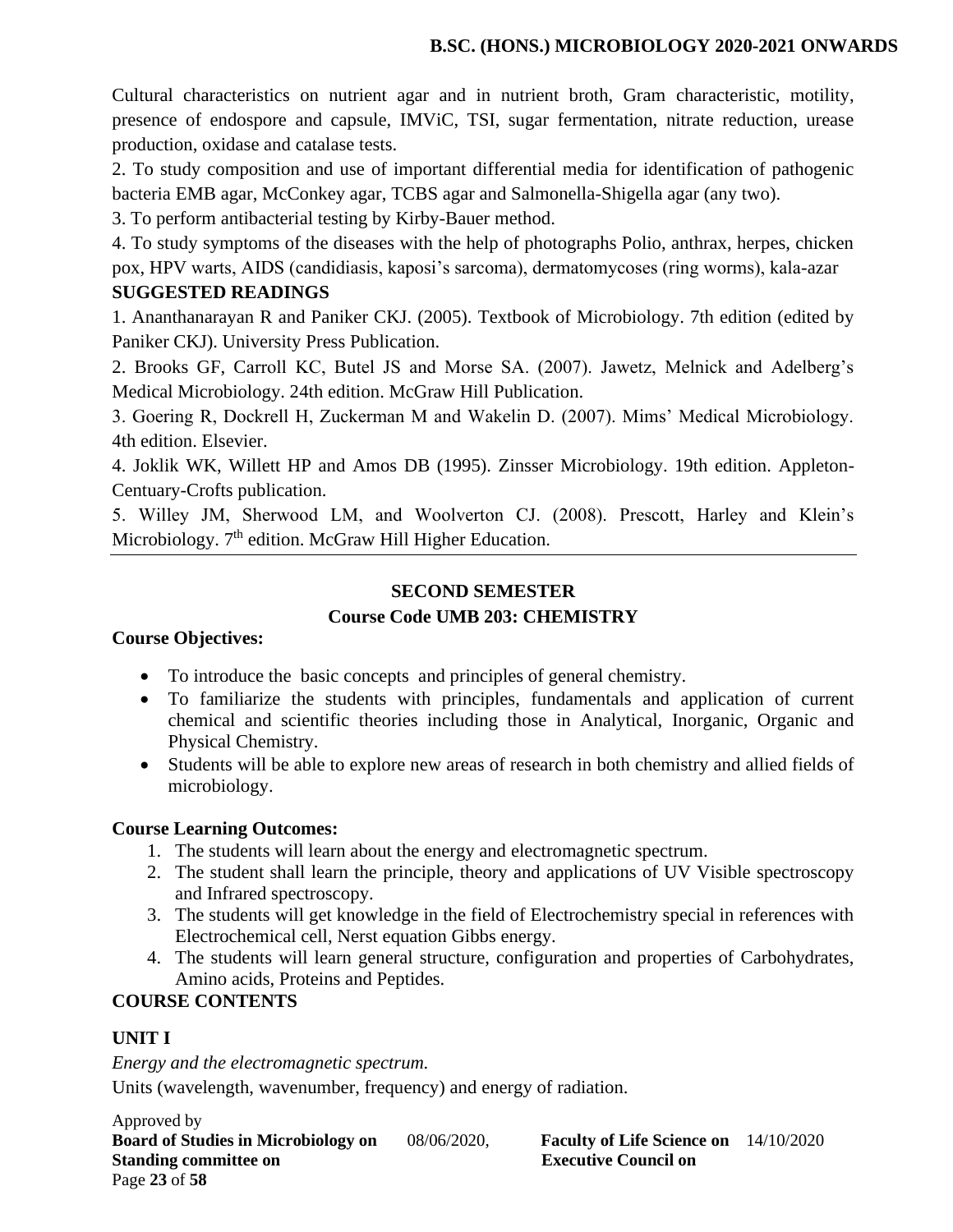#### *UV-Visible spectroscopy.*

Theory of electronic spectroscopy. Types of electronic transitions. Allowed and forbidden transitions. Solvent effects on electronic transitions. Beer and Lambert law. Molar absorptivity. Components of UV-Visible spectrophotometer. Application of electronic spectroscopy to conjugated dienes, and α,β-unsaturated carbonyl compounds. Woodward and Fieser rules.

#### *Infrared spectroscopy.*

Molecular vibrations, and calculation of vibrational frequencies. Factors affecting vibrational frequency, Vibrational coupling, hydrogen bonding, electronic effects and bond angles. Components of IR spectrophotometer. Interpretation of IR spectra of model organic compounds.

#### **UNIT II**

#### *Electrochemistry.*

The electrochemical cell. Galvanic and electrolytic cells. Electrode potential and its measurement. Nernst equation. Measurement of equilibrium constant by Nernst equation. Gibbs energy of the reaction. Conductance of electrolytic solutions. Measurement of conductivity of ionic solutions. Molar conductivity. Kohlrausch law of independent migration of ions. Faraday laws of electrolysis.

# **UNIT III**

#### *Carbohydrates.*

Classification and general properties of carbohydrates. Osazone formation with phenylhydrazine. Open chain and cyclic structures. Mutarotation. Ascending and descending of monosaccharides. Anomers and epimers. Determination of structure of glucose and fructose. Determination of ring size. Disaccharides and polysaccharides, and general ideas about the structure of sucrose, maltose, lactose, starch and cellulose.

#### **UNIT IV**

#### *Amino acids.*

Amino acids. General structures. Configuration of amino acids. The zwitter ion, isoelectric point and electrophoresis. Reactions of amino acids, acetylation, esterification and complexation. Ninhydrin test. Synthesis of amino acids by amination of α-haloacids, Gabriel synthesis and diethyl malonate synthesis.

#### **UNIT V**

#### *Peptides and proteins.*

The peptide bond. General idea about the structure of oxytocin. Primary, secondary, tertiary and quaternary structure of proteins. Determination of primary structure of proteins by N-terminal (Edmann degradation using 1-fluoro-2,4-dinitrobenzene, and phenylisothiocyanate) and C-terminal (hydrazinolysis) methods. Peptides (up to 3 amino acids) synthesis by N-protection and Cactivation methods. Merrifield solid-phase synthesis.

#### **PRACTICAL**

- 1. Interpretation of bands in the pre-recorded standard IR spectra of model organic compounds.
- 2. Separation of mixture of amino acids (2 or 3 components) by paper chromatography.

Approved by **Board of Studies in Microbiology on** 08/06/2020, **Faculty of Life Science on** 14/10/2020 **Standing committee on Executive Council on Algebra 2.5 Algebra 2.5 Algebra 2.5 Algebra 2.6 Algebra 2.6 Algebra 2.6 Algebra 2.6 Algebra 2.6 Algebra 2.6 Algebra 2.6 Algebra 2.6 Algebra 2.6 Algebra 2.6 Algebra 2.6 Algebra 2.** Page **24** of **58**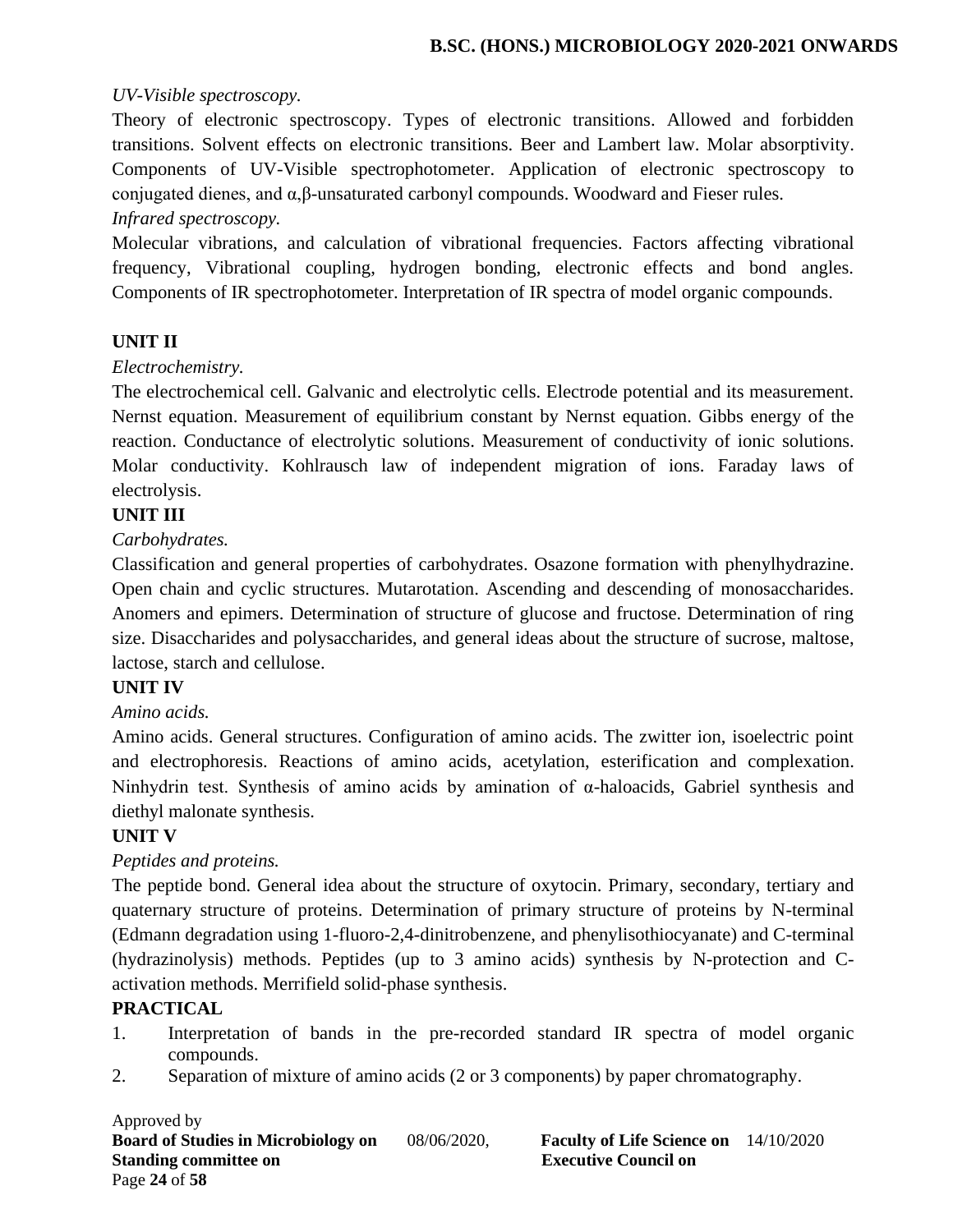- 3. Preparation of thin layer plates, and separation of organic compounds (coloured and colourless).
- 4. Preparation of chromatographic column and separation of carotenoids and chlorophyll from spinach.
- 5. Identification of glucose, fructose, sucrose, lactose and starch by standard chemical tests.
- 6. Determination of glucose by the Fehling reaction (titration and spectrophotometric methods). Demonstration on the application of glucometer.

#### **Suggested reference materials**

- 1. Organic Spectroscopy, W. Kemp, ELBS, Hampshire, UK.
- 2. Spectroscopic methods in Organic Chemistry, D.H. Williams and I. Fleming, Tata McGraw-Hill, New Delhi.
- 3. Organic Chemistry, R.T. Morrison and R.N. Boyd, Pearson Education, Delhi.
- 4. Organic Chemistry, P.Y. Bruice, Pearson Education, Delhi.
- 5. Essentials of Physical Chemistry, A. Bahl, B.S. Bahl and G.D. Tuli, S. Chand & Company Ltd, New Delhi.
- 6. Organic Chemistry, T.W.G. Solomons and C.B. Fryhle, Wiley India, New Delhi.

#### **SECOND SEMESTER Course Code UMBE201: BASICS OF COMPUTERS**

#### **Course Objective:**

This is a skill based paper that introduces the students to the basics of computer operations

The student is imparted with knowledge on both hardware and software.

The student has a better understanding on the use of computers for various applications

#### **Course Learning outcomes:**

- The students shall learn about the introduction, basics, organization, types and preliminary knowledge of operating systems and system tools.
- Students will get the idea about data representation, networks terminologies, multimedia and its applications.
- Students will getgeneral awareness about the IT Act, system security and preliminary knowledge about the I-Tax, E banking and E reservations.

#### **COURSE CONTENTS**

#### **UNIT I**

#### **Computer Fundamentals**

Introduction to Computers: Characteristics of Computers, Uses of computers, Types and generations of Computers Basic Computer Organization - Units of a computer, CPU, ALU, memory hierarchy, registers, I/O devices User Interface with the Operating System, System Tools

# **UNIT II**

#### **Data Representation**

Approved by **Board of Studies in Microbiology on** 08/06/2020, **Faculty of Life Science on** 14/10/2020 **Standing committee on Executive Council on Algebra** Page **25** of **58**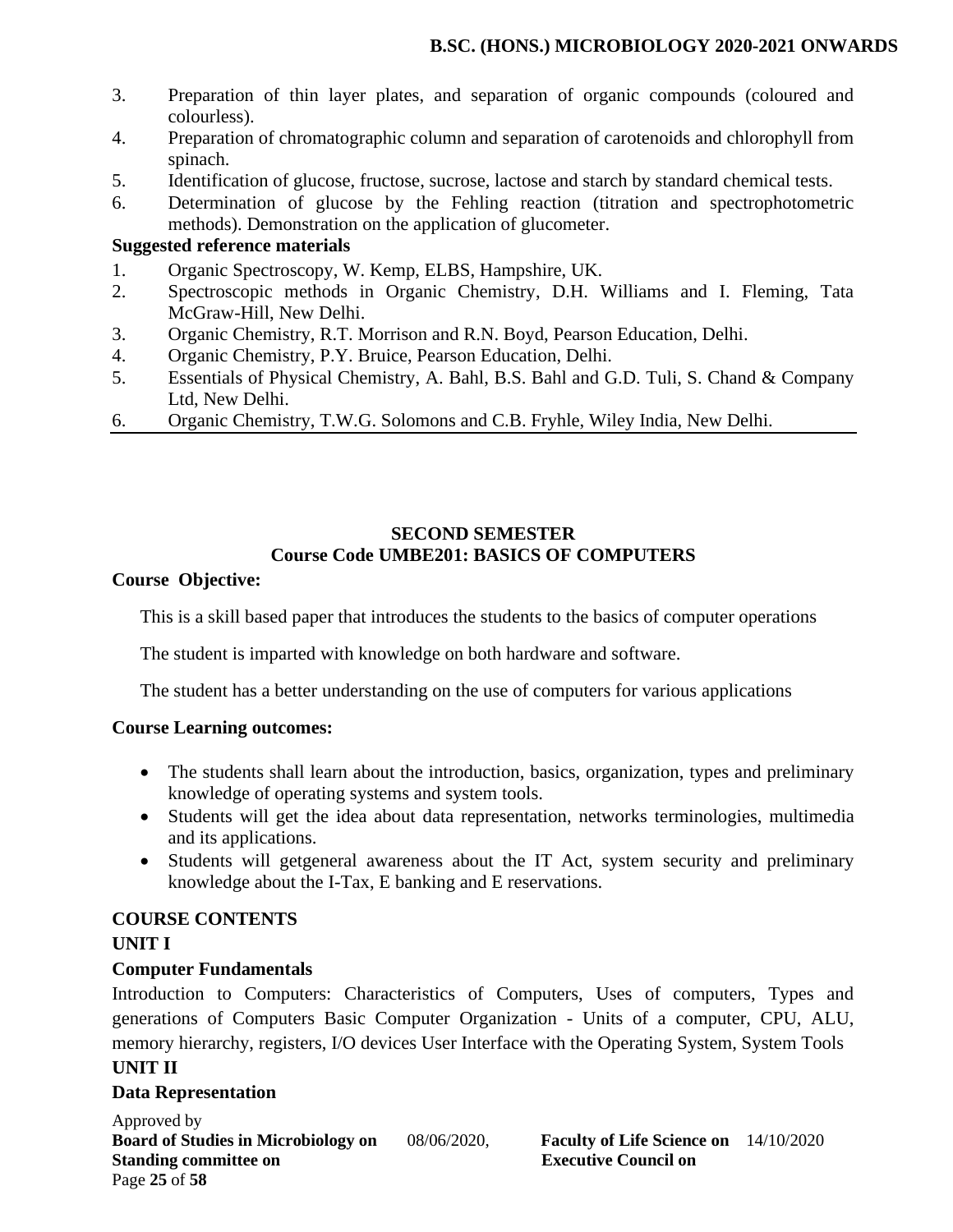Binary representation of integers and real numbers, 1's Complement, 2's Complement, Addition and subtraction of bi

# **UNIT III**

# **Networks terminology**

Types of networks, router, **switch, server-client architecture**

# **Multimedia**

Introduction, Characteristics, Elements, Applications

# **UNIT IV**

# **Problem Solving**

Notion of algorithms, stepwise methodology of developing an algorithm, developing macros in spreadsheet

# **UNIT V**

# **General Awareness**

IT Act, System Security (virus/firewall etc.) I-Tax, Reservations,Banking

# **PRACTICALS**

1. Defined projects will be done by the students and evaluated by the instructor.

- 2. Document Preparation
- 3. Presentation Software

4. Familiarizing with the Operating System, Control Panel, Networking Configuration, Firewall setting

5. Spreadsheet Handing, Working with worksheets, Creating a spreadsheet, entering and formatting information, basic functions and formulas, creating charts, tables and graphs.

# **SUGGESTED READING**

1. V Rajaraman, Fundamentals of Computers, Fourth Edition, PHI.

2. Anita Goel, Fundamentals of Computers; Forthcoming title in Pearson-Education

Note: Use of Open Office/Star Office is recommended, as they are freely downloadable.

Reference manual for Open Office available at: http://www.openffice.org

Reference manual for Star Office available at: http://www.sun.com/software/staroffice/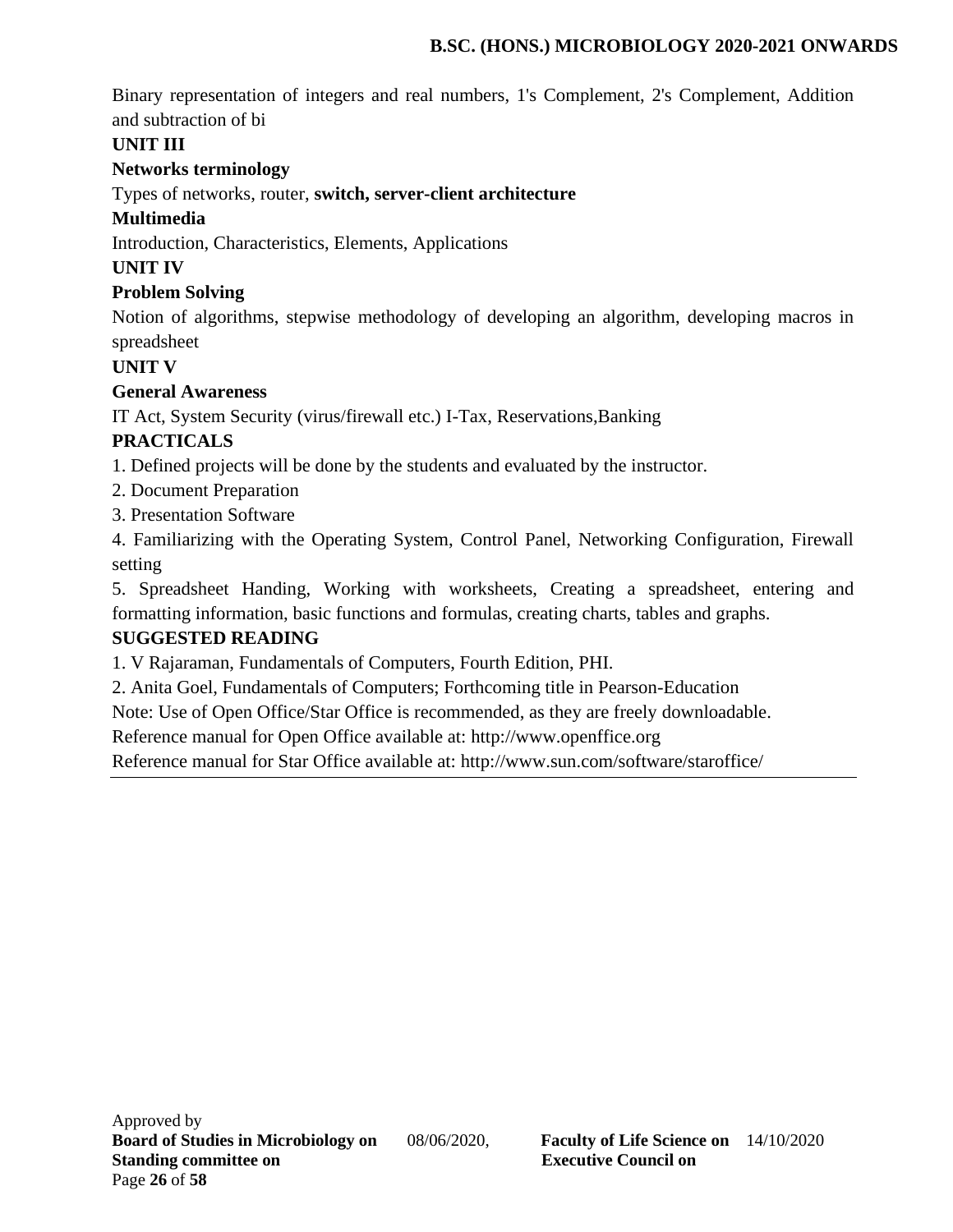# **SECOND SEMESTER**

# **Course Code UMBE 202: BIOANALYTICAL TECHNIQUES**

**Course Objectives:** The major objective of this paper is to develop understanding of the key concepts of basic as well as some advanced experimental techniques used across biological sciences, with a focus on principle and design of the instruments. This will enable the students to connect between theoretical concepts of these techniques and their immense biological applications in diverse fields.

**Course Learning Outcomes:** Upon successful completion of the course, the student:

- Will have identified the principle components of a light microscope, fluorescence microscope, phase contrast microscope, confocal and electron microscope, simultaneously learning about their principles and practical applications in visualizing, identifying and measuring cell, its components and biomolecules. The student will be familiar with staining and preparation of samples for microscopy
- Will have gained an in-depth knowledge of principles and applications of paper chromatography, thin layer chromatography, gel filtration chromatography, ion- exchange chromatography, affinity chromatography, GC, HPLC. This enables the students to apply the acquired knowledge in isolation and separation of biomolecules for analysis.
- Will have learnt basic concepts of various techniques used to resolve and analyze nucleic acids and proteins - agarose gel electrophoresis, native polyacrylamide gel electrophoresis, SDSpolyacrylamide gel electrophoresis, isoelectric focusing, 2D gel electrophoresis, zymogram preparation.
- as well as be able to understand absorption spectra of biomolecules, and will be able to interpret UVvisible and fluorescence spectroscopy outputs.
- Will have clear fundamentals of centrifugation, RCF, sedimentation coefficient, different types of rotors used, principle and working of differential and density gradient centrifugation, preparative and analytical scales of centrifuge, and the specific uses of ultracentrifuge. Students will also be acquainted with limitations of each method.
- Will be introduced to the concepts of advanced techniques like flow cytometry, circular dichroism, surface plasmon resonance and mass spectrometry. Students will also appreciate the applications of these techniques and recent developments that have come about due to these advanced techniques.

#### **COURSE CONTENTS:**

#### **Unit- I**

Instruments, basic principles and usage:

pH meter- working of pH meter, Types of electrodes,

Centrifuge- Theory of centrifugation, Types of centrifugation, Density gradient centrifugation, Types of centrifuge.

#### **Unit- II**

Instruments, basic principles and usage:

Approved by **Board of Studies in Microbiology on** 08/06/2020, **Faculty of Life Science on** 14/10/2020 **Standing committee on Executive Council on Algebra** Page **27** of **58**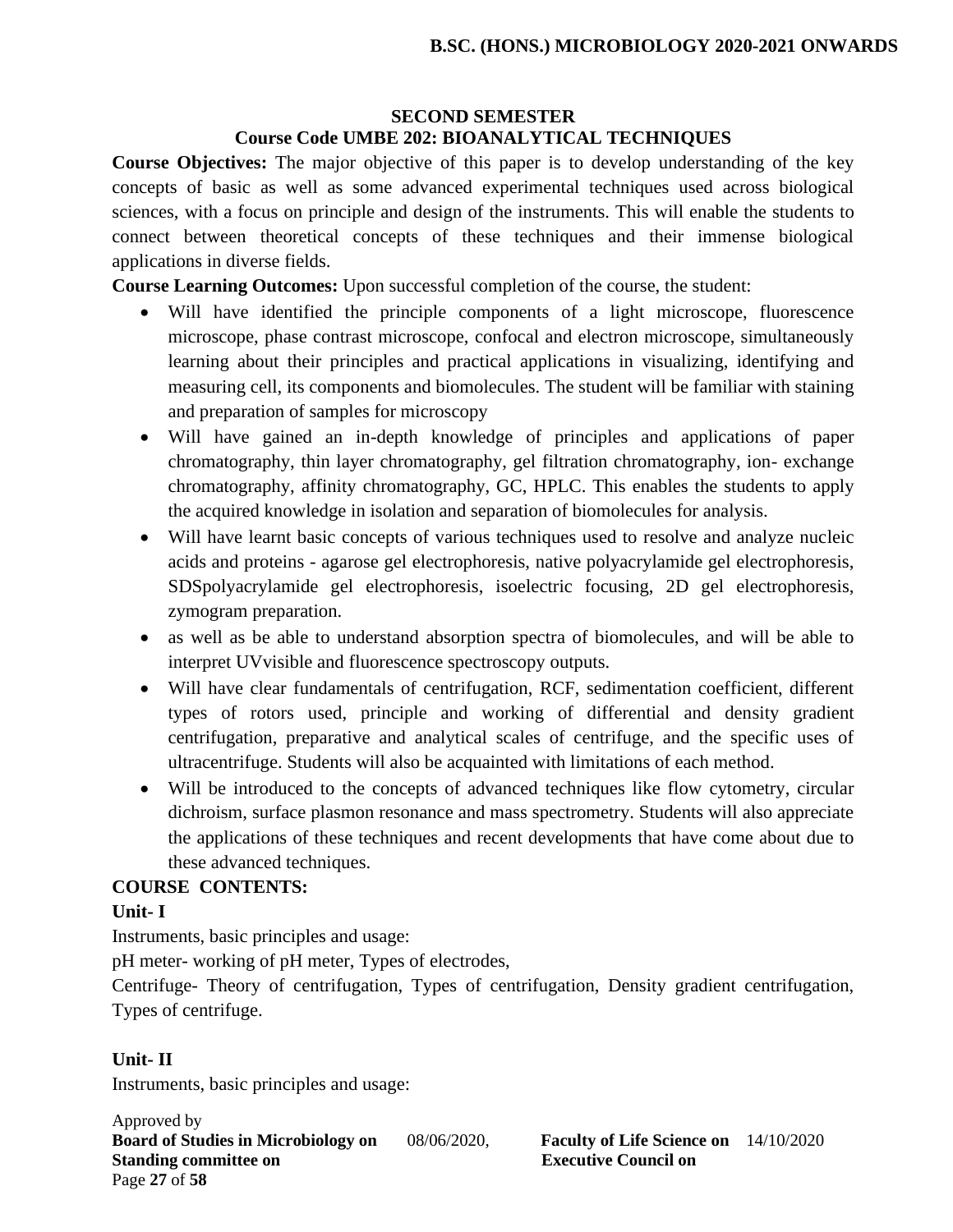Spectrophotometers- Laws of absorption and emission, Visible and UV, IR, Atomic absorption, NMR, X-Ray crystallography.

# **Unit- III**

Chromatography- Paper chromatography, thin layer chromatography, Basic principle of column chromatography, gel filtration, ion exchange chromatography, affinity chromatography, Gas chromatography and its application.

### **Unit- IV**

Electrophoresis – SDS-Polyacrlamide Gel electrophoresis, Agarose Gel electrophoresis, Immuno electrophoresis, Iso electric focusing, MALDI-TOF, ESI.

# **Unit- V**

Radioisotope tracer technique- Introduction, Radioisotopes and Radioactivity, Types of Radioactivity, Isotopic labeling, Autoradiography, Detection and measurement of radioactivity, scintillation counting.

#### **Suggested reading**

• Practical Biochemistry, Principles and Techniques, Keith Wilson and John Walker

• Bioinstrumentation, Webster

• Advanced Instrumentation, Data Interpretation, and Control of Biotechnological Processes, J.F. Van Impe,Kluwer Academic

- Crystal Structure Analysis, J.P. Glusker and K.N. Trueblood, Oxford University Press
- Modern Spectroscopy, J.M. Hollas, John Wiley and Son Ltd.

• NMR Spectroscopy: Basic Principles, Concepts and Applications in Chemistry, H. Gunther, John Wiley and Sons Ltd.

- Principles of Physical Biochemistry, K.E. Van Holde, Prentice Hall.
- Principles and Practice of Bioanalysis, Richard F. Venn
- Microscopic Techniques in Biotechnology, Michael Hoppert
- Principles of Fermentation Technology, P.F. Stanbury, A. Whitaker, S.J. Hall

#### **THIRD SEMESTER Course Code UMB 301: CELL BIOLOGY-I**

**Course Objectives**: The major objective of this course is to educate students about the fundamental concepts in eukaryotic cell biology. The students will be taught the latest developments in cell communication, regulation of cell cycle, and modern tools used to study cell biology. Advances in cancer biology including etiology, diagnosis and therapeutics, as well as the basics of stem cell technology and its applications will be covered.

**Course Learning Outcomes:** Upon successful completion of the course, the student:

• Will have gained knowledge about features of the cell wall, plasma membrane, cell transport mechanisms and cytoskeleton.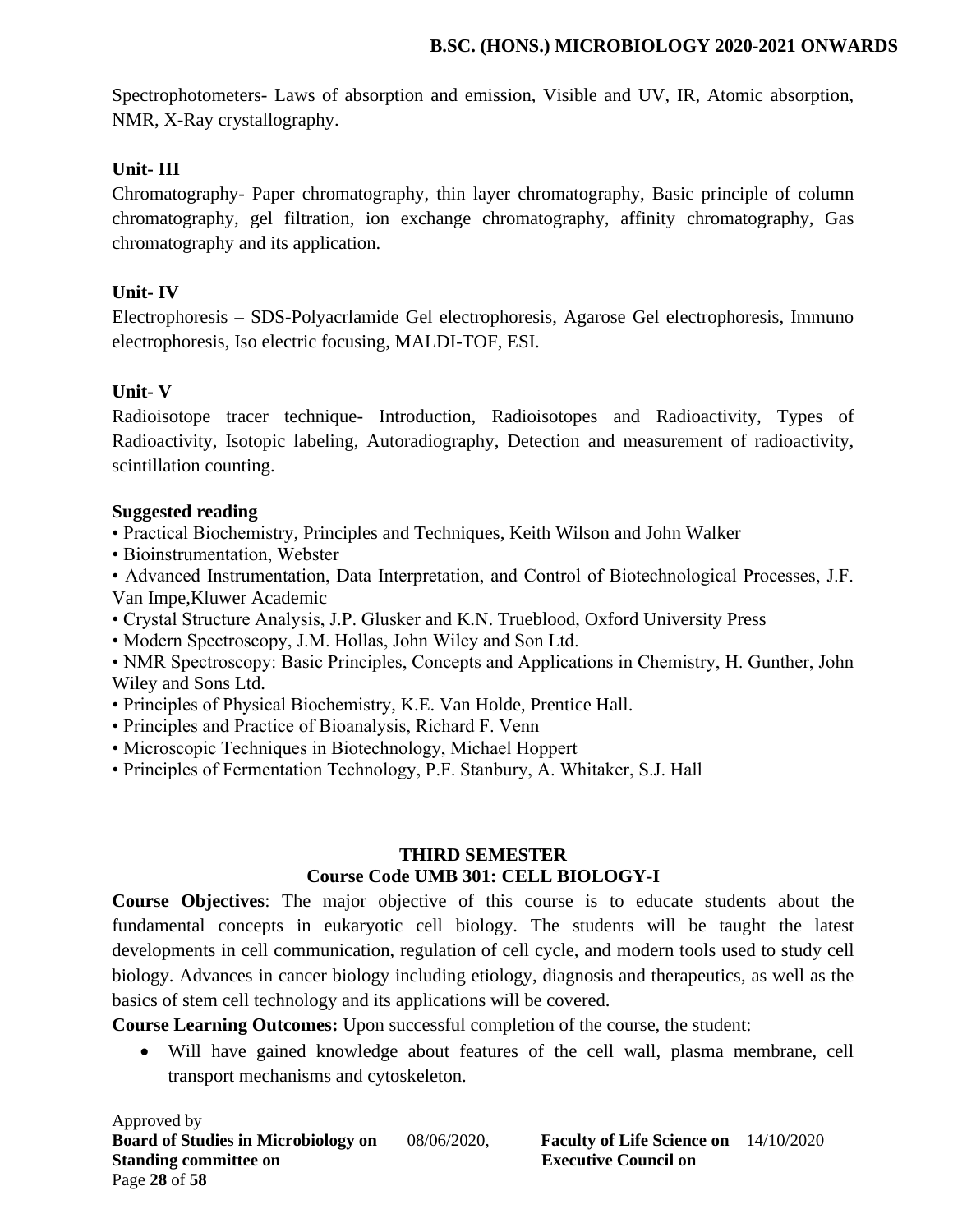- Will be able to understand the structures and functions of the nucleus and different cell organelles. The structural organization and function roles of chromatin will be learnt.
- Will have understood the mechanisms of protein sorting, intracellular trafficking, protein export.
- Will have gathered understanding of how cells perceive and respond to various signals from within and outside.
- Will have learnt the mechanisms of cell division and the significance of cell cycle and its regulation. Will become familiar with stem cell technology and its applications.
- Will understand the basics of cancer biology including diagnostic techniques and therapy.

#### **COURSE CONTENTS Unit- I**

An Overview of cells: Overview of prokaryotic and eukaryotic cells, cell size and shape, Phages, Viroids, *Mycoplasma* and *Escherichia coli*:

# **Unit- II**

Composition of cells: Molecules of cells, cell membranes, cell proteins; The Nucleus: Nuclear Envelope- structure of nuclear pore complex, nuclear lamina, transport across Nuclear Envelope. Chromatin: Molecular organization, Nucleolus and rRNA Processing.

# **Unit- III**

Mitochondria, chloroplasts and peroxisomes: Structural organization, Function; Semiautonomous nature of mitochondria and chloroplast, chloroplast DNA, Peroxisome assembly.

# **Unit- IV**

The Endoplasmic reticulum, the Golgi apparatus, Mechanism of vesicular transport, Lysosomes, Cytoskeleton and cell movement, Structure and organization of actin filaments; actin, myosin and cell movement.

# **Unit- V**

Transport process: cell membrane models of membrane structure, membrane proteins and their properties, membrane carbohydrates and their role. Transport across membrane active and passive diffusion, their mechanism.

# **PRACTICALS**

1. Separation of nucleic acid bases by paper chromatography.

2. Microscopy- Theoretical knowledge of Light and Electron microscope.

3. Study of the following techniques through electron / photo micrographs: Fluorescence microscopy,

autoradiography, positive staining, negative staining, freeze fracture, freeze etching, shadow casting.

Approved by **Board of Studies in Microbiology on** 08/06/2020, **Faculty of Life Science on** 14/10/2020 **Standing committee on Executive Council on Algebra** Page **29** of **58**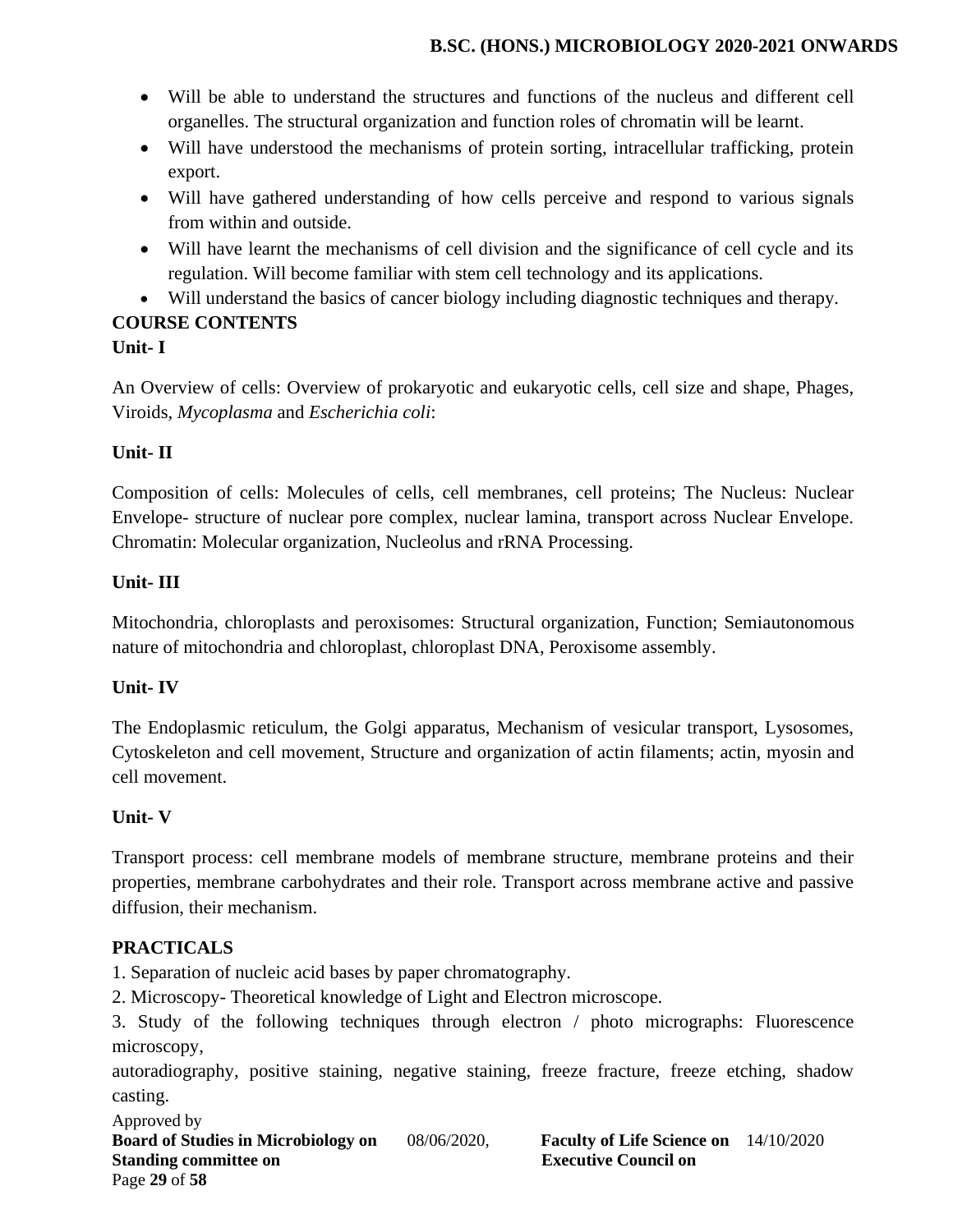4. Study of structure of cell organelles through electron micrographs.

#### **Permanent slide preparation:**

- 5. Cytochemical staining of DNA-Feulgen.
- 6. Cytochemical staining of DNA and RNA- Methyl Green Pyronin (MGP).
- 7. Cytochemical staining of Polysaccharides-Periodic Acid Schiff's (PAS).
- 8. Cytochemical staining of Total proteins- Bromophenol blue.
- 9. Cytochemical staining of Histones -Fast Green.

# **SUGGESTED READINGS**

1. Karp, G. (2010). Cell and Molecular Biology: Concepts and Experiments. VI Edition. John Wiley & Sons. Inc.

2. De Robertis, E.D.P. and De Robertis, E.M.F. (2006). Cell and Molecular Biology. VIII Edition. Lippincott Williams and Wilkins, Philadelphia.

3. Cooper, G.M. and Hausman, R.E. (2009). The Cell: A Molecular Approach. V Edition. ASM Press & Sunderland, Washington, D.C.; Sinauer Associates, MA.

4. Becker, W.M., Kleinsmith, L.J., Hardin. J. and Bertoni, G. P. (2009). The World of the Cell. VII Edition. Pearson Benjamin Cummings Publishing, San Francisco.

# **THIRD SEMESTER**

# **Course Code UMB 302: PHYCOLOGY & MYCOLOGY**

**Course learning outcomes:** By the completion of this course the students able to-

- Describe useful and harmful activities of fungi and algae.
- Identify commonly available fungi and algae and their characteristics.
- Discuss how fungi and algae are used as biofertilizers in agriculture and as biopesticides.
- Grow mushroom in the laboratory**.**

#### **Section A: Phycology**

#### **UNIT I**

#### **Occurrence, Classification and Life cycles of Algae**

Study of the following classes with reference to taxonomic groups listed below (occurrence, classification and life cycles):

Rhodophycota; Xanthophycota; Chrysophycota; Phaephycota; Bacillariophycota; Euglenophycota; Chlorophycota; Cryptophycota; Pyrrophycota

#### **UNIT II**

#### **General characteristics of Algae**

Morphology, algal pigments, motility, reproduction and economic importance (agriculture, biofertilizer, Industrial application of algae, medicinal importance, Nutritional value, environmental implications, algal blooms)

#### **Section B: Mycology**

#### **UNIT III**

### **Occurrence, Classification and Life cycles of fungi**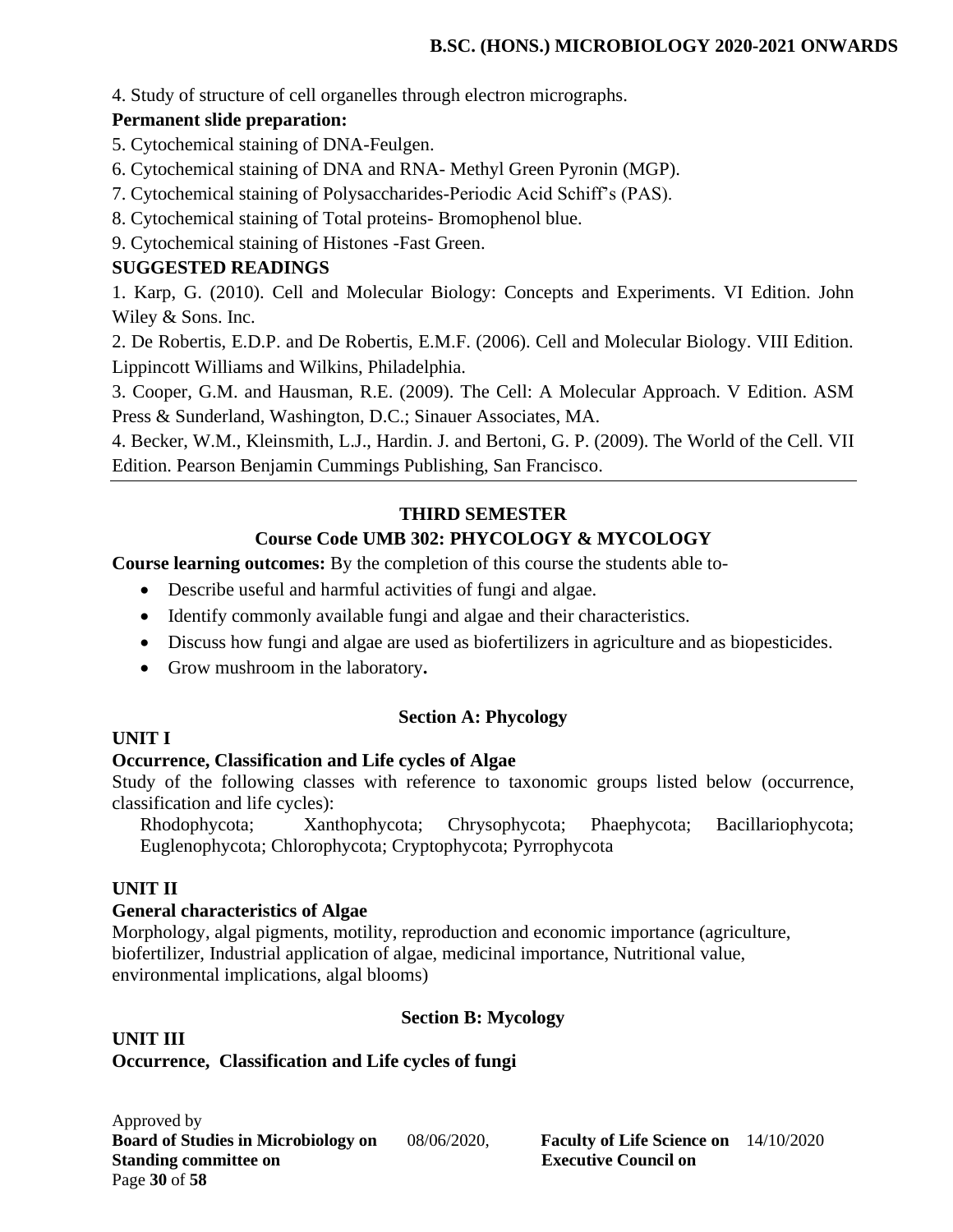Recent advances in fungal classification, General Characteristic, morphology, Ultrastructure, Physiology, Reproduction- asexual and sexual.

# **UNIT IV**

Study of the following classes with reference to the genera listed below (occurrence, classification and life cycles):

- a) Chytridiomycetes- Synchytrium
- b) Oomycetes- Saprolegnia
- c) Zygomycetes- Mucor, Rhizopus
- d) Ascomycetes- Schizosaccharomyces, *Saccharomyces*, *Penicillium*, *Neurospora*
- e) Deuteromycetes *Candida*, *Alternaria, Aspergillus*
- f) Basidiomycetes *Agaricus*

# **UNIT V**

Molds and their association with other organisms- Lichens, fungi and nematodes, fungi as parasites of insects , mycorrhiza.

Economic importance of fungi with examples in Agriculture, Environment, Industry, Medicine, Food, Biodeterioration (of wood, paper, textile, leather), Mycotoxins (Ch 1 Alexopoulos et al., Ch 5 Sumbali) (6 periods) Lichens: classification, physiology and importance. (Ch 13 Alexopoulos et al., Ch 5 Sumbali) (2 periods)

# **PRACTICALS**

# **Section A - Phycology**

# **1. Study of the following genera through temporary and permanent slides:**

- 1*. Volvox, Coleochaete, Vaucheria, Ectocarpus, Polysiphonia and Nostoc*
- 2. Section B Mycology
- 3. Preparation of Potato Dextrose Medium

4. Study of the vegetative and reproductive structures of following genera through temporary and permanent slides: *Mucor, Saccharomyces, Penicillium, Agaricus and Alternaria*

# **SUGGESTED READINGS**

# **Section A - Phycology**

1. Barasanti L and Guaaltieri P. (2006). Algae: Anatomy Biochemistry and Biotechnology. Taylor and Francis Group, New York.

2. Graham LE, Graham JM and Wilcox LW. (2009). Algae. 2nd edition. Benjamin Cumming, New York.

- 3. Kumar HD. (1990). Introductory Phycology. 2nd edition. Affiliated East Western Press.
- 4. Kumar HD. (1995). The Text Book on Algae. 4th edition. Affiliated East Western Press.
- 5. Lee RE. (1999). Phycology. 4th edition. Cambridge Press.
- 6. Sharma OP. (2005). Textbook of Algae. Tata McGraw Hill Publishing Co. Ltd.
- 7. Vashishta BR. (2005). Algae. 3rd edition. S. Chand and Company Ltd., New Delhi.

# **Section B - Mycology**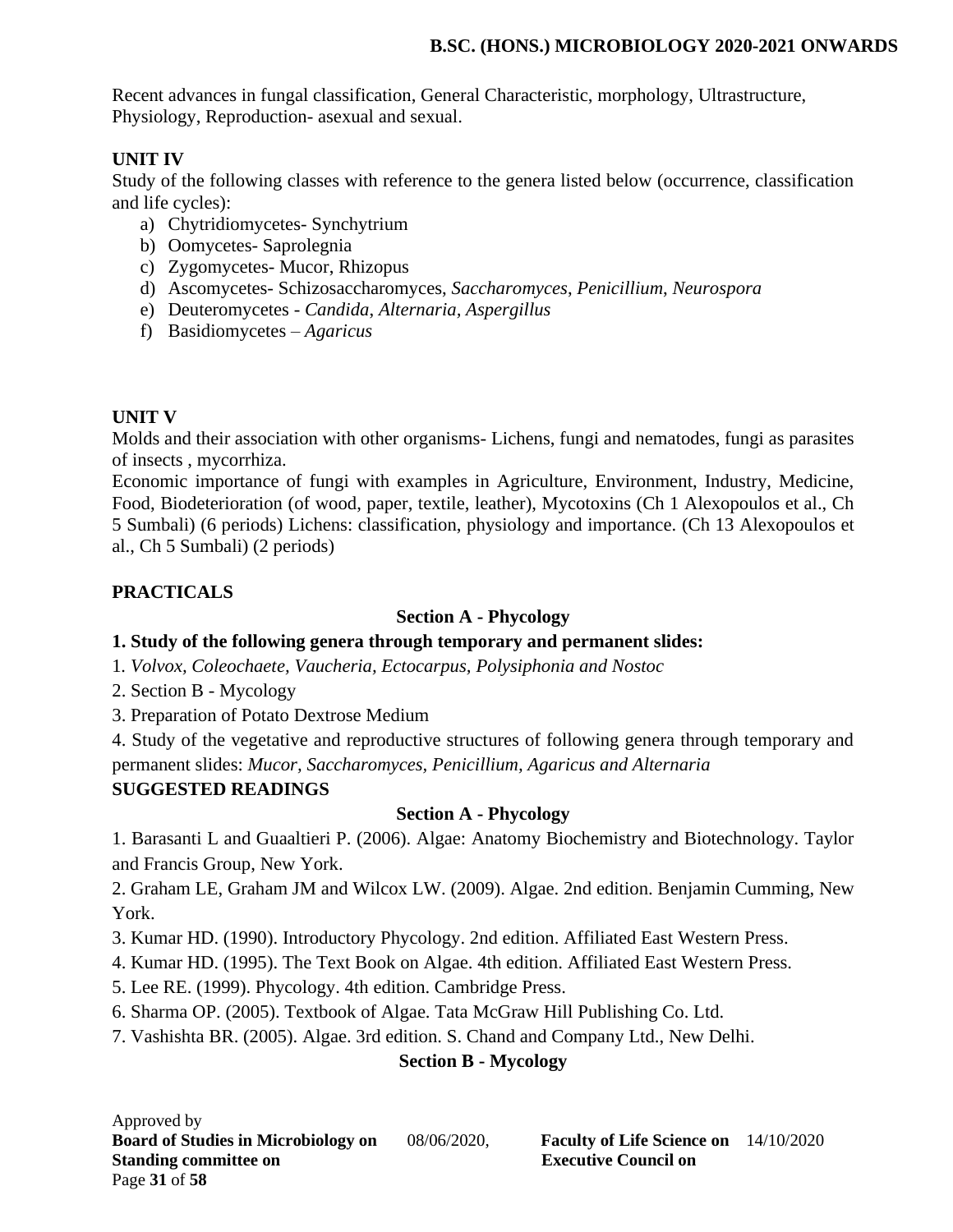1. Alexopoulos CJ, Mims CW and Blackwell M. (1996). Introductory Mycology. 4th edition. John Wiley and Sons, Inc.

- 2. DUMBE HC. (1981). An Introduction to Fungi. Vikas Publishing House Pvt. Ltd.
- 3. Sumbali G. (2005). The Fungi. 1st edition. Narosa Publishing India House.
- 4. Vashishta BR and Sinha AK. (2008). Fungi. S. Chand and Company Ltd.
- 5. Webster J. (1980). Introduction to Fungi. 2nd edition. Cambridge University Press.

### **THIRD SEMESTER Course Code UMB 303:VIROLOGY**

**Course Objectives**: The major objective of this course is to acquaint students with the structure of viruses of plants, animals, and bacteria, their genome organization, and replication strategies within the host cell. The student will learn how they evolve, spread and cause disease, and prevention and control methods for the same. The course also includes description of oncogenic viruses and their role in cancers, and emerging viruses in context of threat to public health and their management.

**Course Learning Outcomes**: Upon successful completion of the course the student

- will have acquired the knowledge in the following areas and:
- Will be able to describe the nature, properties and structure of viruses and will also gain knowledge of taxonomy of different groups of viruses.
- Will be familiar with diversity and multiplication of lytic and lysogenic bacteriophages.
- Will be able to describe different ways of viral transmission, and prominent and unusual genomic features of different viruses with their significance.
- Will understand about the replication strategies, maturation and release of important plant, animal and bacterial viruses.
- Will have gained knowledge about strategies to prevent viral infections: interferons, vaccines and antiviral compounds
- Will understand the concept of oncogenesis, DNA and RNA cancer causing viruses and will learn of newly emerging viruses which have the potential to cause serious threats to public health and have become a global concern.

#### **COURSE CONTENTS**

#### **UNIT I Introduction**

Definition- viroids, virusoids, satellite viruses and prions. Discovery of viruses, nature and definition of viruses, general properties of viruses - Detection of viruses and antigens in clinical specimens - Serological diagnosis of virus infections. Structure of viruses: Capsid symmetry, enveloped and non-enveloped viruses

Cultivation of viruses. Structure & properties of viroids, prions.

# **UNIT II**

**Isolation, purification and cultivation of viruses.** Classification and nomenclature of different groups of viruses infecting microbes, plants and animals.

#### **UNIT III**

#### **Salient features of viral genome:**

Approved by **Board of Studies in Microbiology on** 08/06/2020, **Faculty of Life Science on** 14/10/2020 **Standing committee on Executive Council on Algebra** Page **32** of **58**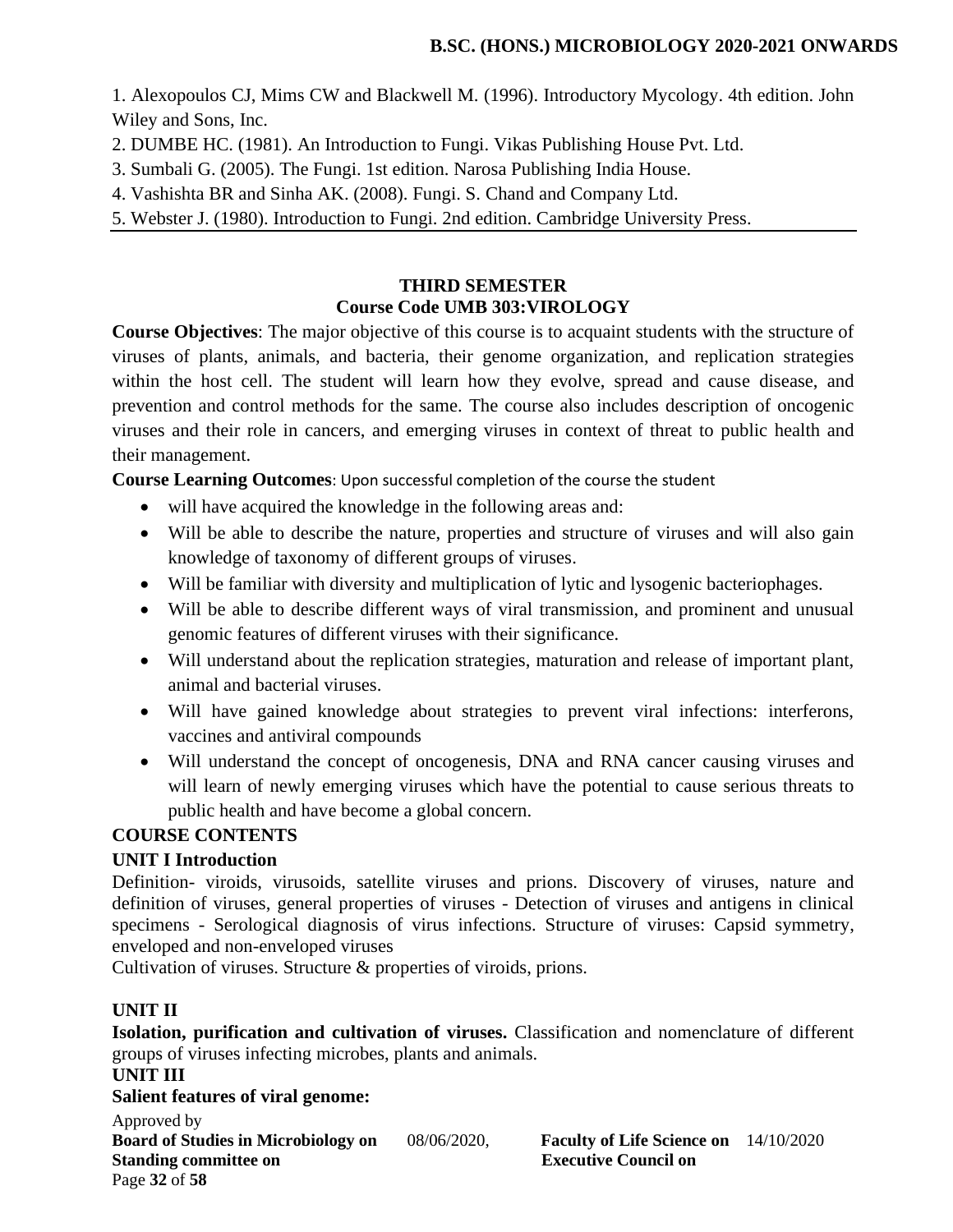Unusual bases (TMV, T4 phage), overlapping genes (ФX174, Hepatitis B virus), alternate splicing (Picornavirus), terminal redundancy (T4 phage), terminal cohesive ends (lambda phage), ambisense genomes (arenavirus), partial double stranded genomes (Hepatitis B), long terminal repeats (retrovirus), segmented (influenza virus) and non segmented genomes (picornavirus), capping and tailing (TMV).

#### **UNIT IV**

#### **Bacteriophages)**

Diversity, classification, one step multiplication curve, lytic and lysogenic phages (lambda and P1 phage), concept of early and late proteins, regulation of transcription in lambda phage and applications of bacteriophages.

#### **UNIT V**

#### **Viral multiplication and replication strategies**

Interaction of viruses with cellular receptors and entry of viruses. Replication strategies of viruses as per Baltimore classification. Assembly, maturation and release of virions. Concept of defective particles.

# **PRACTICALS**

1. To study structure of important animal viruses (rhabdo, influenza, paramyxo, Hepatitis B & retroviruses) using electron micrographs

2. To study structure of important plant viruses (caulimo, gemini, tobacco ring spot, cucumber mosaic & alpha-alpha mosaic viruses) using electron micrographs

3. To study structure of important bacterial viruses ( $\lambda$ , T4 &  $\varphi$ X174) using electron micrographs.

4. Isolation and enumeration of bacteriophages from water/sewage sample using double agar layer technique

5. Isolation and propagation of animal viruses by cell culture and chick embryo techniques

6. Study of cytopathic effects using photographs

7. To perform local lesion technique for assaying plant viruses

#### **SUGGESTED READINGS**

1. Dimmock NJ, and Primrose SB. (1994). Introduction to Modern Virology. 4th edition. Blackwell Science Ltd.

2. Dimmock, NJ, Easton, AL, Leppard, KN (2007). Introduction to Modern Virology. 6th edition (First Indian reprint 2007), Blackwell Publishing Ltd.

3. Carter J and Saunders V (2007). Virology: Principles and Applications. John Wiley and Sons.

4. Flint SJ, Enquist, LW, Krug, RM, Racaniello, VR, Skalka, AM (2004). Principles of Virology, Molecular biology, Pathogenesis and Control. 2nd edition. ASM press Washington DC.

5. Levy JA, Conrat HF, Owens RA. (2000). Virology. 3rd edition. Prentice Hall publication, New Jersey.

6. Wagner EK, Hewlett MJ. (2004). Basic Virology. 2nd edition. Blackwell Publishing.

7. Mathews. (2004). Plant Virology. Hull R. Academic Press, New York.

8. Nayudu MV. (2008). Plant Viruses. Tata McGraw Hill, India.

9. Bos L. 1999 Plant viruses-A text book of plant virology by. Backhuys Publishers.

10. Versteeg J. (1985). A Color Atlas of Virology. Wolfe Medical Publication.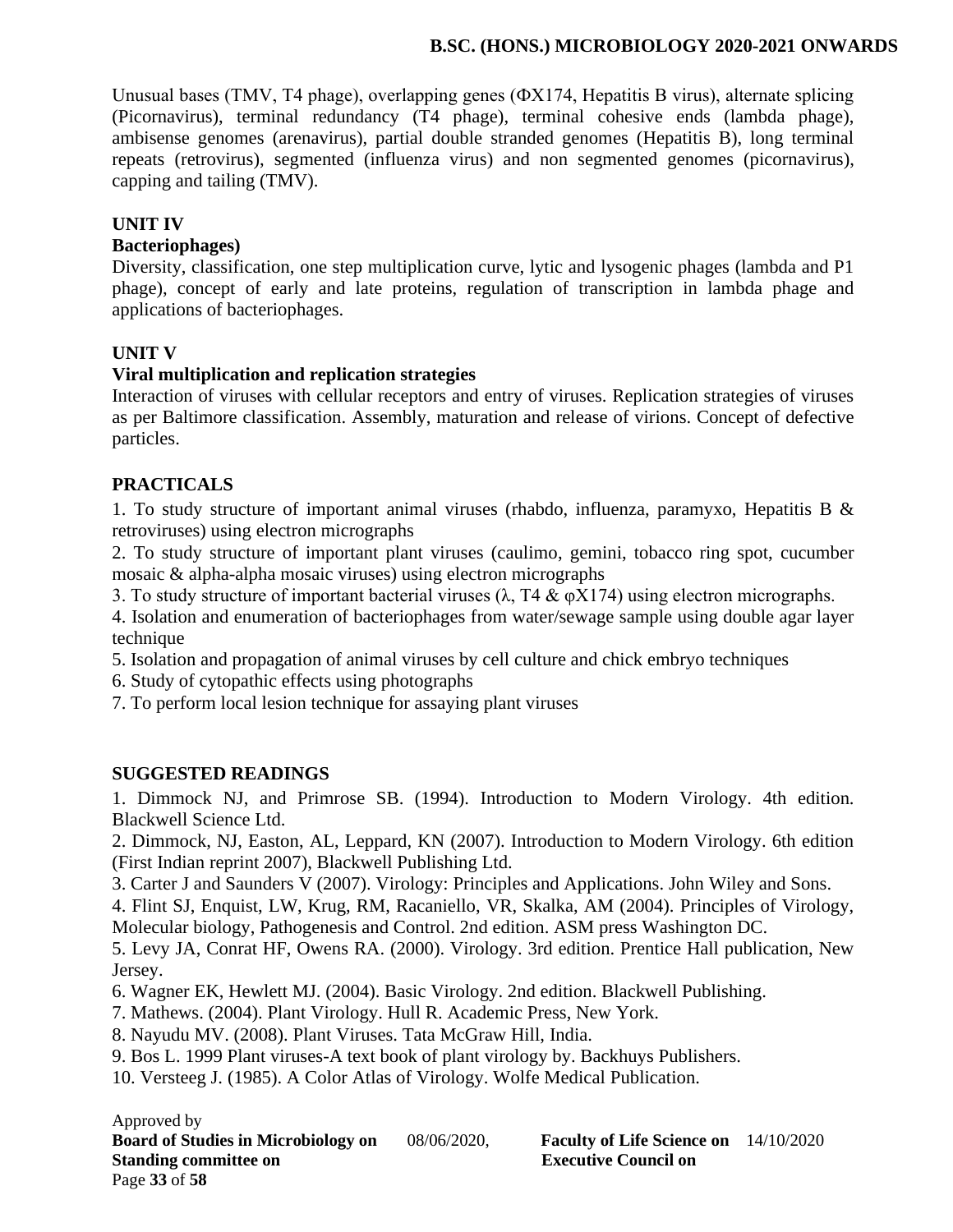# **THIRD SEMESTER Course Code UMBE 301: MOLECULAR BIOLOGY-I**

**Course Objectives**: The major objective of this course is to develop a clear understanding of the basic concepts of molecular biology starting from the structure and function of DNA to its replication. The student will become familiar with the central dogma of molecular biology, and will learn about the conversion of information from DNA to RNA to proteins, by the study of transcriptional and translational processes.

**Course Learning Outcomes**: Upon successful completion of the course, the student:

- Will be acquainted with the structure of various types of DNA and RNA as well as their organization as genetic material in various living organisms.
- Will gain an in-depth knowledge of DNA replication mechanisms in prokaryotes and eukaryotes, enzymes and proteins involved in replication.
- Will have learnt the fundamental principles of transcription in prokaryotes and eukaryotes, including the RNA polymerases and general transcription factors involved. Will be able to distinguish between the process in prokaryotes versus eukaryotes.
- Will understand the concept of split genes, introns, exons, spliceosomes and alternative splicing besides learning about other processing events like polyadenylation and capping. Will become familiar with RNA interference and its significance, siRNA and miRNA.
- Will get a clear understanding of translational mechanisms in both prokaryotes and eukaryotes along with the inhibitors of protein synthesis.
- Will understand various mechanisms involved in regulation of gene expression in prokaryotes and eukaryotes at the level of transcription, post-transcriptional processes, and modifications in chromatin structure

# **COURSE CONTENTS**

# **UNIT I.**

# **Nucleic Acids convey Genetic Information**

DNA as the carrier of genetic information, Key experiments establishing-The Central Dogma, DNA Double helix, Genetic code, Direction of Protein Synthesis, Genomics.

# **UNIT II**

# **The Structures of DNA and RNA / Genetic Material**

DNA Structure: Miescher to Watson and Crick- historic perspective, DNA structure, Salient features of double helix, Types of DNA, Types of genetic material, denaturation and renaturation, cot curves. DNA topology - linking number, topoisomerases; Organization of DNAProkaryotes, Viruses, Eukaryotes. RNA Structure Organelle DNA -- mitochondria and chloroplast DNA.

# **UNIT III**

# **I. Genome Structure, Chromatin and the Nucleosome**

Genome Sequence and Chromosome Diversity, Chromosome Duplication and Segregation, The Nucleosome Chromatin structure- Euchromatin, Heterochromatin- Constitutive and Facultative heterochromatin. Regulation of Chromatin Structure and Nucleosome Assembly. Organization of **Chromosomes** 

Approved by **Board of Studies in Microbiology on** 08/06/2020, **Faculty of Life Science on** 14/10/2020 **Standing committee on Executive Council on Algebra** Page **34** of **58**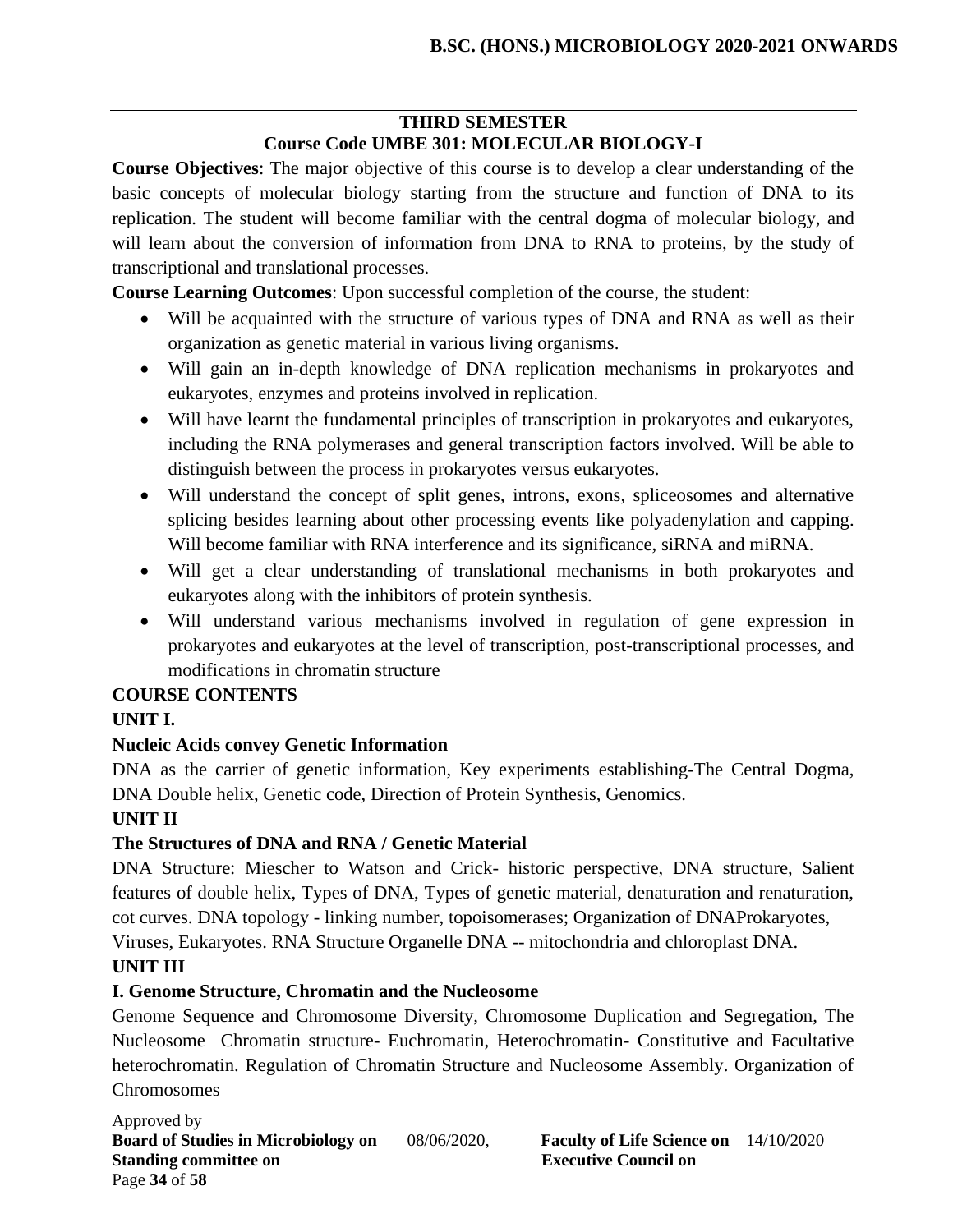# **UNIT IV**

# **The Replication of DNA (Prokaryotes and Eukaryotes)**

Chemistry of DNA synthesis, general principles - bidirectional replication, Semiconservative, Semi discontinuous, RNA priming, Various models of DNA replication including rolling circle, Dloop (mitochondrial), Ө (theta) mode of replication, replication of linear ds-DNA, replicating the 5'end of linear chromosome. Enzyme involved in DNA replication – DNA polymerases, DNA ligase, Primase, Telomerase and other accessory proteins

### **UNIT V. The Mutability and Repair of DNA**

Definitions, Mutation, muton, replicon, principles of mutation, Replication Errors, DNA Damage, different types of mutations, deletions, duplications, UV induced mutations, repair mechanisms against mutations and their importance.

# **PRACTICALS**

1. Preparation of Polytene chromosome from Chironomous larva/Drosophila larva

- 2. Demonstration of mammalian sex chromatin.
- 3. Preparations of temporary mount and study the different stages of Mitosis (Onion root tip).

4. Perform Southern Blot Hybridization (Restrict DNA for Southern Blot electrophoresis, perform electrophoresis of restricted DNA, perform southern transfer, hybridization and detection of gene of interest)

- 5. Demonstration of Northern Blotting.
- 6. Demonstration of Western Blotting.
- 7. Perform DNA amplification by PCR.

8. Study of semiconservative replication of DNA through micrographs/schematic representations.

#### **SUGGESTED BOOKS**

1. Karp, G. (2010). Cell and Molecular Biology: Concepts and Experiments. VI Edition. John Wiley & Sons. Inc.

2. De Robertis, E.D.P. and De Robertis, E.M.F. (2006). Cell and Molecular Biology. VIII Edition. Lippincott Williams and Wilkins, Philadelphia.

3. Becker, W.M., Kleinsmith, L.J., Hardin. J. and Bertoni, G. P. (2009). The World of the Cell. VII Edition. Pearson Benjamin Cummings Publishing, San Francisco.

4. Watson, J. D., Baker T.A., Bell, S. P., Gann, A., Levine, M., and Losick, R., (2008) Molecular Biology of the Gene (VI Edition.). Cold Spring Harbour Lab. Press, Pearson Pub.

# **THIRD SEMESTER**

# **Course Code UMBE 302: RECOMBINANT DNA TECHNOLOGY**

**Course Objectives**: The main objective of this paper is to ensure that the student develops a clear comprehension of the concepts of recombinant DNA technology. The student will get acquainted with the tools and techniques used such as the enzymes, vectors, and cloning methods that can be used, and the applications of cloning such as creation of DNA libraries and recombinant products.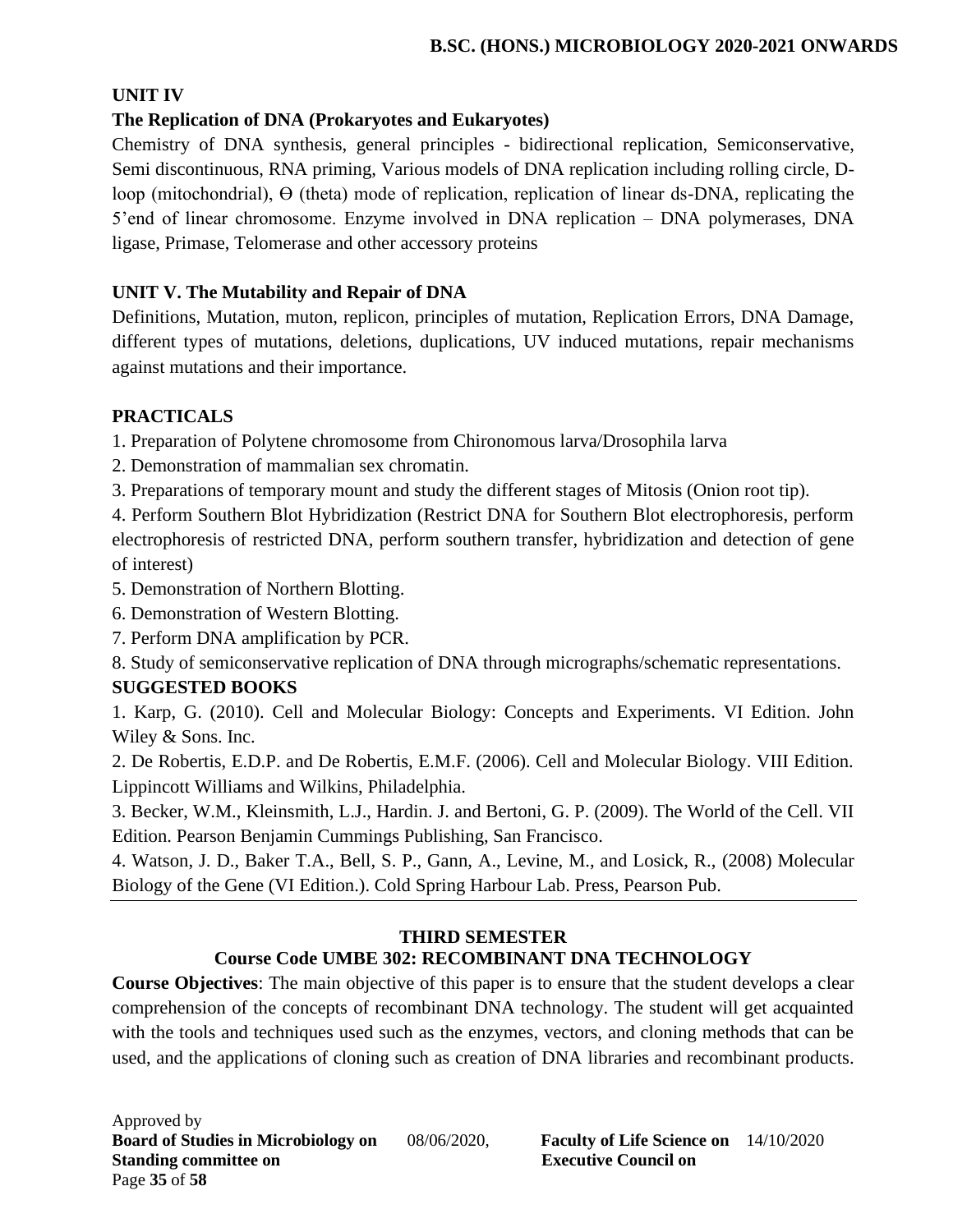A final exercise on a suitable strategy towards developing a genetically modified crop is incorporated to empower the student to apply the knowledge gained**.** 

**Course Learning Outcomes:** Upon successful completion of the course, the student:

- Will get an overview of developments and contributions of scientists in the field of genetic engineering.
- Will get familiarized with basic cloning tools such as enzymes used to manipulate DNA, and cloning vectors.
- Will have learnt various gene delivery methods and basic essential techniques of DNA, RNA and protein analysis.
- Will gather in-depth knowledge of DNA amplification and sequencing methods.
- Will become conversant with construction and screening of genomic and cDNA libraries
- Will become aware of the applied aspects of all major techniques being used for the benefit of humankind in the areas of agriculture and pharmaceuticals. Students will design a strategy outlining all the steps of developing a novel recombinant.

# **COURSE CONTENTS:**

# **UNIT I**

# **Introduction to basic biotechnology**

Milestones in genetic engineering and biotechnology

# **Tools of recombinant DNA technology**

# **A. Hosts**

*E. coli* strains; Yeast (*Saccharomyces cerevisiae, Pichia pastoris*); Fungi (*Penicillium, Aspergillus*); Mammalian cell lines - names and genotypes

# **B. Enzymes**

Restriction modification systems: Types I, II and III. Mode of action, nomenclature. Application of Type II restriction enzymes in genetic engineering. DNA modifying enzymes and their applications: Terminal deoxynucleotidyl transferase, kinases and phosphatases, DNA ligases and DNA polymerases, reverse transcriptases, bacteriophage RNA polymerases, exonuclease III, BAL31, mung bean nuclease, S1 nuclease

# **C. Vectors**

Cloning Vectors- Definition and Properties. Plasmid vectors-pBR and pUC series, Bacteriophage lambda and M13 based vectors. Cosmids. Shuttle vectors. BACs, YACs, MACs.

#### **D. Mammalian Expression Vectors**

SV40, Vaccinia, Retroviral promoter based vectors

#### **UNIT II**

# **Basic DNA Cloning**

Simple cloning of DNA fragments, Vectors: Definition and properties. E. coli expression vectorslac, tac and T7 promoter based vectors. Yeast expression vectors - pET yeast vectors, YIp, YEp and YCp vectors.

Baculovirus based vectors. Ti based vectors (Binary and Cointegrated vectors) and cloning using linkers and adaptors. Transformation of DNA by chemical method and electroporation

Approved by **Board of Studies in Microbiology on** 08/06/2020, **Faculty of Life Science on** 14/10/2020 **Standing committee on Executive Council on Algebra 2.5 Algebra 2.5 Algebra 2.5 Algebra 2.6 Algebra 2.6 Algebra 2.6 Algebra 2.6 Algebra 2.6 Algebra 2.6 Algebra 2.6 Algebra 2.6 Algebra 2.6 Algebra 2.6 Algebra 2.6 Algebra 2.** Page **36** of **58**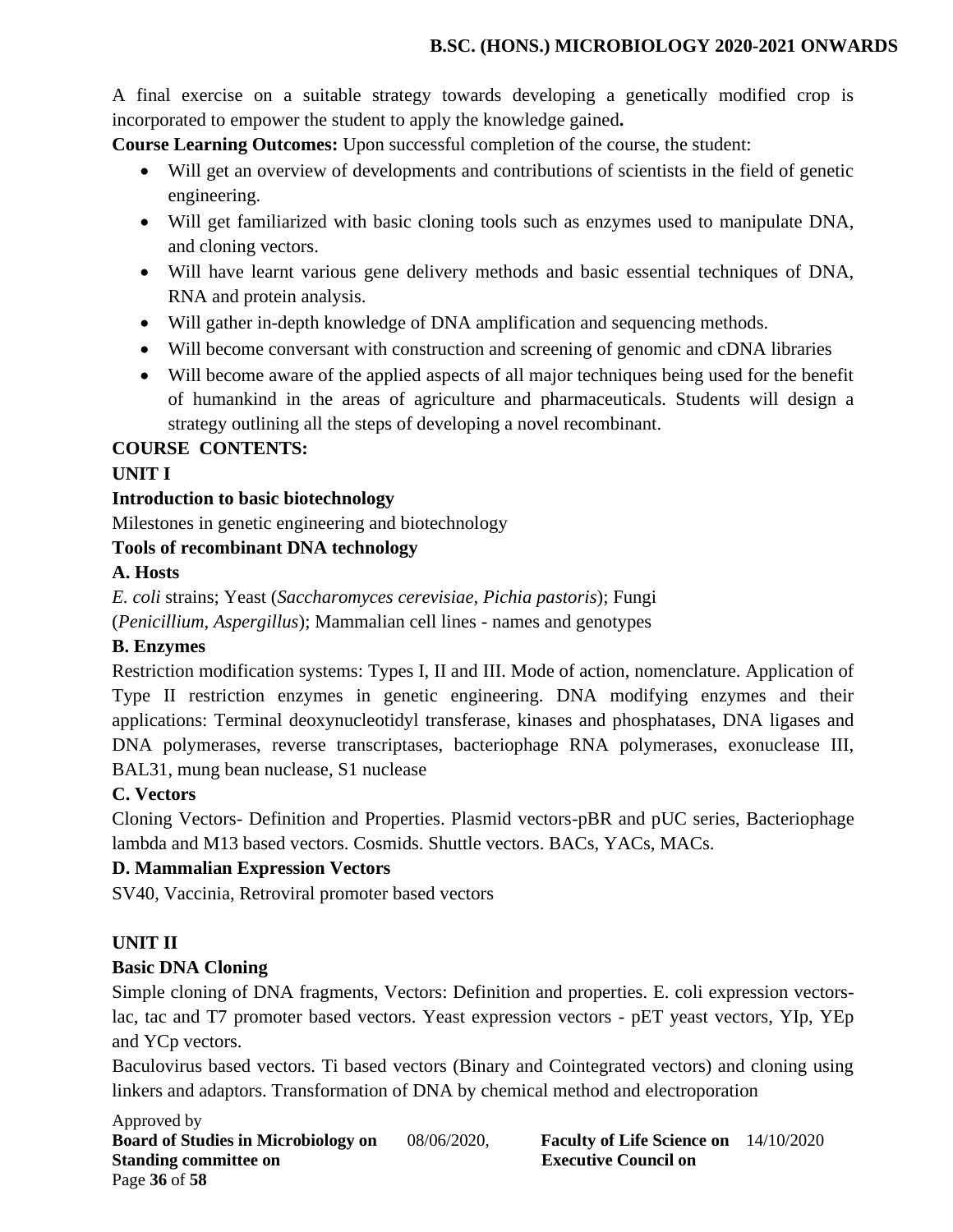#### **Methods of gene delivery in plants and animals**

Microinjection, biolistic method (gene gun), liposome and viral-mediated delivery, Agrobacterium-mediated delivery.

# **UNIT III**

# **Methods of DNA, RNA and Protein analysis and DNA typing**

Agarose gel electrophoresis, Southern - and Northern - blotting techniques, dot blot and colony hybridizations. Chromosome walking and jumping. DNA fingerprinting by RFLP and RAPD. Gel retardation assays. DNA footprinting by DNase I, DNA microarray analysis. SDS-PAGE and Western blotting. Phage display

# **Amplification of nucleic acids**

Polymerase chain reaction - enzymes used, primer design. Cloning PCR products. RT-PCR and principles of real time PCR. Ligation chain reaction

# **UNIT IV**

# **Construction of Genomic and cDNA libraries**

Genomic and cDNA libraries: Preparation and uses. Screening of libraries by colony hybridization and colony, PCR

#### **DNA sequencing and synthesis**

Maxam-Gilbert's and Sanger's method. Automated sequencing. Human genome sequencing project

**UNIT V**

# **Product of DNA technology**

Human protein replacements-insulin, hGH and Factor VIII. Human therapies - tPA, interferon, antisense molecules. Bt transgenics-rice, cotton, brinjal, Analysis of biological processes, DNA typing, gene therapy, commercial products.

# **PRACTICLAS**

1. Digestion of DNA using restriction enzymes and analysis by agarose gel electrophoresis.

- 2. Ligation of DNA fragments.
- 3. Demonstration of PCR.
- 4. Interpretation of sequencing gel electropherograms.

#### **SUGGESTED READINGS**

1. Alcamo IE. (2001). DNA Technology: The Awesome Skill. 2nd edition. Elsevier Academic Press, USA.

2. Brown TA. (2006). Gene Cloning and DNA Analysis. 5th edition. Blackwell Publishing, Oxford, U.K.

3. Clark DP and Pazdernik NJ. (2009). Biotechnology-Applying the Genetic Revolution. Elsevier Academic Press, USA.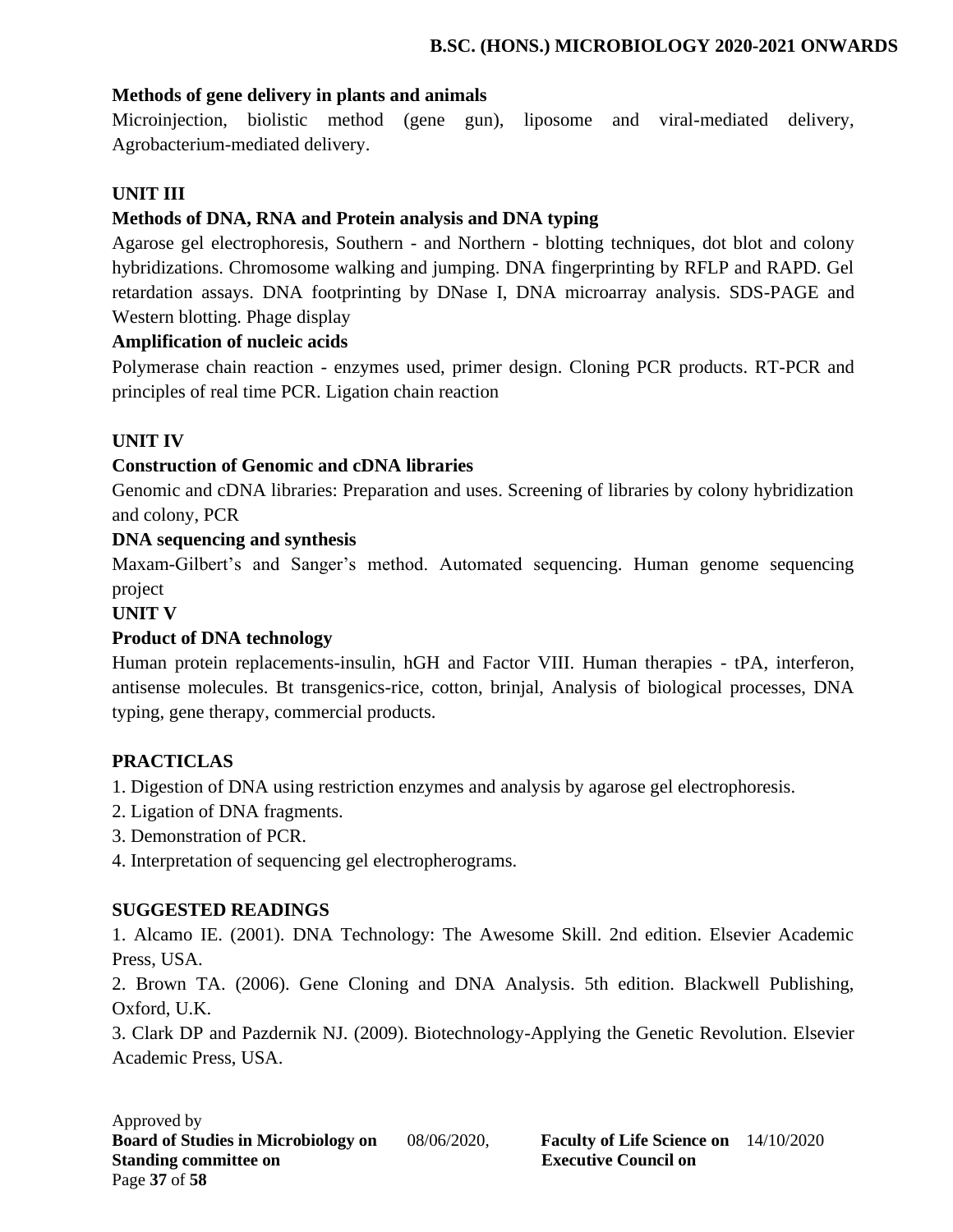4. Glick BR and Pasternak JJ. (2003). Molecular Biotechnology. 3rd edition. ASM Press Washington D.C.

5. Nigam A and Ayyagari A. (2007). Lab Manual in Biochemistry, Immunology and Biotechnology. Tata McGraw Hill, India.

6. Primrose SB and Twyman RM. (2006). Principles of Gene Manipulation and Genomics, 7th edition. Blackwell Publishing, Oxford, U.K.

7. Sambrook J, Fritsch EF and Maniatis T. (2001). Molecular Cloning-A Laboratory Manual. 3rd edition. Cold Spring Harbor Laboratory Press.

8. Willey JM, Sherwood LM, and Woolverton CJ. (2008) Prescott, Harley and Klein's Microbiology. 7<sup>th</sup> edition. McGraw Hill Higher Education.

#### **FOURTH SEMESTER**

# **Course Code UMB 401: MICROBIAL PHYSIOLOGY AND METABOLISM**

**Course Objectives:** The main objective of this course is to give students a comprehensive insight into various aspects of microbial physiology and metabolism. These include transport mechanisms present in microbes for the uptake of nutrients, bacterial growth and factors affecting it, and diverse metabolic pathways existing in microbes for energy production and carbon and nitrogen assimilation. The course will build the strong foundation needed by the students for further studies in the field of microbiology.

**Course Learning Outcomes:** Upon successful completion of the course, the student:

- Will have got acquainted with the diverse physiological groups of bacteria/archaea and microbial transport systems.
- Will have an in-depth knowledge of patterns of bacterial growth, bacterial growth curve, calculation of generation time and specific growth rate, and effect of the environment on growth.
- Will understand the variety of pathways used by bacteria for energy generation and conservation during growth on glucose under aerobic and anaerobic conditions.
- Will become conversant with two important fermentation pathways in microbes.
- Will have an added knowledge on the groups and families of chemolithotrophs and phototrophs, based on their ability to extract energy from inorganic compounds and assimilate carbon from CO2.
- Will have learnt about a typical capability of prokaryotes to reduce nitrogen gas to ammonia. Will become familiar with the physiology of nitrogen fixation and assimilation of inorganic nitrogen by bacteria.

#### **COURSE CONTENTS**

#### **UNIT I**

#### **Microbial Growth**

Definition of growth, generation time and specific growth rate. Growth curve, mathematics expression of growth, batch and continuous culture, synchronous growth, diauxie growth curve.

Effect of the environmental factors-pH, temperature, osmotic pressure, oxygen and radiation on microbial growth

Nutritional classification of microorganisms based on carbon, energy and electron sources

Approved by **Board of Studies in Microbiology on** 08/06/2020, **Faculty of Life Science on** 14/10/2020 **Standing committee on Executive Council on Algebra 2.5 Algebra 2.5 Algebra 2.5 Algebra 2.6 Algebra 2.6 Algebra 2.6 Algebra 2.6 Algebra 2.6 Algebra 2.6 Algebra 2.6 Algebra 2.6 Algebra 2.6 Algebra 2.6 Algebra 2.6 Algebra 2.** Page **38** of **58**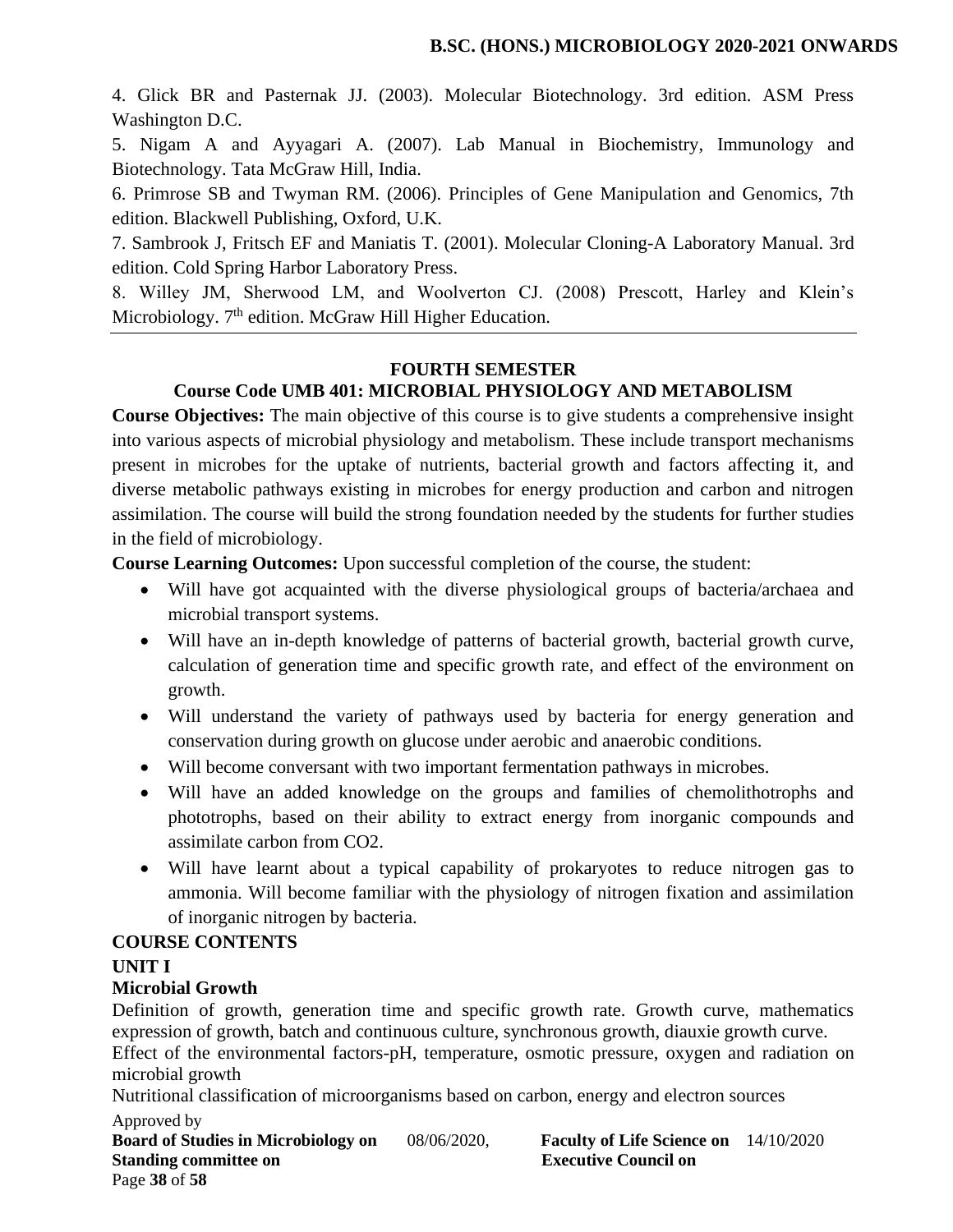# **UNIT II**

#### **Metabolite Transport**

Diffusion: Passive and facilitated, Primary active and secondary active transport, Group translocation (phosphotransferase system), symport, antiport and uniport, electrogenic and electro neutral transport, transport of Iron.

Temperature- temperature ranges for MICROBIAL growth, classification based on temperature ranges and adaptations, pH-classification based on pH ranges and adaptations, solutes and water activity, oxygen concentration, radiation and pressure.

#### **UNIT III**

Chemolithotrophic metabolism

Physiological groups of aerobic and anaerobic chemolithotrophs. Hydrogenoxidizing bacteria and methanogens. Phototrophic metabolism

Historical account of photosynthesis, diversity of phototrophic bacteria, anoxygenic and oxygenic photosynthesis, photosynthetic pigments: action and absorption spectrum, type, structure and location, physiology of bacterial photosynthesis: light reactions, cyclic and non-cyclic photophosphorylation. Calvin cycle and reductive TCA cycle.

# **UNIT IV**

#### **Enzymes and their regulation**

Importance, structure and classification of enzymes. Apoenzyme and cofactors. Mechanism of enzyme action. Activation energy, Lock and key hypothesis, induced fit. Enzyme kinetics and inhibition. Substrate saturation curve, Michaelis-Menten kinetics, Irreversible and reversible inhibition: competitive and non-competitive inhibition. Enzyme regulation. Synthesis: introduction of enzyme induction and repression. Activity: allostery, covalent modification and feedback inhibition.

#### **UNIT V**

#### **Microbial Energetics**

Concept of aerobic respiration, anaerobic respiration and fermentation. Central metabolic pathways: EMP pathway, ED pathway, PP pathway, and TCA cycle. Components of respiratory chain, and their inhibitors. Oxidative phosphorylation: ATP synthesis and ATP synthase. Uncouplers, inhibitors and ionophores. Chemical coupling, conformational coupling and chemiosmotic hypothesis.

#### **PRACTICALS**

1. To study and plot the growth curve of *E coli* using turbidometric method and to calculate specific growth rate and generation time.

- 2. To study and plot the growth curve of *Aspergillus niger* by radial growth measurements.
- 3. To study the effect of pH on the growth of *E. coli*
- 4. To study the effect of temperature of *Aspergillus niger* by dry weight method.
- 5. Demonstration of the thermal death time and decimal reduction time of *E. coli*.

#### **SUGGESTED READINGS**

1. Devlin RM. (1975). Plant Physiology. 3rd edition, Willard Grant Press.

2. Gottschalk G. (1986). Bacterial Metabolism. 2nd edition. Springer Verlag

3. Madigan MT, Martinko JM and Parker J. (2003). Brock Biology of Microorganisms. 10th edition. Pearson/Benjamin Cummings.

Approved by **Board of Studies in Microbiology on** 08/06/2020, **Faculty of Life Science on** 14/10/2020 **Standing committee on Executive Council on Algebra** Page **39** of **58**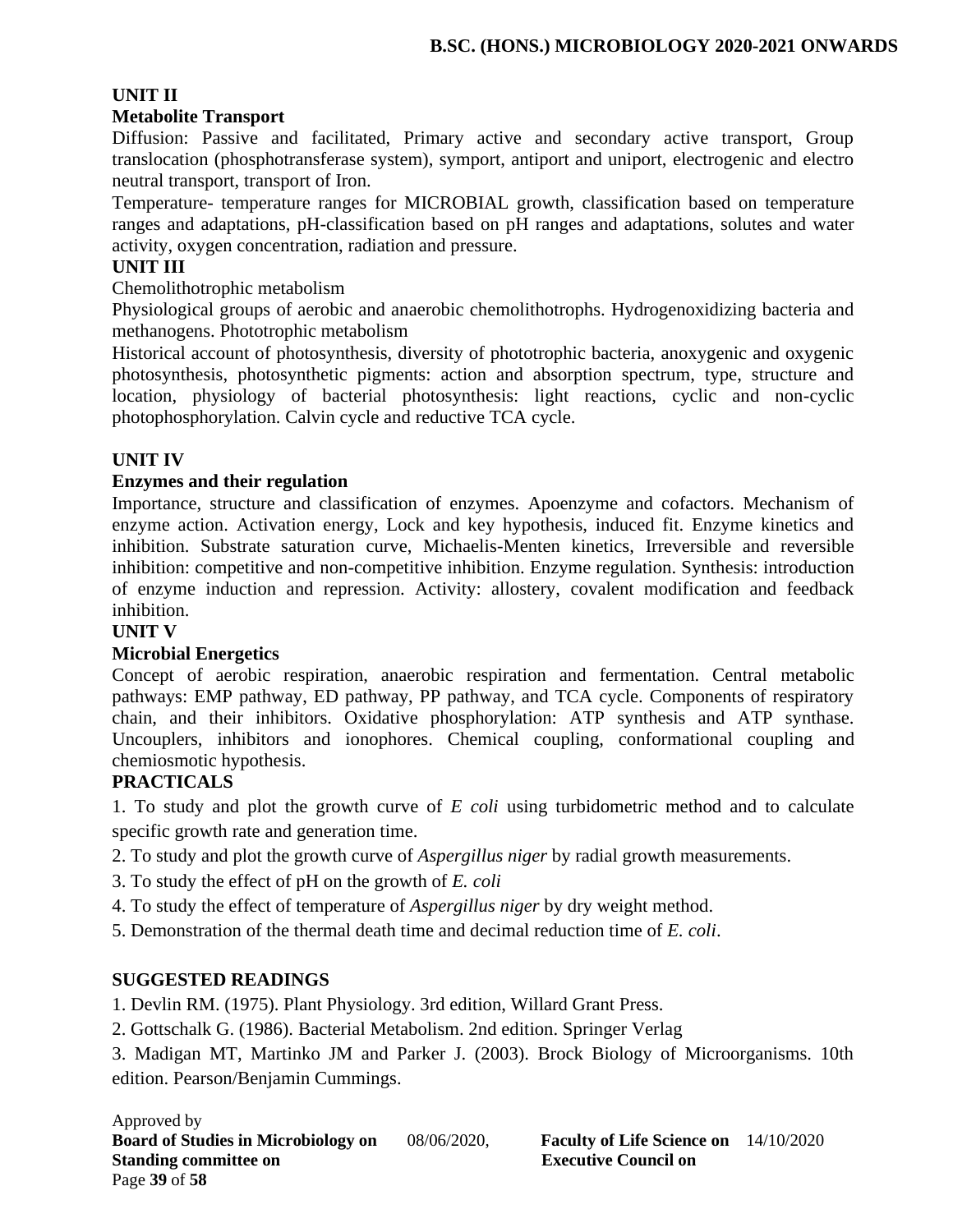4. Moat AG and Foster JW. (2002). MICROBIAL Physiology. 4th edition. John Wiley & Sons.

5. Reddy SR and Reddy SM. (2005). MICROBIAL Physiology. Scientific Publishers India.

6. Stanier RY, Ingrahm JI, Wheelis ML and Painter PR. (1987). General Microbiology. 5th edition, McMillan Press.

7. Willey JM, Sherwood LM, and Woolverton CJ. (2008). Prescott, Harley and Klein's Microbiology. 7<sup>th</sup> edition. McGraw Hill Higher Education.

8 Atlas RM. (1989). Microbiology: Fundamentals and Applications. 2nd Edition, MacMillan Publishing Company, New York.

9. Conn EE and Stumpf PK. (1976). Outlines of Biochemistry. John Wiley & Sons.

10. Gallon JR and Chaplin AE. (1987). An Introduction to Nitrogen Fixation. Cassell Education Ltd.

11. Gottschalk G. (1986). Bacterial Metabolism. 2nd edition. Springer Verlag.

12. Lehninger A. (1982). Biochemistry. Worth Publ.

13. Moat AG and Foster JW. (2002). MICROBIAL Physiology. John Wiley and Sons.

15. Stryer L. (1988). Biochemistry. Freeman & Co. NewYork.

# **FOURTH SEMESTER Course Code UMB-402: GENETICS AND GENOMICS-I**

**Course Objectives**: The major objective of this course is to develop clear understanding of various aspects of microbial genetics and genomes in relation to microbial survival and propagation and to enable students to better understand courses taught later such as recombinant DNA technology and other allied papers.

**Course Learning Outcomes:** Upon successful completion of the course, the student will have

- Knowledge of Genetic material and genetic recombination.
- Understanding the stages of gene expression: phenomena of cell division.
- Improved understanding of mutation and mutagens.
- Applying the Mendelian principles and its extensions to solve genetic problems

# **COURSE CONTENTS**

# **UNIT I**

# **Introduction to Genetics**

Definition: gene, genome, trait, genetic material, genetic maps, genotype, phenotype. Mendel's work on transmission of traits, Genetic Variation, Molecular basis of Genetic Information. Mitosis and Meiosis

Interrelation between the cell structure and the genetics function, Mitosis, Meiosis (explaining Mendel's ratios).

# **UNIT II**

The structure of genetic material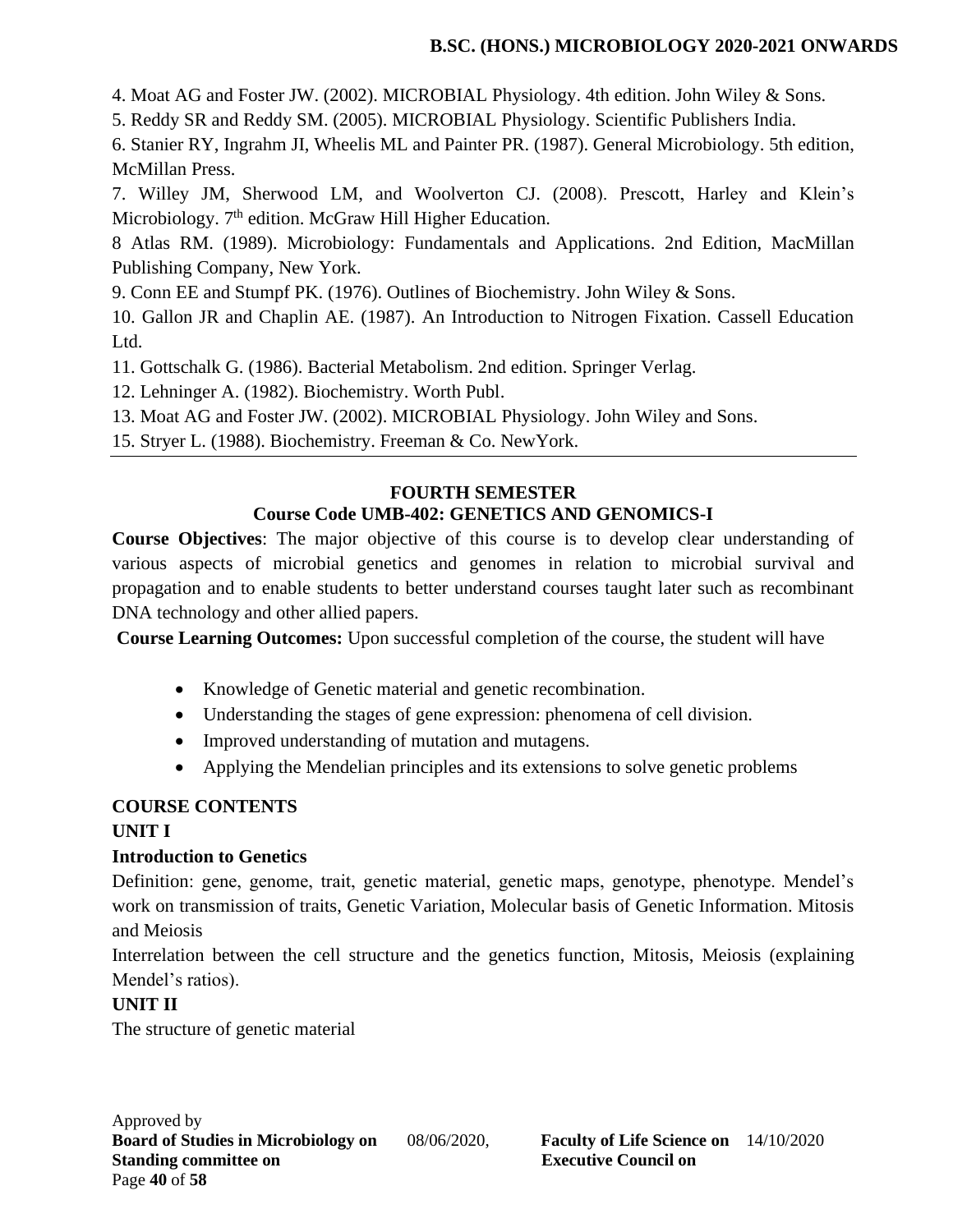The nature of the genetic material, Discovery of DNA and RNA as genetic material, the chemical composition of DNA and RNA, Organization of DNA in chromosomes, Structural characteristics of bacterial and viral chromosomes, DNA replication in prokaryotes and Eukaryotes.

# **UNIT III**

# **Mendelian Genetics and its Extension**

Principles of Inheritance, Chromosome theory of inheritance, Laws of Probability, Pedigree analysis, Incomplete and codominance, Multiple alleles, Lethal alleles, Epistasis, Pleiotropy, Environmental effects on phenotypic expression, sex linked inheritance.

### **Linkage, Crossing Over and Chromosomal Mapping**

Linkage and crossing over, Cytological basis of crossing over, Molecular mechanism of crossing over, Recombination frequency as a measure of linkage intensity, two factor and three factor crosses, Interference and coincidence, Somatic cell genetics – an alternative approach to gene mapping.

#### **UNIT IV Mutations**

Chromosomal Mutations: Deletion, Duplication, Inversion, Translocation, Aneuploidy and Polyploidy. Gene mutations: Induced versus Spontaneous mutations, Back versus Suppressor mutations, Molecular basis of Mutations in relation to UV light and chemical mutagens, Detection of mutations: CLB method, Attached X method, DNA repair mechanisms.

# **UNIT V. Extrachromosomal Inheritance**

Chloroplast mutation/Variegation in Four o' clock plant and Chlymodomonas, Mitochondrial mutations in Neurospora and yeast, Maternal effects, Infective heredity- Kappa particles in Paramecium.

#### **Quantitative Genetics**

Quantitative and multifactor inheritance, Transgressive variations, Heterosis.

# **PRACTICALS**

- 1. Mendelian laws and gene interaction using Drosophila crosses.
- 2. Chi-square and probability.
- 3. Study of Linkage, recombination, gene mapping using marker based data from Drosophila.
- 4. Study of Human and Phlox/ Allium Karyotype (normal and abnormal).
- 5. Pedigree analysis of some human inherited traits.
- 6. Study of Hardy-Weinberg Law using simulations (seeds).

#### **SUGGESTED READINGS**

1. Gardner, E.J., Simmons, M.J., Snustad, D.P. (2008). VIII ed. Principles of Genetics. Wiley India.

2. Snustad, D.P., Simmons, M.J. (2009). Principles of Genetics. V Edition. John Wiley and Sons Inc.

3. Klug, W.S., Cummings, M.R., Spencer, C.A. (2009). Concepts of Genetics. XI Edition. Benjamin Cummings.

4. Russell, P. J. (2009). iGenetics- A Molecular Approach. III Edition. Benjamin Cummings.

5. Glick, B.R., Pasternak, J.J. (2003). Molecular Biotechnology- Principles and Applications of recombinant DNA. ASM Press, Washington.

6. Pevsner, J. (2009). Bioinformatics and Functional Genomics. II Edition. John Wiley & Sons.

#### Approved by

**Board of Studies in Microbiology on** 08/06/2020, **Faculty of Life Science on** 14/10/2020 **Standing committee on Executive Council on Algebra** Page **41** of **58**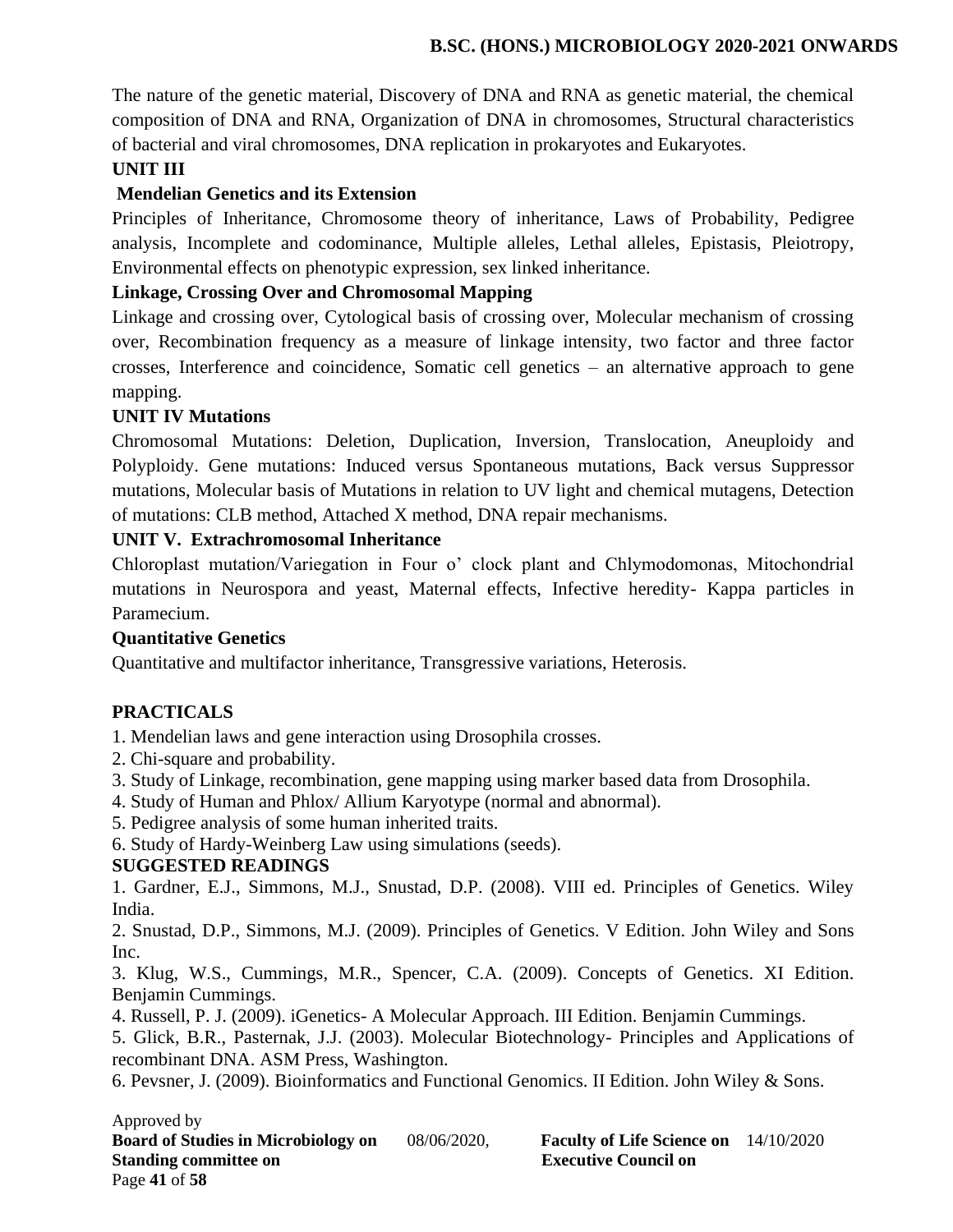7. Griffiths, A.J.F., Wessler, S.R., Lewontin, R.C. and Carroll, S.B. IX Edition. Introduction to Genetic Analysis.

### **ADDITIONAL READINGS**

**Both students as well as teachers of genetics can further benefit from knowledge of following topics as given below-**

- **Epigenetics-** <http://www.nature.com/nrg/focus/epigenetics/index.html>
- **Tetrad Analysis in fungi**
- **Centromere Mapping**
- **Cytogenetic Mapping**

### **FOURTH SEMESTER Course Code UMB 403: CELL BIOLOGY-II**

**Course Objective-** Provide understanding of regulation of cellular processes, cell signaling and proliferation.

# **Course Learning Outcomes:-**

- Understanding of processes that control eukaryotic cell cycle, cell division and cell death.
- Conceptualized the mechanisms of signal transduction and cell-cell interaction.
- Knowledge of stem cell and their therapeutic uses and limitations.
- Linking the rapid advances in cell biology for a better understanding of diseases like Cancer and its cytology

#### **COURSE CONTENTS**

# **UNIT I**

# **The Plasma Membrane**

Structure; Lipid composition and structural organization, classes of lipids, protein interaction within the membranes, trans-membrane proteins and glycolipids. Transport of small molecules, Endocytosis

# **Cell Wall**, **the Extracellular Matrix and Cell Interactions**

Bacterial and Eukaryotic Cell Wall; the extracellular matrix and cell matrix interactions; cell-cell interactions.

#### **UNIT II**

# **Cell Signaling**

Signaling at the cell surface, Signaling molecules and their receptor; receptor proteins, ligand binding and effector specificity, functions of cell surface receptors; Intracellular signal transduction pathway; signaling networks, conserved intracellular protein functions in signal transduction, appropriate cellular responses.

#### **UNIT III**

Approved by **Board of Studies in Microbiology on** 08/06/2020, **Faculty of Life Science on** 14/10/2020 **Standing committee on Executive Council on Algebra** Page **42** of **58**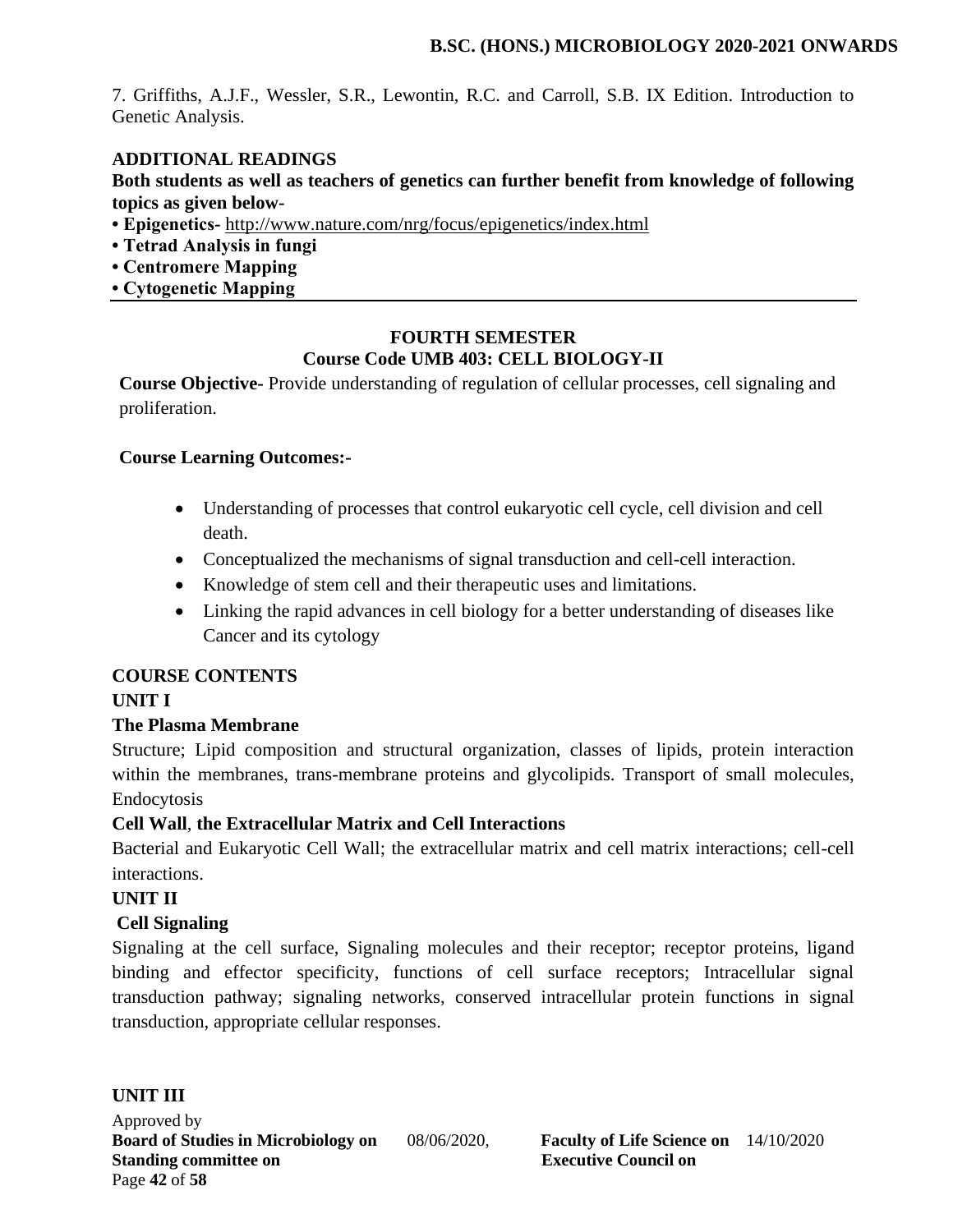# **The Cell Cycle**

Eukaryotic Cell Cycle-overview of the cell cycle and its control, Regulation of Cell cycle progression, diverse experimental systems for regulation of cell cycle, Events of Mitotic Phase, Meiosis, Biochemical studies with oocytes, eggs and early embryos.

# **UNIT IV**

# **Cell Death and Cell Renewal**

The birth of cells, cell type specification in yeast, regulation of asymmetric cell division, specification and differentiation of muscles, Programmed Cell Death, Stem Cells and Maintenance of adult tissues, Embryonic Stem Cells and Therapeutic cloning.

# **UNIT V**

# **Cancer**

Tumor cells and the onset of cancer, Development and Causes of Cancer, the genetic basis of cancer, Oncogenic mutations in growth promoting proteins, Tumor Viruses, Oncogenes, Tumor Suppressor genes, Cancer Treatment- molecular approach.

# **PRACTICALS**

1. To demonstrate the presence of mitochondria in striated muscle cells/ cheek epithelial cell using vital stain Janus Green B.

2. Study of polyploidy in Onion root tip by colchicine treatment.

3. Preparations of temporary mount of Grasshopper testis / onion flower bud anthers and study the different stages of Meiosis.

4. Study of mitosis and meiosis from permanent slides.

5. Identification and study of cancer cells- Slides/Photomicrographs.

# **SUGGESTED READINGS**

1. Karp, G. (2010). Cell and Molecular Biology: Concepts and Experiments. VI Edition. John Wiley & Sons. Inc.

2. De Robertis, E.D.P. and De Robertis, E.M.F. (2006). Cell and Molecular Biology. VIII Edition. Lippincott Williams and Wilkins, Philadelphia.

3. Cooper, G.M. and Hausman, R.E. (2009). The Cell: A Molecular Approach. V Edition. ASM Press & Sunderland, Washington, D.C.; Sinauer Associates, MA.

4. Becker, W.M., Kleinsmith, L.J., Hardin. J. and Bertoni, G. P. (2009). The World of the Cell. VII Edition. Pearson Benjamin Cummings Publishing, San Francisco

#### **FOURTH SEMESTER Course Code UMBE 401: MOLECULAR BIOLOGY-II**

**Course Objectives -** To impart knowledge about the protein synthesis and their mechanisms and regulation within the cell.

# **Course Learning outcomes –**

- Study of RNA polymerase and mechanisms in prokaryotic and eukaryotic cell.
- Study of RNA modification, split genes, RNA splicing, m-RNA transport

Approved by **Board of Studies in Microbiology on** 08/06/2020, **Faculty of Life Science on** 14/10/2020 **Standing committee on Executive Council on Algebra 2.5 Algebra 2.5 Algebra 2.5 Algebra 2.6 Algebra 2.6 Algebra 2.6 Algebra 2.6 Algebra 2.6 Algebra 2.6 Algebra 2.6 Algebra 2.6 Algebra 2.6 Algebra 2.6 Algebra 2.6 Algebra 2.** Page **43** of **58**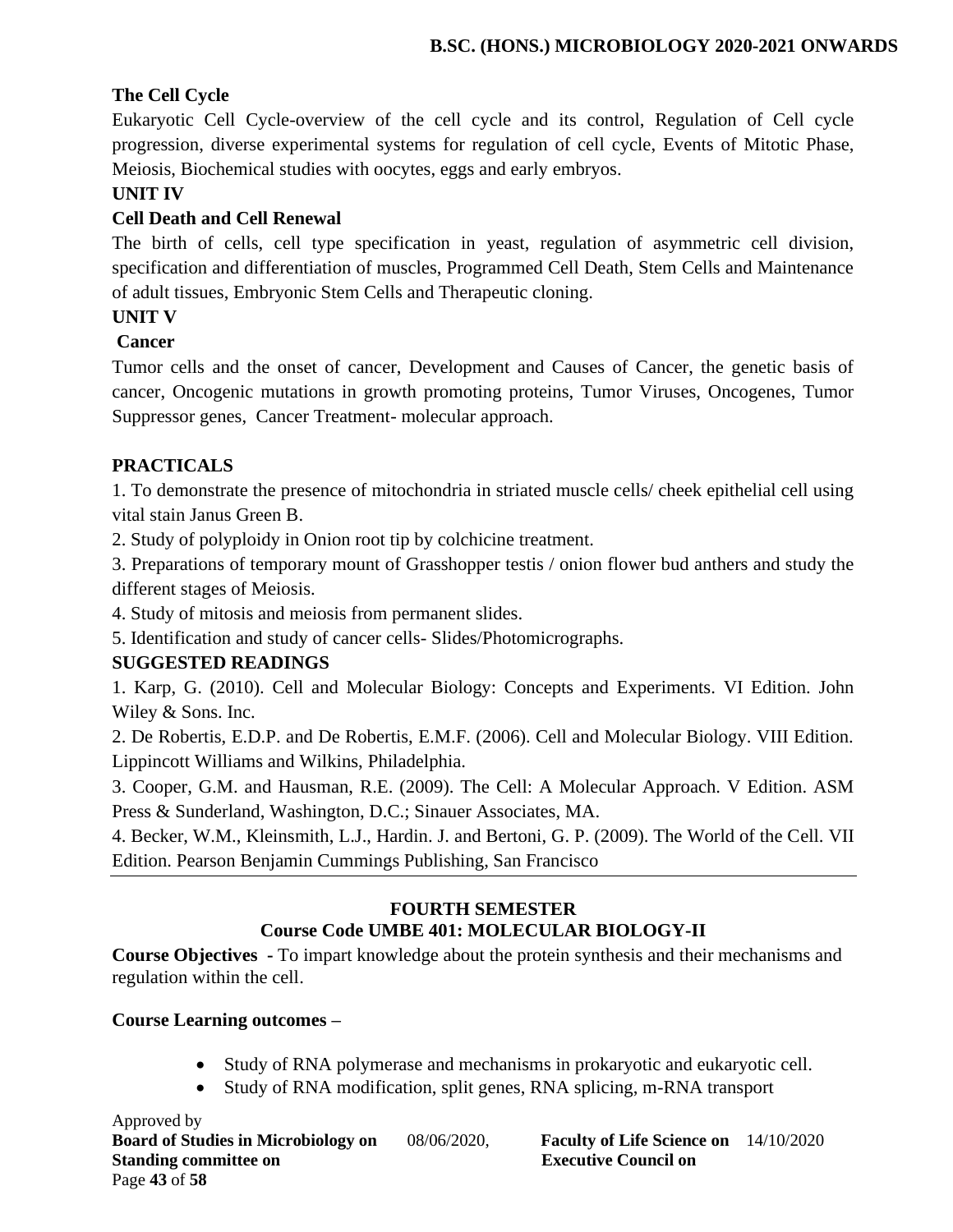- Translation process in prokaryotic and eukaryotic cell.
- Transcription regulation in prokaryotes and eukaryotes and regulatory RNAs.

# **COURSE CONTENTS**

# **UNIT I.**

# **Mechanism of Transcription**

RNA Polymerase and the transcription unit, Transcription in Prokaryotes, Transcription in Eukaryotes

# **RNA Modifications**

Split genes, concept of introns and exons, removal of Introns, spliceosome machinery, splicing pathways, alternative splicing, exon shuffling, RNA editing, and mRNA transport.

# **UNIT II.**

# **Translation (Prokaryotes and Eukaryotes)**

Assembly line of polypeptide synthesis - ribosome structure and assembly, various steps in protein synthesis. Charging of tRNA, aminoacyl tRNA synthetases. Proteins involved in initiation, elongation and termination of polypeptides. Fidelity of translation. Inhibitors of protein synthesis. Regulation of translation Translation-dependent regulation of mRNA and Protein Stability.

# **UNIT III**

# **Transcription Regulation in Prokaryotes**

Transcription Regulation in Prokaryotes: Principles of transcriptional regulation, regulation at initiation with examples from lac and trp operons, regulation of transcription termination.

# **UNIT IV**

# **Transcription Regulation in Eukaryotes**

Conserved mechanism of regulation, Eukaryotic activators, Signal integration, combinatorial control, transcriptional repressors, signal transduction and control of transcriptional regulator, Gene Silencing

# **UNIT V**

# **Regulatory RNAs**

Transcription Regulation in Eukaryotes & Regulatory RNAs: Conserved mechanism of regulation, Eukaryotic activators, Signal integration, combinatorial control, Riboswitches, RNA interference, miRNA, siRNA, Regulatory RNA and Xinactivation

# **PRACTICALS**

1. Preparation of culture medium (LB) for E.coli (both solid and liquid) and raise culture of *E.coli.*

2. Demonstration of antibiotic resistance. (Culture of E.coli containing plasmid (pUC 18/19) in LB medium with/without antibiotic pressure and interpretation of results).

3. Isolation and quantitative estimation of salmon sperm / calf thymus DNA using colorimeter (Diphenylamine reagent) or spectrophotometer (A260 measurement).

4. To perform Ames test in Salmonella / E.coli to study mutagenicity.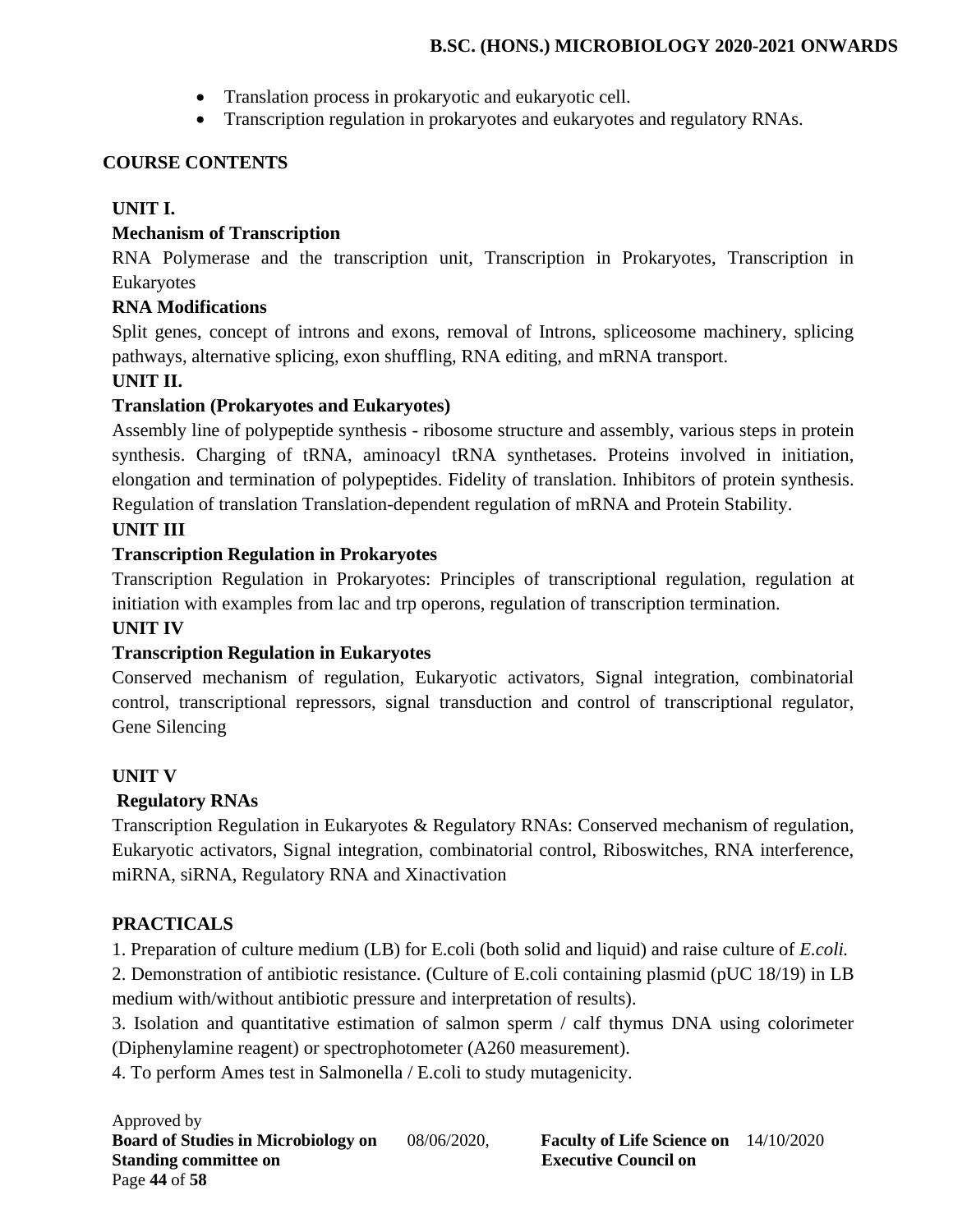#### **SUGGESTED READINGS**

1. Karp, G. (2010). Cell and Molecular Biology: Concepts and Experiments. VI Edition. John Wiley & Sons. Inc.

2. De Robertis, E.D.P. and De Robertis, E.M.F. (2006). Cell and Molecular Biology. VIII Edition. Lippincott Williams and Wilkins, Philadelphia.

3. Becker, W.M., Kleinsmith, L.J., Hardin. J. and Bertoni, G. P. (2009). The World of the Cell. VII Edition. Pearson Benjamin Cummings Publishing, San Francisco.

4. Watson, J. D., Baker T.A., Bell, S. P., Gann, A., Levine, M., and Losick, R., (2008) Molecular Biology of the Gene (VI Edition.). Cold Spring Harbour Lab. Press, Pearson Pub.

#### **FOURTH SEMESTER Course Code UMBE 402: IMMUNOLOGY**

**Course Objectives**: The major objective of this course is to develop a clear understanding about the host immune system and advances in the field of Immunology. The student will become familiar with the cells, tissues, and organs constituting the immune system and the various mechanisms used to defend host against microorganisms. The student will gain an understanding of the relationship between the immune system, pathogens and the development of immunity, and will learn how the inappropriate immune response can lead to allergy, autoimmunity and other consequences. The course will further the student's understanding of how advances in immunology have changed the face of modern medicine.

**Course Learning Outcomes**: Upon successful completion of the course, the student

- Will be acquainted with the emergence of immunology and how the immune system protects us from infection through various lines of defense.
- Will have gained an in-depth knowledge of characteristics and functions of the cells of the immune system and the organization of organs of the immune system.
- Can understand the characteristics that make the molecules to act as antigens. The students will also be conversant with the types, properties and functions of antibodies made against the antigens. Will be able to outline the production and use of monoclonal antibodies
- Will understand the cell surface proteins essential for generation of acquired immune response to differentiate self and non-self molecules and the pathways for antigen processing and presentation.
- Will be acquainted with the mechanisms by which the complement system is recruited and enhances (complements) the ability of antibodies and phagocytic cells to clear microbes and damaged cells from an organism, promotes inflammation, and attacks the pathogen's cell membranes.
- Will be acquainted with the generation and the killing mechanisms of humoral and cell mediated immunity. Will have gained in depth knowledge of various immunological techniques. Will be able to outline the immunodeficiency disorders like autoimmunity and hypersensitivity.

# **COURSE CONTENTS UNIT I**

Approved by **Board of Studies in Microbiology on** 08/06/2020, **Faculty of Life Science on** 14/10/2020 **Standing committee on Executive Council on Algebra 2.5 Algebra 2.5 Algebra 2.5 Algebra 2.6 Algebra 2.6 Algebra 2.6 Algebra 2.6 Algebra 2.6 Algebra 2.6 Algebra 2.6 Algebra 2.6 Algebra 2.6 Algebra 2.6 Algebra 2.6 Algebra 2.** Page **45** of **58**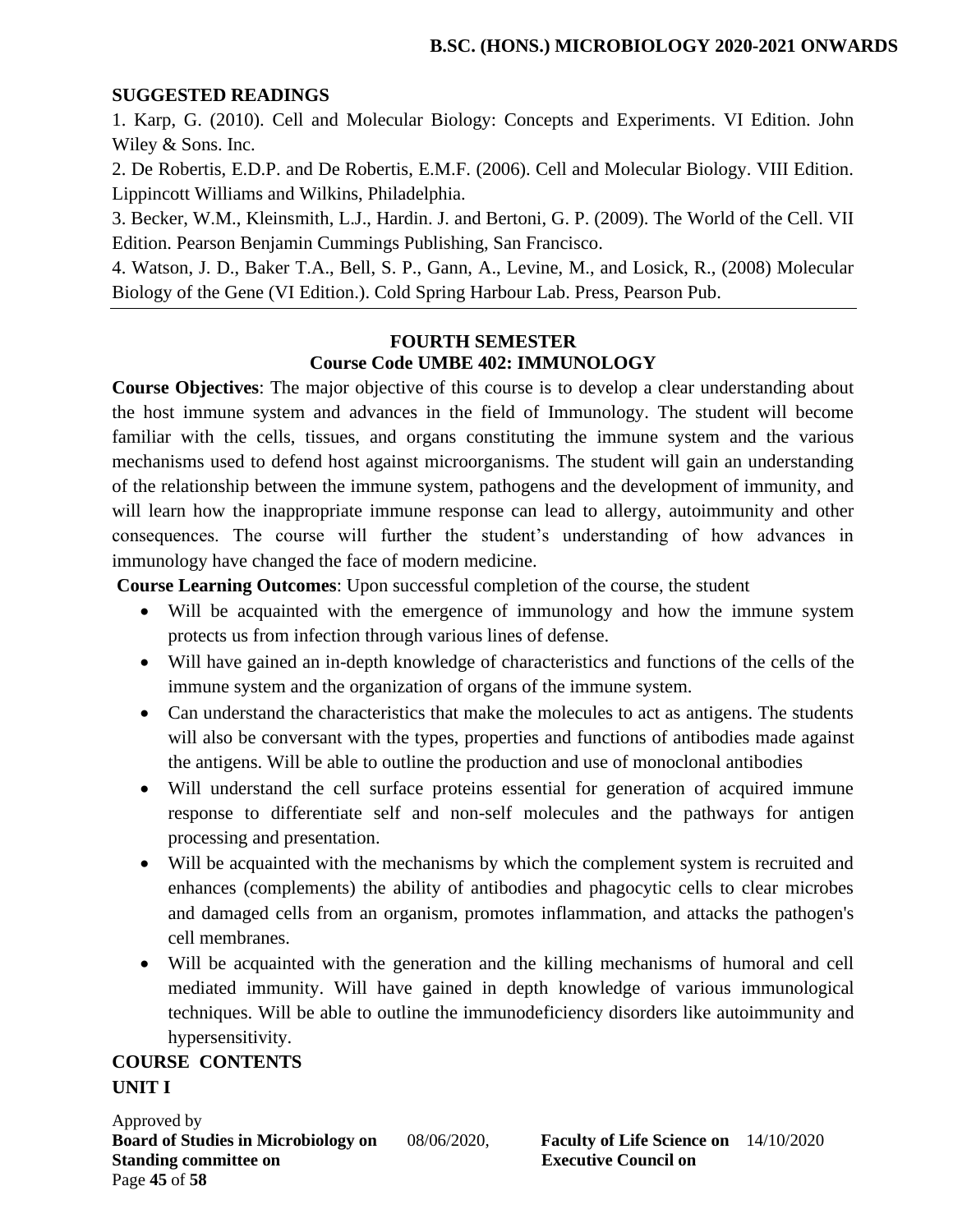# **Introduction**

Concept of Innate and Adaptive immunity; Contributions of following scientists to the development of field of immunology - Edward Jenner, Karl Landsteiner, Robert Koch, Paul Ehrlich, Elie Metchnikoff, Peter Medawar, MacFarlane Burnet, Neils K Jerne, Rodney Porter and Susumu Tonegawa.

# **UNIT II**

# **Immune Cells and Organs**

Structure, Functions and Properties of: Immune Cells – Stem cell, T cell, B cell, NK cell, Macrophage, Neutrophil, Eosinophil, Basophil, Mast cell, Dendritic cell; and Immune Organs – Bone Marrow, Thymus, Lymph Node, Spleen, GALT, MALT, CALT

Antigens

Characteristics of an antigen (Foreignness, Molecular size and Heterogeneity); Haptens; Epitopes (T & B cell epitopes); T-dependent and T-independent antigens; Adjuvants

Antibodies**)**

Structure, Types, Functions and Properties of antibodies; Antigenic determinants on antibodies (Isotypic,

allotypic, idiotypic); VDJ rearrangements; Monoclonal and Chimeric antibodies

# **UNIT III**

# **Major Histocompatibility Complex**

Organization of MHC locus (Mice & Human); Structure and Functions of MHC I & II molecules; Antigen processing and presentation (Cytosolic and Endocytic pathways)

Complement System

Components of the Complement system; Activation pathways (Classical, Alternative and Lectin pathways); Biological consequences of complement activation

# **UNIT IV**

# **Generation of Immune Response**

Primary and Secondary Immune Response; Generation of Humoral Immune Response (Plasma and Memory cells); Generation of Cell Mediated Immune Response (Self MHC restriction, T cell activation, Costimulatory signals); Killing Mechanisms by CTL and NK cells, Introduction to tolerance.

#### **UNIT V**

# **Immunological Disorders and Tumor Immunity**

Types of Autoimmunity and Hypersensitivity with examples; Immunodeficiencies - Animal models (Nude and SCID mice), SCID, DiGeorge syndrome, Chediak- Higashi syndrome, Leukocyte adhesion deficiency, CGD; Characteristics of tumor antigens.

Immunological Techniques

Principles of Precipitation, Agglutination, Immunodiffusion, Immunoelectrophoresis, ELISA, ELISPOT, Western blotting, Immunofluoresence, Flow cytometry, Immunoelectron microscopy, RIST, RAST, MLR.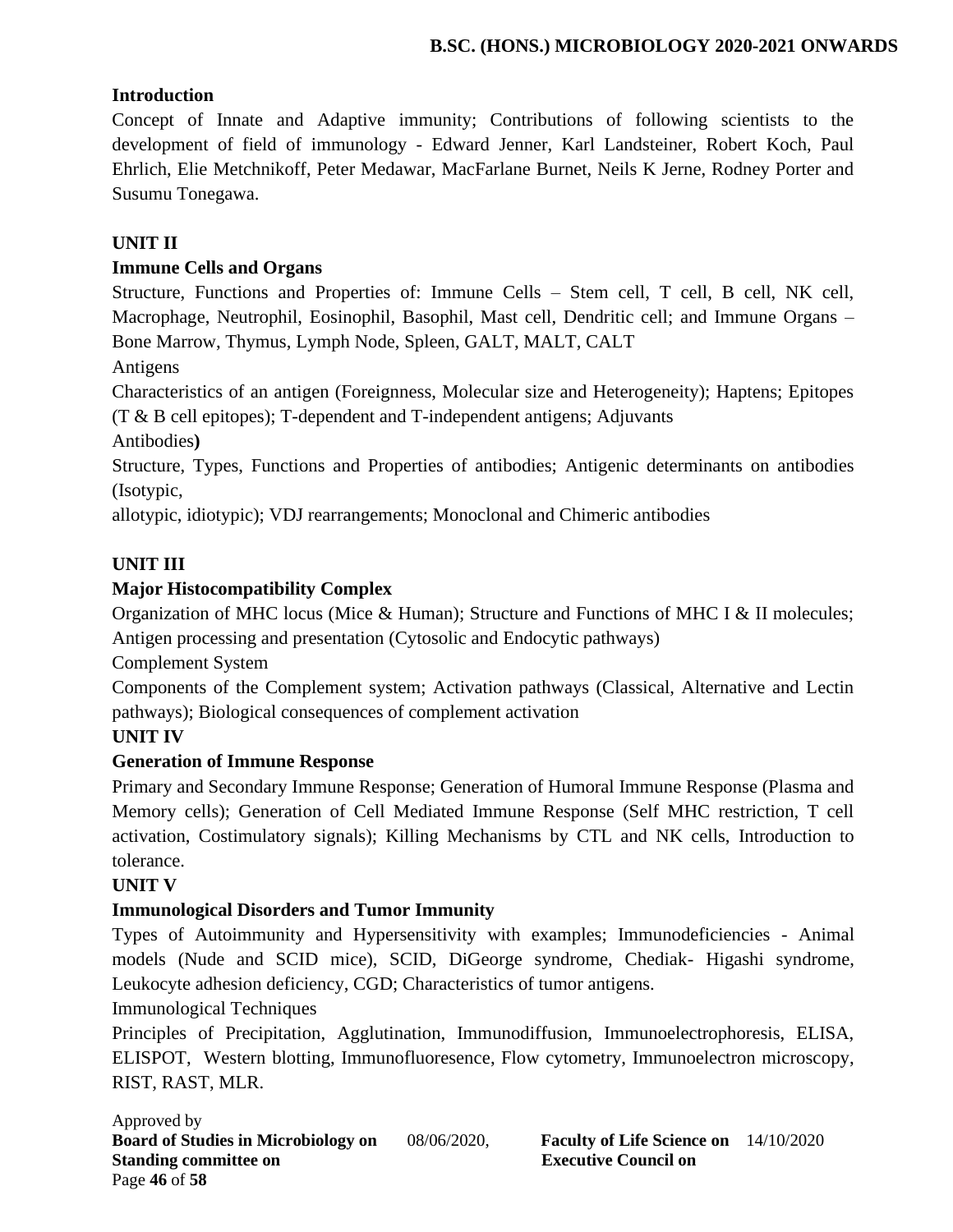# **PRACTICALS**

- 1. Identification of human blood groups.
- 2. To perform Total Leukocyte Count of the given blood sample.
- 3. To perform Differential Leukocyte Count of the given blood sample.
- 4. To separate serum from the blood sample (demonstration).
- 5. To perform immunodiffusion by Ouchterlony method.
- 6. To perform DOT ELISA.
- 7. To perform immunoelectrophoresis.

# **SUGGESTED READINGS**

1. Abbas AK, Lichtman AH, Pillai S. (2007). Cellular and Molecular Immunology. 6th edition Saunders Publication, Philadelphia.

2. Delves P, Martin S, Burton D, Roitt IM. (2006). Roitt's Essential Immunology. 11th edition Wiley- Blackwell Scientific Publication, Oxford.

3. Goldsby RA, Kindt TJ, Osborne BA. (2007). Kuby's Immunology. 6th edition W.H. Freeman and Company, New York.

4. Murphy K, Travers P, Walport M. (2008). Janeway's Immunobiology. 7th edition Garland Science Publishers, New York.

5. Peakman M, and Vergani D. (2009). Basic and Clinical Immunology. 2nd edition Churchill Livingstone Publishers, Edinberg.

6. Richard C and Geiffrey S. (2009). Immunology. 6th edition. Wiley Blackwell Publication edition, Elsevier Science Ltd.

5. Salisbury, Whitaker and Hall. Principles of fermentation Technology

# **FIFTH SEMESTER Course Code UMB 501: FOOD AND DAIRY MICROBIOLOGY**

**Course Objectives:** The main objective of this paper is to acquaint students with the role of microorganisms in association with foods, highlighting both their beneficial and harmful activities and their applications in the food industry.

**Course Learning Outcomes**: On successful completion of the course, the student:

- Will be aware of the possible sources of contamination of foods and the parameters affecting microbial growth in foods.
- Will gain insight into the microbial spoilage of some foods
- Will acquire an in-depth knowledge of various physical and chemical methods used for food preservation. Will be acquainted with microbial production of fermented dairy and non-dairy food products. Will also be able to understand the health benefits of prebiotics, probiotics and synbiotics.
- Will be conversant with some food-borne diseases and will be able to explain methods for detection of food borne pathogens
- Will be able to understand the concept of quality control of food.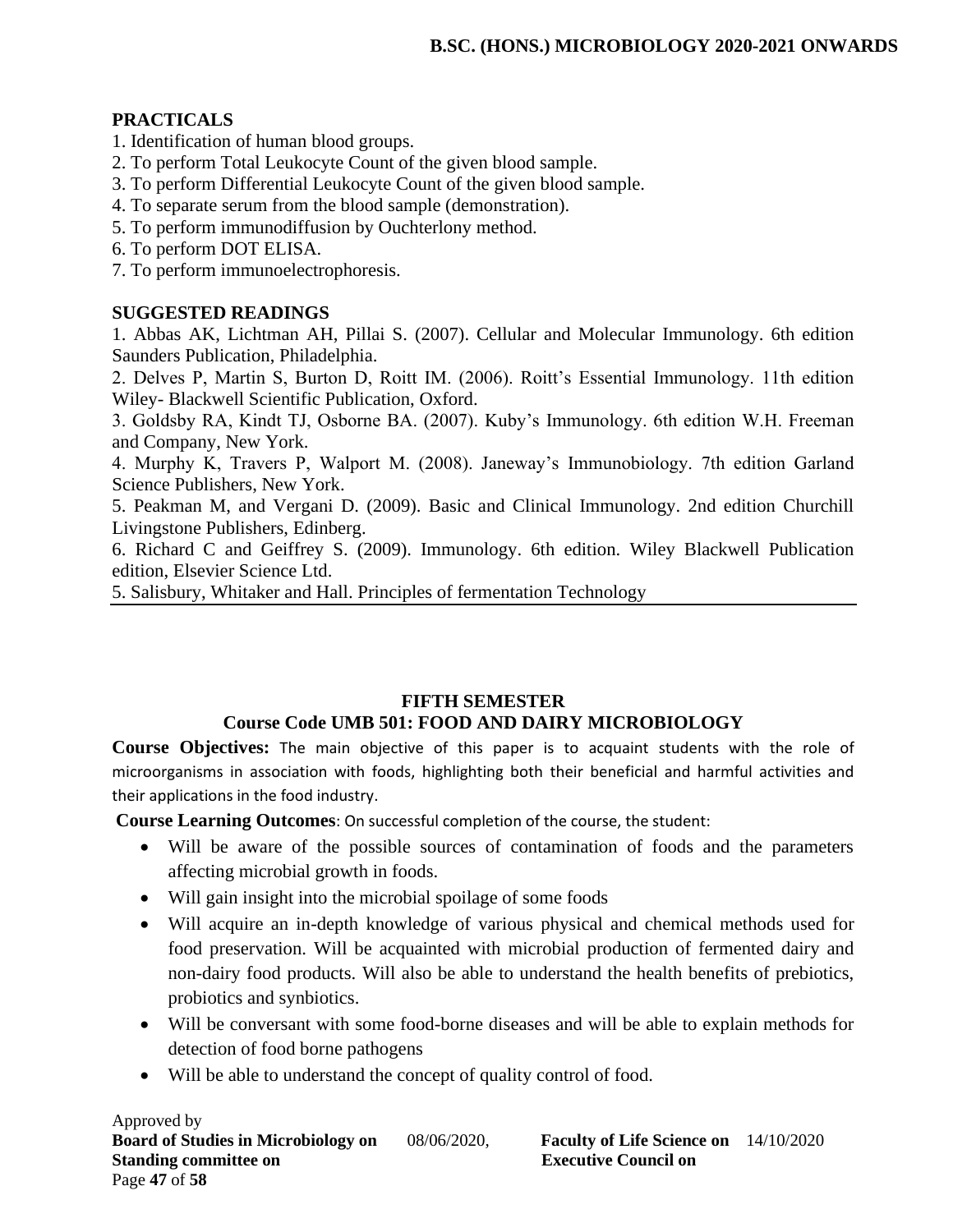# **UNIT I**

#### **Foods as a substrate for microorganisms**

Basic concepts and scope of food and dairy microbiology, Study of primary sources of microorganisms in foods,Effect of intrinsic (pH, moisture content) and extrinsic (temperature and relative humidity) factors on microbial growth in various foods.

#### **UNIT II**

#### **Microbial Spoilage of foods**

Principle, Sources and mechanism of microbiological food spoilage, Study of spoiled fruits, vegetable, bread and eggs, Study of spoilage of milk for acid, gas and proteolysis.

#### **UNIT III**

#### **Principles and Methods of food Preservation**

Physical (Temperature- pasteurization, , high temperatures, low temperature-freezing, dehydration; appertization, aseptic packaging, ionizing radiation, osmotic pressure) and chemical methods (organic acids, esters, sulphur- dioxide, nitrate, nitrites, salts and high sugar concentration). Comparison of shelf life of pasteurized, UHT milk, raw milk both at low and room temperature, Aseptic packaging – layers of tetra packs and comparison of shelf life of such packaged fruit juices, Study of specimens of various canned foods (vegetables, fruits, pickles etc) and treatments given to them for preservation.

#### **UNIT IV**

#### **Microbiology and Process of Fermented Foods**

Microbiology of milk, Cheese, Yogurt (curd), Idli, Fermented Food (dosa, sauerkraut, soy sauce and tampeh) Use of starter cultures and preparation of Dahi, To perform various tests such as pH and titratable acidity of various fermented milk products (yogurt) & Probiotic drinks available in the market

#### **UNIT V**

#### **Food-Borne Diseases**

A brief account on common food–borne diseases (Laboratory testing- causative agents, symptoms, food involved, preventing measures)

Study of food intoxications: *Staphylococcus aureus, Clostridium botulinum* and mycotoxins; Food infections: *Bacillus cereus, Vibrio parahaemolyticus, Escherichia coli, Salmonella and Shigella* Food sanitation and control

HACCP, Indices of food sanitary quality and sanitizers

Water Potability

Treatment and safety of drinking (potable) water, methods to detect potability of water samples: (a) standard qualitative procedure: presumptive test/MPN test, confirmed and completed tests for faecal coliforms (b) Membrane filter technique and (c) Presence/absence tests.

#### **PRACTICALS**

1. MBRT of milk samples and their standard plate count.

- 2. Alkaline phosphatase test to check the efficiency of pasteurization of milk.
- 3. Isolation of any pathogenic bacteria (Staphylococcus or Salmonella) from food products.
- 4. Isolation of spoilage microorganisms from spoiled vegetables/fruits.
- 5. Isolation of spoilage microorganisms from bread.
- 6. Preparation of Yogurt/Dahi.

Approved by **Board of Studies in Microbiology on** 08/06/2020, **Faculty of Life Science on** 14/10/2020 **Standing committee on Executive Council on Algebra** Page **48** of **58**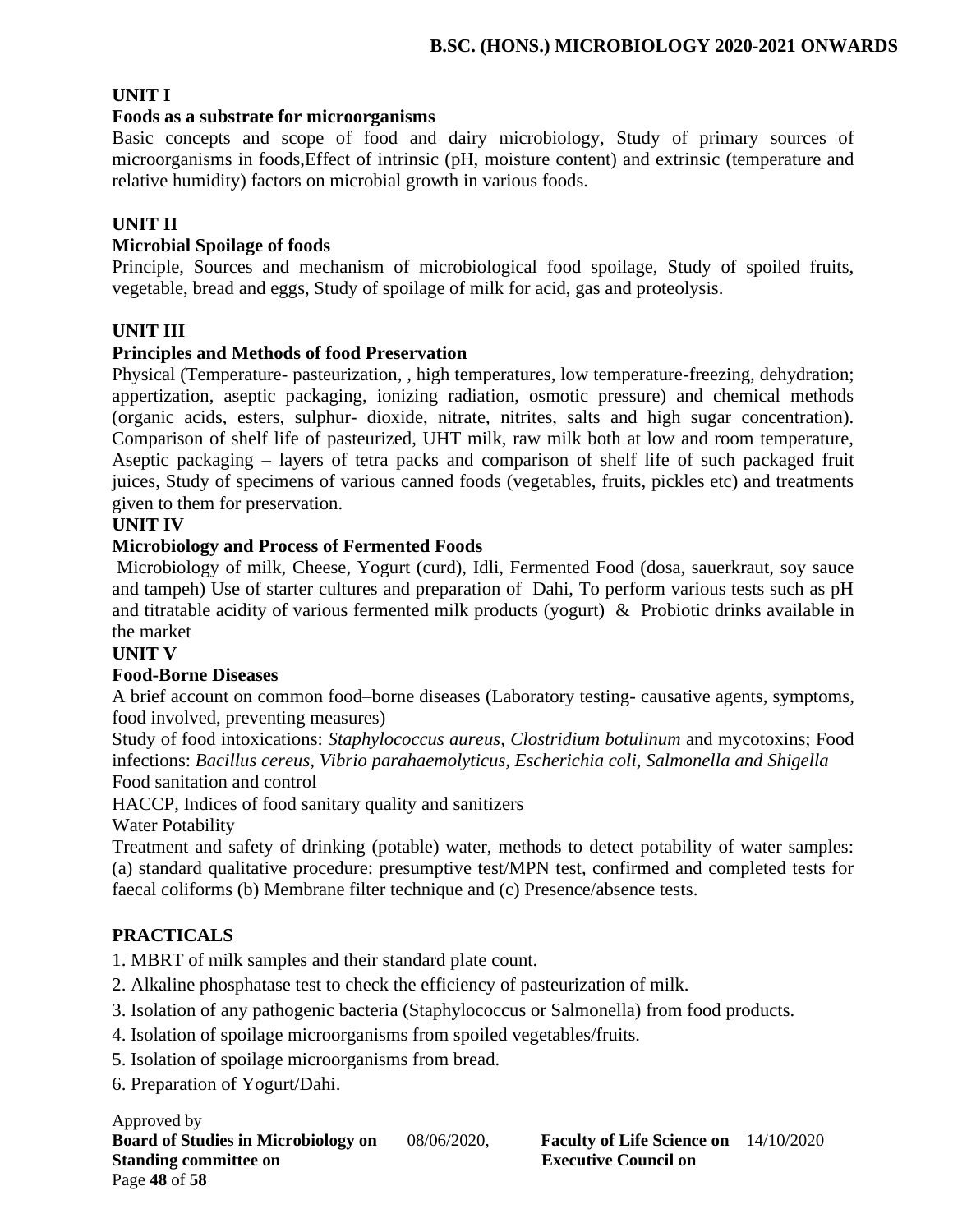7. Determination of potability and faecal contamination of water samples by presumptive test/MPN test, confirmed and completed tests.

#### **SUGGESTED READINGS**

1. Adams MR and Moss MO. (1995). Food Microbiology. 4th edition, New Age International (P) Limited Publishers, New Delhi, India.

2. Banwart JM. (1987). Basic Food Microbiology. 1st edition. CBS Publishers and Distributors, Delhi, India.

3. Davidson PM and Brannen AL. (1993). AntiMICROBIALs in Foods. Marcel Dekker, New York.

4. Dillion VM and Board RG. (1996). Natural AntiMICROBIAL Systems and Food Preservation. CAB International, Wallingford, Oxon.

5. Frazier WC and Westhoff DC. (1992). Food Microbiology. 3rd edition. Tata McGraw-Hill Publishing Company Ltd, New Delhi, India.

6. Gould GW. (1995). New Methods of Food Preservation. Blackie Academic and Professional, London.

7. Jay JM, Loessner MJ and Golden DA. (2005). Modern Food Microbiology. 7th edition, CBS Publishers and Distributors, Delhi, India.

8. Lund BM, Baird Parker AC, and Gould GW. (2000). The MICROBiological Safety and Quality of Foods. Vol. 1-2, ASPEN Publication, Gaithersberg, MD.

9. Tortora GJ, Funke BR, and Case CL. (2008). Microbiology: An Introduction. 9th edition. Pearson Education.

#### **FIFTH SEMESTER**

# **Course Code UMB 502: MICROBIAL ECOLOGY**

**Course Objectives**: The objective of this paper is to make the students aware of the diverse microbial populations present in different habitats and interaction amongst them. They would also gain knowledge of the nutrient cycling occurring in the ecosystem(s). The students would learn about environmental problems and their management and will motivate them to think of novel ways to solve various environmental problems.

**Course Learning Outcomes:** After studying this course, the student:

- Will know about the diverse microbial populations present in various natural habitats (different types).
- Would understand the interaction of microbes with both micro and macro-organisms (plants and animals).
- Would become aware of the importance of microbes in any ecosystem with reference to nutrient cycling/ biogeo-chemical cycling.
- Would become familiar with and gain knowledge about the various methods of waste treatment (solid and liquid) and management.
- Would become aware of the degradable properties of a microbial population present in a habitat/ecosystem
- Would gain knowledge of the methods used in testing the potability of water.

#### **COURSE CONTENTS**

#### **UNIT I**

Approved by **Board of Studies in Microbiology on** 08/06/2020, **Faculty of Life Science on** 14/10/2020 **Standing committee on Executive Council on Algebra** Page **49** of **58**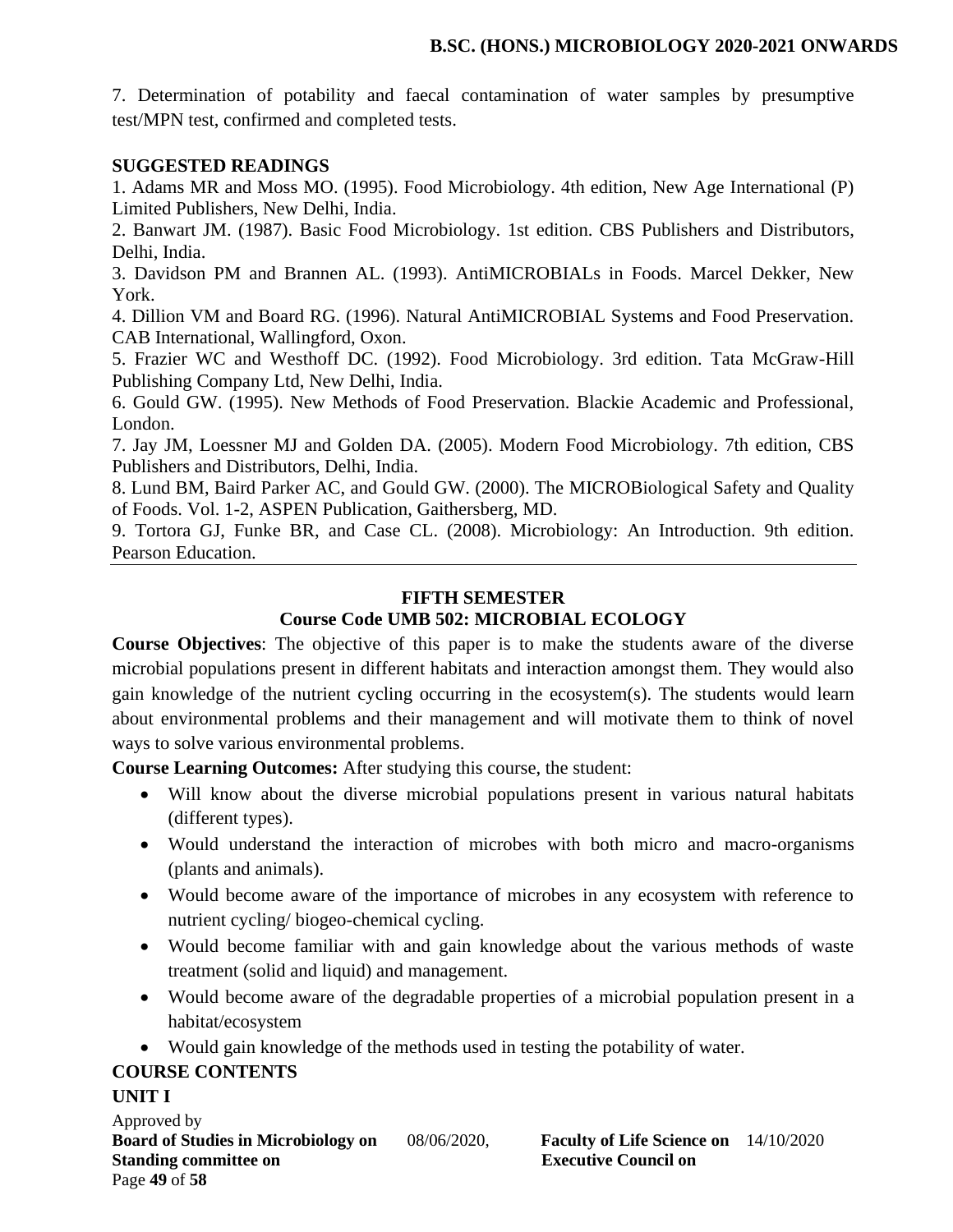# **History, significance and developments in the field of MICROBIAL ecology**

Contributions of Beijerinck, Winogradsky, Kluyver, Van Niel, Martin Alexander, Selman A. Waksman, Environmental chemistry, Atmosphereic pollutants, Types of wastes, The Atmosphere, Organization of life, Ecosystems.

# **UNIT II**

# **Microorganisms & their natural habitats**

A. Terrestrial Environment: Soil characteristics, Soil profile, Soil formation, Soil as a natural habitat of microbes, Soil microflora

B. Aquatic Environment: Stratification & Microflora of Freshwater & Marine habitats

C. Atmosphere: Stratification of the Atmosphere, Aeromicroflora, Dispersal of microbes.

D. Animal Environment: Microbes in/on human body (Microbiomics) & animal (ruminants) body.

E. Extreme Habitats: Extremophiles: Microbes thriving at high & low temperatures, pH, high hydrostatic & osmotic pressures, salinity, & low nutrient levels.

# **UNIT III**

Succession of microbial communities in the decomposition of plant organic matter

#### **Biological Interactions**

#### **A. Microbe–Microbe Interactions**

Mutualism, Synergism, Commensalism, Competition, Amensalism, Parasitism, Predation, Biocontrol agents

#### **B. Microbe–Plant Interactions**

Roots, Aerial Plant surfaces, Biological Nitrogen fixation (symbiotic/nonsymbiotic - biofertilizers) **C. Microbe–Animal Interactions** 

Role of Microbes in Ruminants, Nematophagus fungi, Luminescent bacteria as symbiont

# **UNIT IV**

**Biogeochemical cycles an introduction (Ch 10, 11 Atlas and Bartha) Carbon cycle:**  Microbial degradation of polysaccharide (cellulose, hemicellulose, lignin, chitin) **Nitrogen cycle:**  Ammonification, nitrification, denitrification & nitrate reduction. Nitrate pollution. **Phosphorous cycle:**  Phosphate immobilization and phosphate solubilization **Sulphur Cycle:**  Microbes involved in sulphur cycle

# **UNIT V**

#### **Solid Waste Management**

Approved by **Board of Studies in Microbiology on** 08/06/2020, **Faculty of Life Science on** 14/10/2020 **Standing committee on Executive Council on Algebra 2.5 Algebra 2.5 Algebra 2.5 Algebra 2.6 Algebra 2.6 Algebra 2.6 Algebra 2.6 Algebra 2.6 Algebra 2.6 Algebra 2.6 Algebra 2.6 Algebra 2.6 Algebra 2.6 Algebra 2.6 Algebra 2.** Page **50** of **58**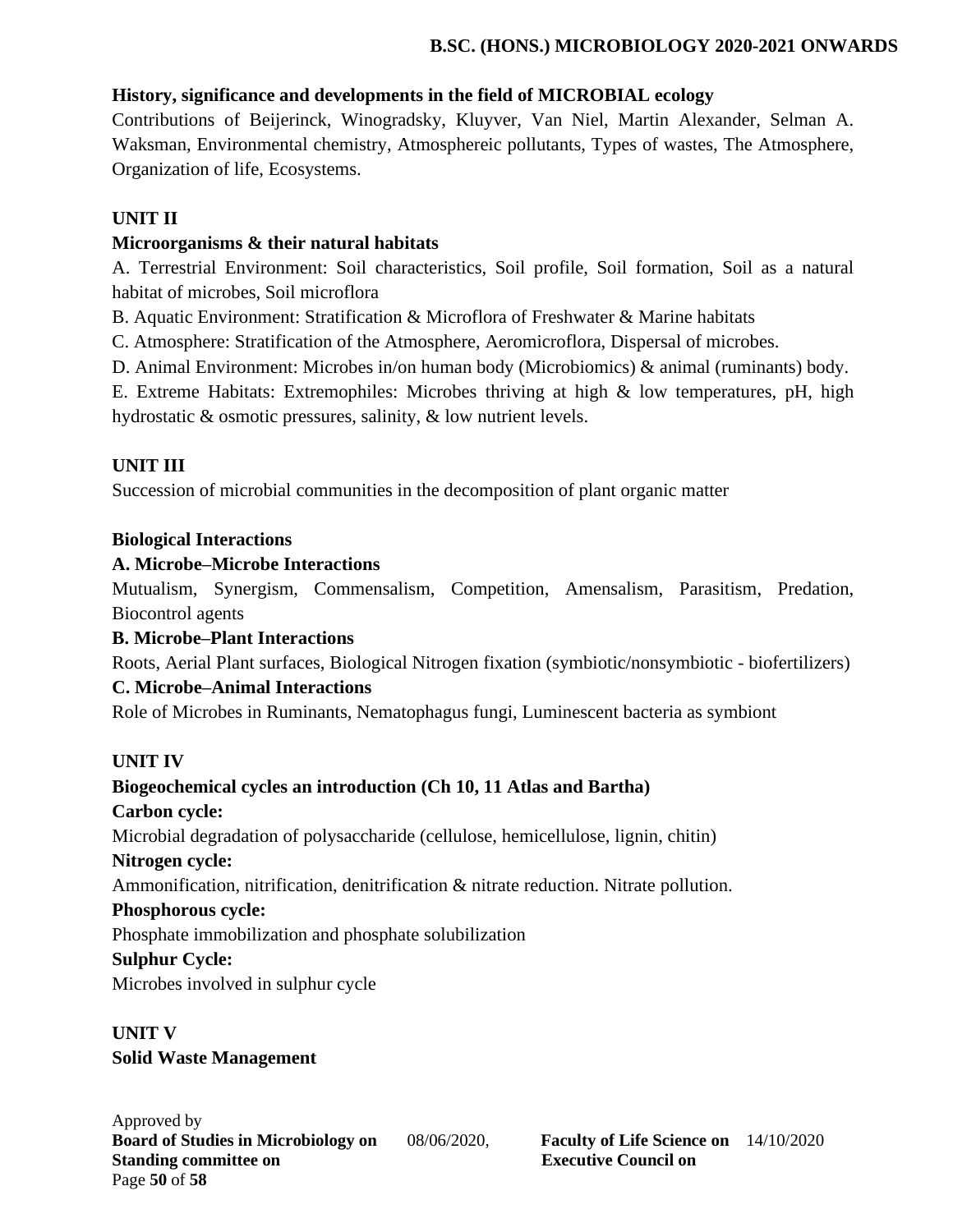Sources and types of solid waste, methods of disposal of solid waste (incineration, composting, sanitary landfill)

# **Liquid Waste Management**

Composition of sewage; strength of sewage (BOD and COD); Primary, secondary (aerobic – oxidation pond, trickling filter, rotating biological contractor/biodisc system, activated sludge process and anaerobic – septic tank, imhoff tank, anaerobic digestor) and tertiary sewage treatment

# **Bioleaching**

# **Biodeterioration**

MICROBIAL deterioration of metals (corrosion), textile and paper

# **PRACTICALS**

1. Analysis of soil - pH, moisture content, water holding capacity, percolation, capillary action

- 2. Isolation of microbes (bacteria & fungi) from soil (28ºC & 45ºC )
- 3. Isolation of microbes (bacteria & fungi) from rhizosphere and rhizoplane.
- 4. Detection (qualitative) of the presence of enzymes (dehydrogenase, amylase, urease) in soil.
- 5. Isolation of *Rhizobium* from root nodules of legumes
- 6. Isolation of *Azotobacter/Azospirillum* from soil
- 7. Isolation of phosphate solubilizers from soil

# **SUGGESTED READINGS**

1. Atlas RM and Bartha R. (2000). Microbial Ecology: Fundamentals & Applications. 4th edition. Benjamin/Cummings Science Publishing, USA.

2. Atlas RM. (1989). Microbiology: Fundamentals and Applications. 2nd Edition, MacMillan Publishing Company, New York.

3. Madigan MT, Martinko JM and Parker J. (2009). Brock Biology of Microorganisms. 12th edition. Pearson/ Benjamin Cummings.

4. Campbell RE. (1983). Microbial Ecology. Blackwell Scientific Publication, Oxford, England.

5. Coyne MS. (2001). Soil Microbiology: An Exploratory Approach. Delmar Thomson Learning.

6. Lynch JM & Hobbie JE. (1988). Microorganisms in Action: Concepts & Application in MICROBIAL Ecology. Blackwell Scientific Publication, U.K.

7. Maier RM, Pepper IL and Gerba CP. (2009). Environmental Microbiology. 2nd edition, Academic Press.

8. Martin A. (1977). An Introduction to Soil Microbiology. 2nd edition. John Wiley & Sons Inc. New York & London.

9. Stolp H. (1988). Microbial Ecology: Organisms Habitats Activities. Cambridge University Press, Cambridge, England.

10. Subba Rao NS. (1999). Soil Microbiology. 4th edition. Oxford & IBH Publishing Co. New Delhi.

#### **FIFTH SEMESTER Course Code UMB 503: INDUSTRIAL MICROBIOLOGY**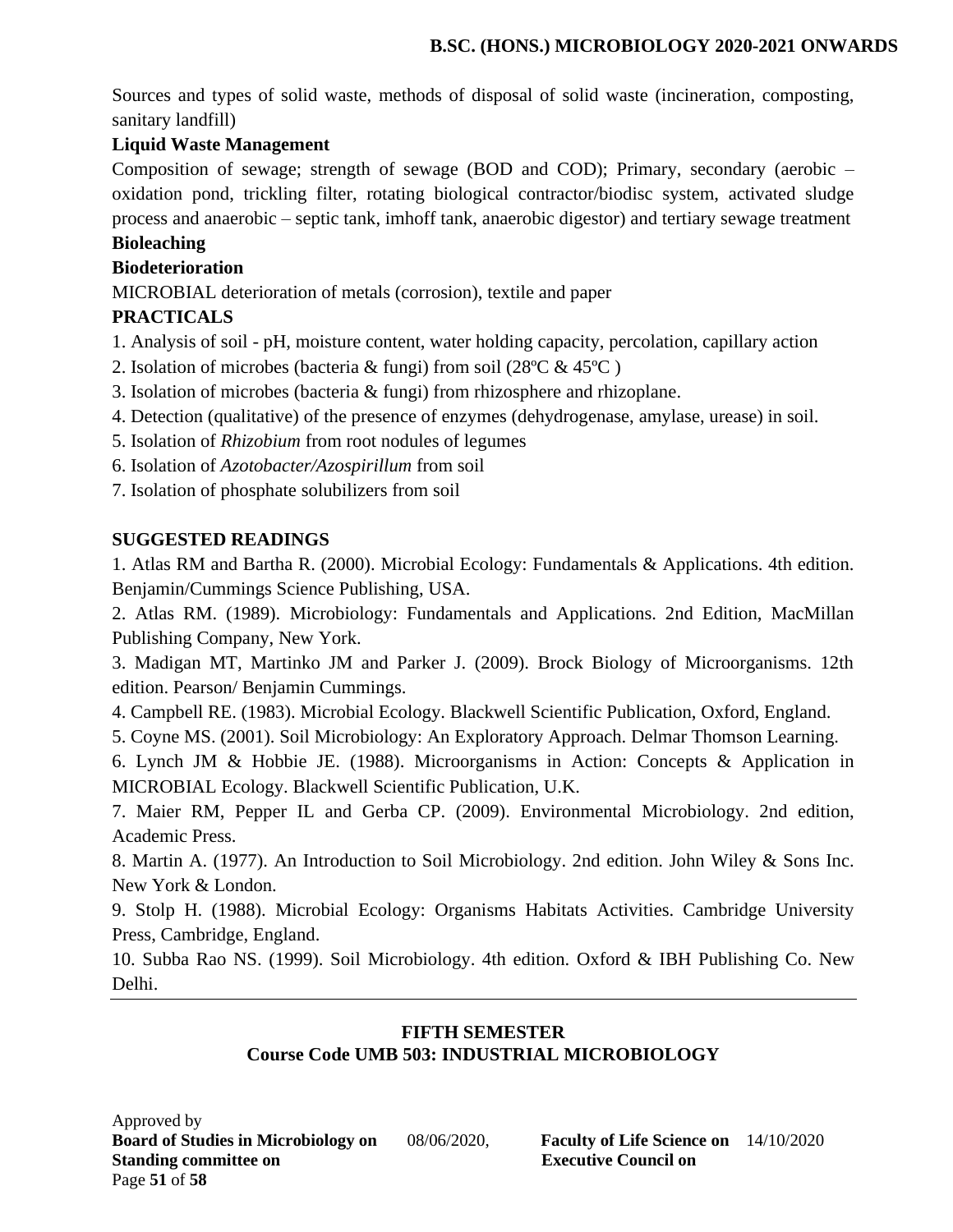**Course Objectives**: The major objective of this course is to acquaint students with the various aspects of industrial microbiology, different types of fermentation processes, fermenters designs and operations Students will become familiar with mass scale culturing of microorganisms for industrial production of various biomolecules and /metabolites of industrial interest and different recovery methods in detail. Students will also learn about immobilization of enzymes and their applications.

**Course Learning Outcomes**: Upon successful completion of the course the student:

Will understand the development and importance of industrial microbiology and will be conversant with different types of fermentation processes in liquid media as well as solid state substrates media.

- Will learn about the design, operation and uses of different types of fermenters of laboratory, pilot and industrial scale.
- Will gain insight into the techniques of isolation, screening, preservation and maintenance of industrially important microbial strains and different types of media used in fermentation processes.
- Will be acquainted with principles of techniques used for the extraction and purification of industrial products produced using microbial fermentation processes.
- Will have gained in-depth knowledge of the principles of microbial production and recovery of industrial products at large scale.
- Will have an understanding of the methods of enzyme immobilization, its advantages, drawbacks and its applications in the industry

#### **COURSE CONTENTS**

#### **UNIT I**

#### **Introduction to industrial Microbiology**

Brief history and developments in industrial Microbiology

#### **Fermentation processes**

Definition- Fermentation, respiration, oxidation, prototroph and auxotroph.

Fermenter – types & operation of Bioreactors, physico-chemical standards used in bioreactors, limitations of bioreactors, stages of fermentation processes, Solid substrate fermentation, Fermenters (Stirred tank, bubble columns, airlift). Submerged fermentation, advantages & disadvantages of solid substrate & liquid fermentations.

#### **UNIT II**

Control parameters, industrially important strains, media ingredients

#### **Measurement and control of fermentation parameters**

Control and monitoring of different parameters in a bioreactor; pH, temperature, dissolved oxygen, foaming and aeration

#### **UNIT III**

#### **Isolation of industrially important MICROBIAL strains**

Primary and secondary screening, strain development, preservation and maintenance of industrial strains and strain improvement by mutation of gene transfer.

#### **Media and ingredients for industrial fermentations**

Approved by **Board of Studies in Microbiology on** 08/06/2020, **Faculty of Life Science on** 14/10/2020 **Standing committee on Executive Council on Algebra** Page **52** of **58**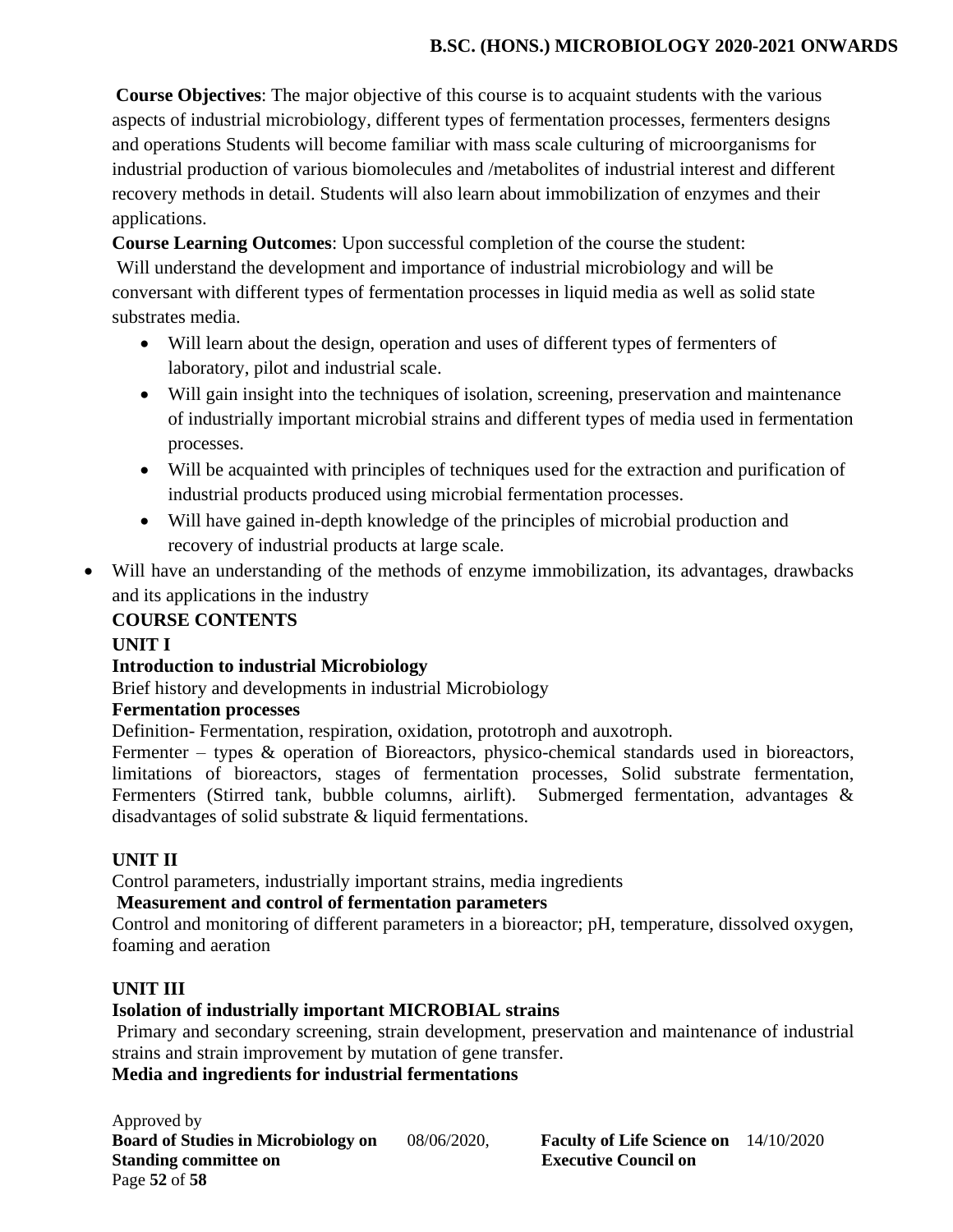Crude and synthetic media; molasses, corn-steep liquor, sulphite waste liquor, whey and yeast extract.

### **UNIT IV**

#### **Down-stream Processing**

extraction, separation, concentration, recovery & purification, operations (organic acids, alcohol, enzymes and vitamins).

**Up-stream and Down-stream processing**- Industrial production of organic acids- Acetic Acid, Citric acid and lactic acid; alcohol- ethyl alcohol, wine and beer enzymes- α-amylase, protease; antibiotics- penicillin, tetracycline and vitamins- vitamin B12; bioinsecticides (Bt) and Steroid transformations with reference to easily available raw materials.

#### **UNIT V**

#### **Enzyme immobilization**

Methods of immobilization, advantages and applications of immobilization, large scale applications of immobilized enzymes (glucose isomerase and penicillin acylase).

# **PRACTICALS**

1. MICROBIAL fermentations for the production and estimation (qualitative and quantitative) of:

- (a) Enzyme: Amylase
- (b) Amino acid: Glutamic acid
- (c) Organic acid: Citric acid
- (d) Alcohol: Ethanol
- (e) Antibiotic: Penicillin

2. A visit to any educational institute/industry to see an industrial fermenter, and other downstream processing operations.

#### **SUGGESTED READINGS**

1. Casida LE. (1991). Industrial Microbiology. 1st edition. Wiley Eastern Limited.

2. Crueger W and Crueger A. (2000). Biotechnology: A textbook of Industrial Microbiology. 2nd edition. Panima Publishing Co. New Delhi.

3. Patel AH. (1996). Industrial Microbiology. 1st edition, Macmillan India Limited.

4. Stanbury PF, Whitaker A and Hall SJ. (2006). Principles of Fermentation Technology. 2nd edition, Elsevier Science Ltd.

#### **FIFTH SEMESTER**

# **Course Code UMBE 501: GENETICS AND GENOMICS II**

**Course Objective**- This course aims to provide an insight and understanding on how connection between genes and genomes play a role in genetics and developmental biology.

#### **Course Learning Outcomes**:- Student will

- Conceptualize the mechanism of developmental biology and embryonic development of different model organism.
- Analyze and interpret biological and evolutionary problems in terms of genetics and genomics concepts.
- Knowledge of key processes involved in inheritance and expression of gene.

Approved by **Board of Studies in Microbiology on** 08/06/2020, **Faculty of Life Science on** 14/10/2020 **Standing committee on Executive Council on Algebra** Page **53** of **58**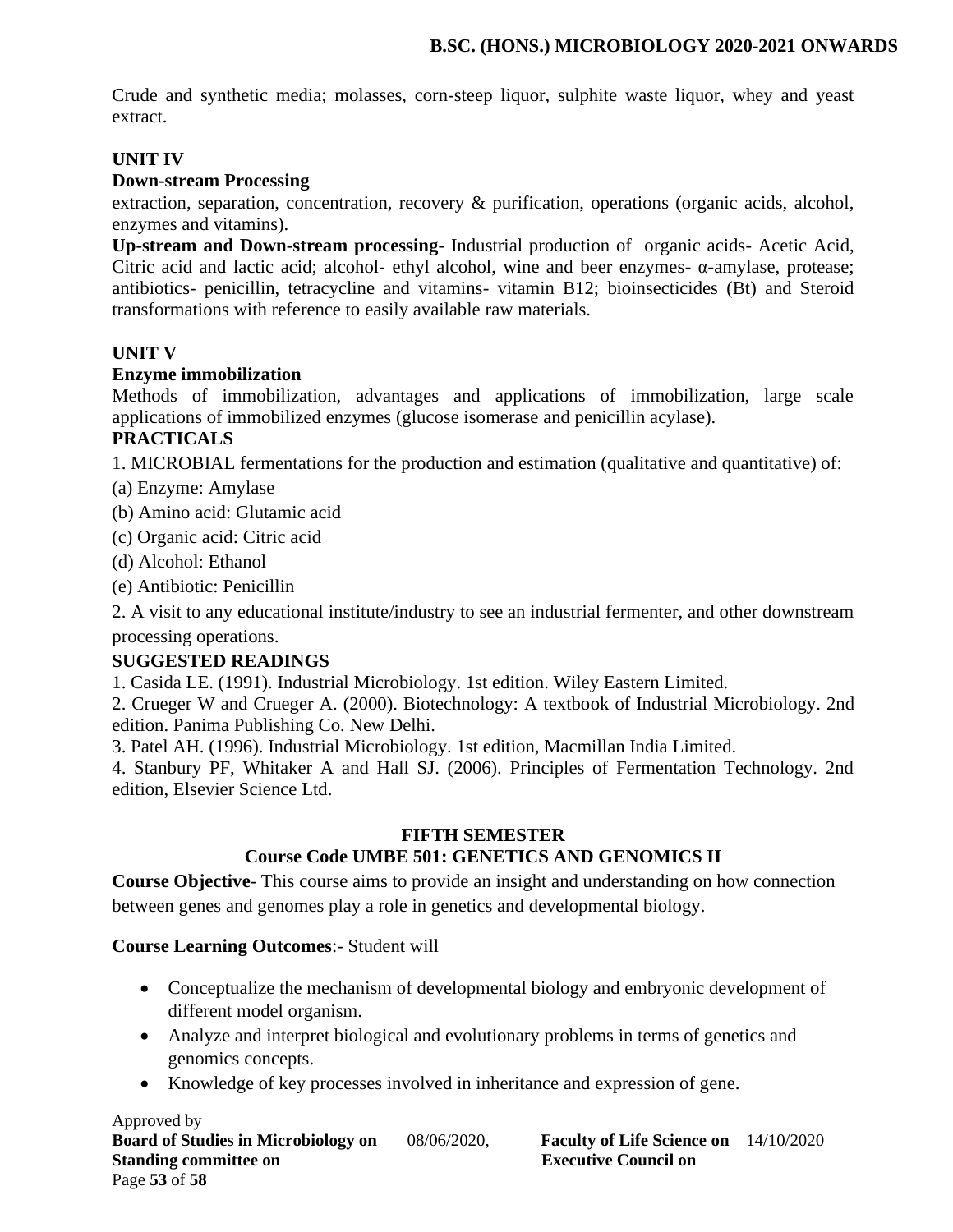• Understand different biological database that provide information about protein and nucleic acid.

## **COURSE CONTENTS**

# **UNIT I.**

# **Genetic Analysis and Mapping in Bacteria and Bacteriophages**

Conjugation; Transformation; Transduction, Recombination.

#### **Genome Dynamics-Transposable genetic elements, Eukaryotic Viruses**

Prokaryotic transposable elements- IS elements, Composite transposons, Tn-3 elements; Eukaryotic transposable elements- Ac-Ds system in maize and P elements in Drosophila; Uses of transposons; Eukaryotic Viruses.

#### **UNIT II**

#### **Developmental Genetics and Model System**

Study of model systems in developmental genetics- *Drosophila melanogaster Sachharomyces cerevisiae, Caenorhabditis elegans, Arabidopsis thaliana,* and *Xenopus laevis.*

#### **UNIT III**

#### **Genomics, Bioinformatics and Proteomics**

Genomes of bacteria, Drosophila and Humans; Human genome project; Evolution and Comparative Genomics. Introduction to Bioinformatics, Gene and protein databases; Sequence similarity and alignment; Gene feature identification. Gene Annotation and analysis of transcription and translation; Post-translational analysis- Protein interaction.

#### **UNIT IV**

#### **Genomic Analysis- Dissection of Gene Function**

Genetic analysis using mutations, forward genetics, genomics, reverse genetics, RNAi, functional genomics and system biology. Genetics of cancer, Oncogenes, Tumor suppressor genes, Mutator genes.

#### **UNIT V**

#### **Population Genetics**

Allele frequencies, Genotype frequencies, Hardy-Weinberg Law, role of natural selection, mutation, genetic drift.

#### **Evolutionary Genetics**

Genetic variation and Speciation. Genetic variation in natural population. Changes in the genetic structure of the populations

#### **PRACTICALS**

1. Genomic DNA isolation from E.coli (without plasmid).

2. Restriction enzyme digestion of genomic DNA from E.coli.

3. Isolation of plasmid DNA and genomic DNA together from E.coli. and restriction enzyme digestion.

4. Restriction enzyme digestion (EcoRI) of genomic and plasmid DNA (obtained from Expt.3).

Approved by **Board of Studies in Microbiology on** 08/06/2020, **Faculty of Life Science on** 14/10/2020 **Standing committee on Executive Council on Algebra 2.5 Algebra 2.5 Algebra 2.5 Algebra 2.6 Algebra 2.6 Algebra 2.6 Algebra 2.6 Algebra 2.6 Algebra 2.6 Algebra 2.6 Algebra 2.6 Algebra 2.6 Algebra 2.6 Algebra 2.6 Algebra 2.** Page **54** of **58**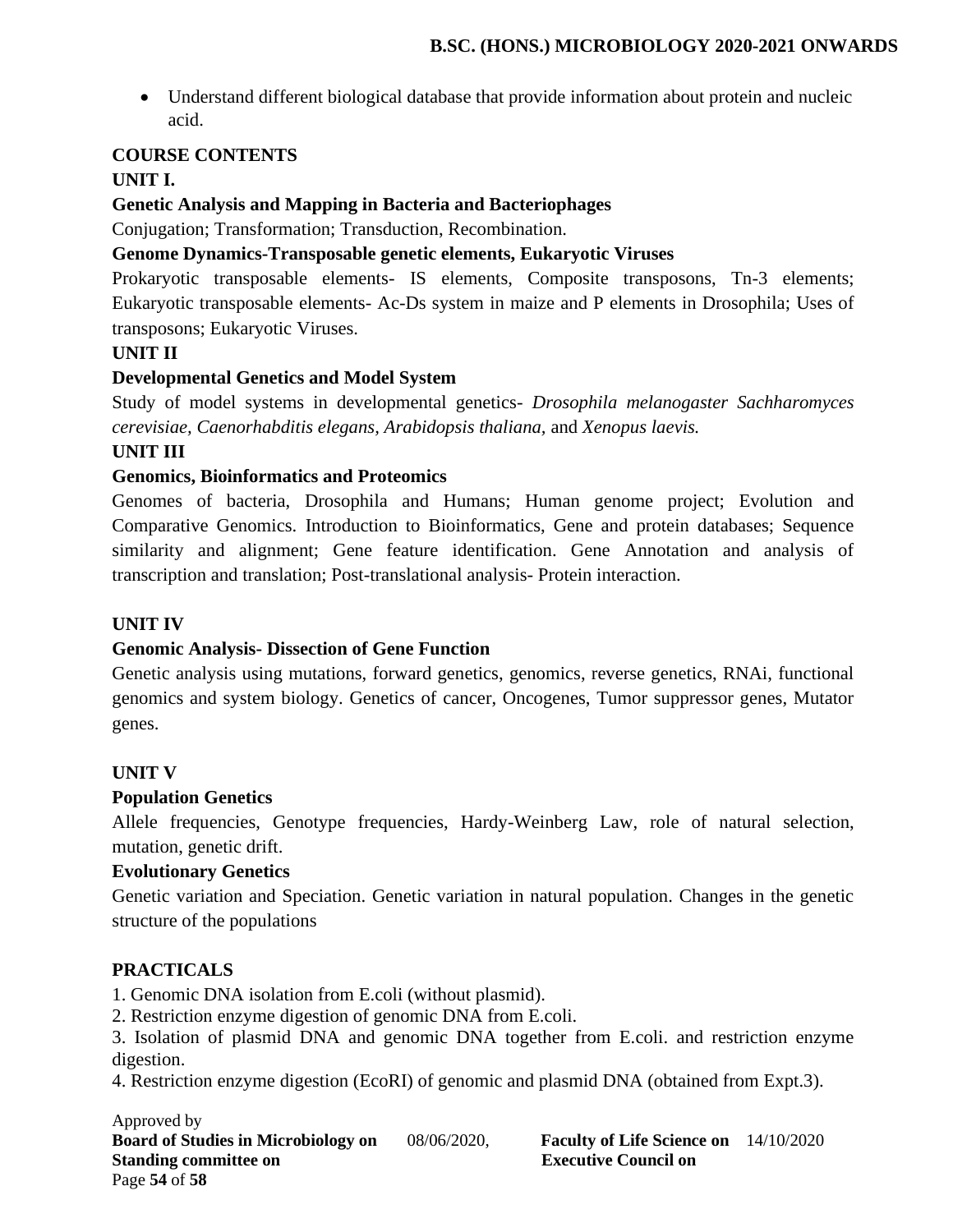5. Estimation of size of a DNA fragment after electrophoresis using DNA markers.

6. Construction of Restriction digestion maps from data provided.

7. Demonstration of DNA fingerprinting.

#### **SUGGESTED READINGS**

1. Gardner, E.J., Simmons, M.J., Snustad, D.P. (2006). Principles of Genetics. VIII Edition John Wiley & Sons.

2. Snustad, D.P., Simmons, M.J. (2009). Principles of Genetics. V Edition. John Wiley and Sons Inc.

3. Klug, W.S., Cummings, M.R., Spencer, C.A. (2009). Concepts of Genetics. IX Edition. Benjamin Cummings.

4. Russell, P. J. (2009). iGenetics- A Molecular Approach. III Edition. Benjamin Cummings.

5. Glick, B.R., Pasternak, J.J. (2003). Molecular Biotechnology- Principles and Applications of recombinant DNA. ASM Press, Washington.

6. Pevsner, J. (2009). Bioinformatics and Functional Genomics. II Edition. John Wiley & Sons.

7. Griffiths, A.J.F., Wessler, S.R., Lewontin, R.C. and Carroll, S.B. IX Edition. Introduction to Genetic Analysis.

8. Ghosh, Z. and Mallick,V. (2008). Bioinformatics-Principles and Applications. Oxford Univ. Press

# **FIFTH SEMESTER Course Code UMBE 502: PLANT PATHOLOGY**

**Course Objectives:** The main objective of this course is to provide in-depth knowledge of plant diseases, the causes, symptoms, and the biochemical and genetical aspects of host-pathogen interactions. The student will become conversant with various means by which plants can defend themselves and plant diseases can be controlled or prevented. This will enable the student to initiate studies in search of novel and ecofriendly means of disease control which would improve the quality and quantity of crops.

**Course Learning Outcomes:** Upon successful completion of the course, the student

- Student will know about concept of disease, causal agents of plant diseases, identification methods and management of crop diseases.
- Student will know importance of sign and symptoms for detection of pathogens and disease, integrated methods of disease management, use of biological and chemicals in disease management.
- Students will know various laboratory methods of detection of plant pathogens and evaluation of biological and chemical agents against plant pathogens.
- Student will know plant viruses, important viral diseases of crops, sign and symptoms and management of viral diseases.
- Students will know biological method of plant growth, disease control and conventional and industrial production of bio control agents.
- Students will know principles and utilization of integrated pest management of field crop..

#### **COURSE CONTENTS:**

#### **UNIT I**

#### **Introduction and History of plant pathology**

Approved by **Board of Studies in Microbiology on** 08/06/2020, **Faculty of Life Science on** 14/10/2020 **Standing committee on Executive Council on Algebra** Page **55** of **58**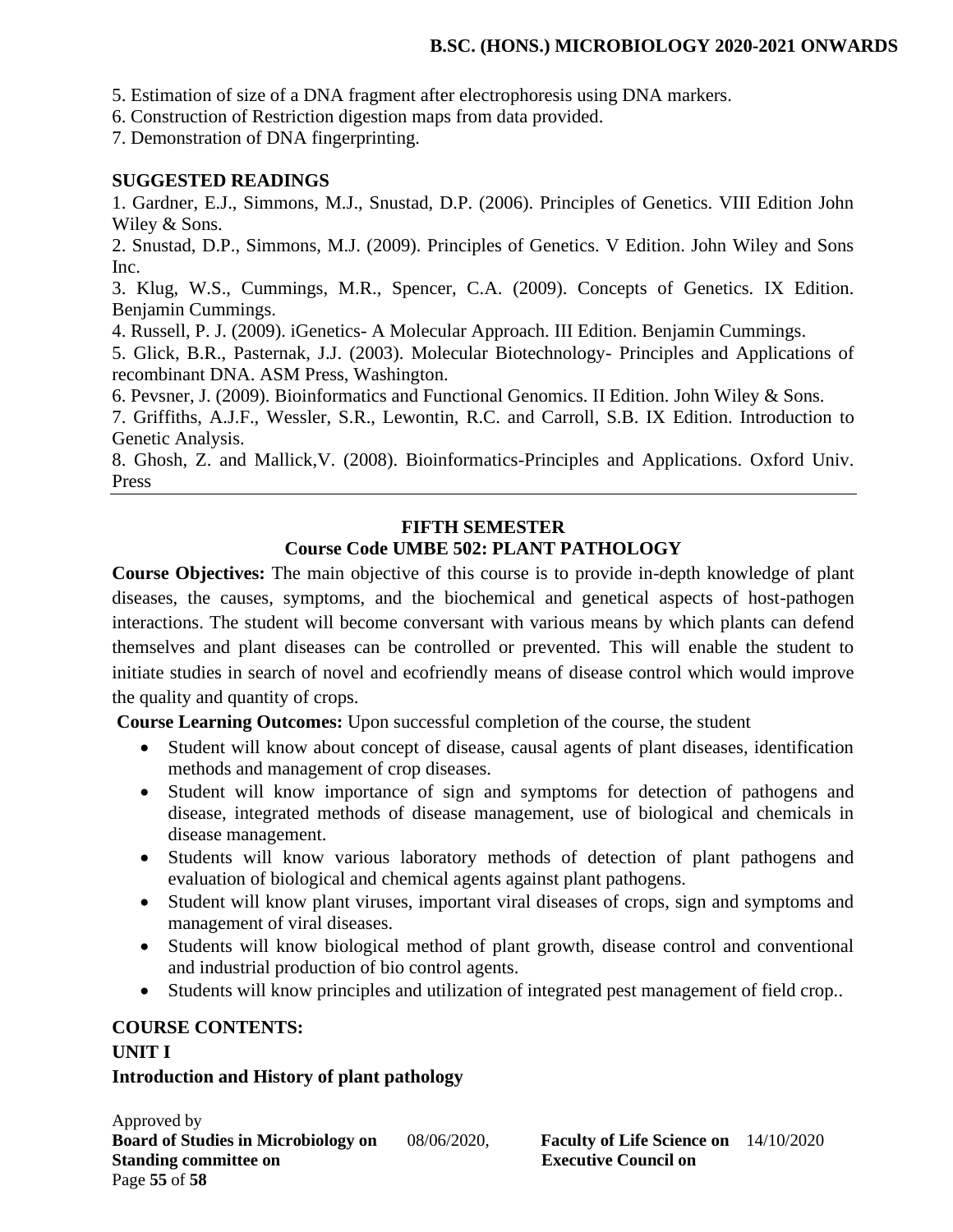Concept of plant disease- definitions of disease, disease cycle & pathogenicity, symptoms associated with microbial plant diseases, types of plant pathogens, economic losses and social impact of plant diseases. Significant landmarks in the field of plant pathology- Contributions of Anton De Bary, Millardet, Burrill, E. Smith, Adolph Mayer, Ivanowski, Diener, Stakman, H.H. Flor, Van Der Plank, molecular Koch's postulates. Contributions of eminent Indian plant pathologists.

# **UNIT II**

### **Stages in development of a disease**

Infection, invasion, colonization, dissemination of pathogens and perennation.

Plant disease epidemiology

Concepts of monocyclic, polycyclic and polyetic diseases, disease triangle & disease pyramid, forecasting of plant diseases and its relevance in Indian context.

# **UNIT III**

# **Host Pathogen Interaction**

# **A. MICROBIAL Pathogenicity**

Virulence factors of pathogens: enzymes, toxins (host specific and non specific) growth regulators, virulence factors in viruses (replicase, coat protein, silencing suppressors) in disease development. Effects of pathogens on host physiological processes (photosynthesis, respiration, cell membrane permeability, translocation of water and nutrients, plant growth and reproduction).

#### **B. Genetics of Plant Diseases**

Concept of resistance (R) gene and avirulence (avr) gene; gene for gene hypothesis, types of plant resistance: true resistance– horizontal & vertical, apparent resistance.

#### **C. Defense Mechanisms in Plants**

Concepts of constitutive defense mechanisms in plants, inducible structural defenses (histologicalcork layer, abscission layer, tyloses, gums), inducible biochemical defenses [hypersensitive response (HR), systemic acquired resistance (SAR), phytoalexins, pathogenesis related (PR) proteins, plantibodies, phenolics, quinones, oxidative bursts].

#### **UNIT IV Control of Plant Diseases**

**Principles & practices** involved in the management of plant diseases by different methods, viz. **regulatory** - quarantine, crop certification, avoidance of pathogen, use of pathogen free propagative material

**cultural** - host eradication, crop rotation, sanitation, polyethylene traps and mulches

**chemical** - protectants and systemic fungicides, antibiotics, resistance of pathogens to chemicals**. biological** - suppressive soils, antagonistic microbes-bacteria and fungi, trap plants genetic engineering of disease resistant plants- with plant derived genes and pathogen derived genes

# **UNIT V**

Specific Plant diseases (Agrios, Singh)

Study of some important plant diseases giving emphasis on its etiological agent, symptoms, epidemiology and control

A. Important diseases caused by fungi (9 periods)

❖ White rust of crucifers - *Albugo candida*

Approved by **Board of Studies in Microbiology on** 08/06/2020, **Faculty of Life Science on** 14/10/2020 **Standing committee on Executive Council on Algebra 2.5 Algebra 2.5 Algebra 2.5 Algebra 2.6 Algebra 2.6 Algebra 2.6 Algebra 2.6 Algebra 2.6 Algebra 2.6 Algebra 2.6 Algebra 2.6 Algebra 2.6 Algebra 2.6 Algebra 2.6 Algebra 2.** Page **56** of **58**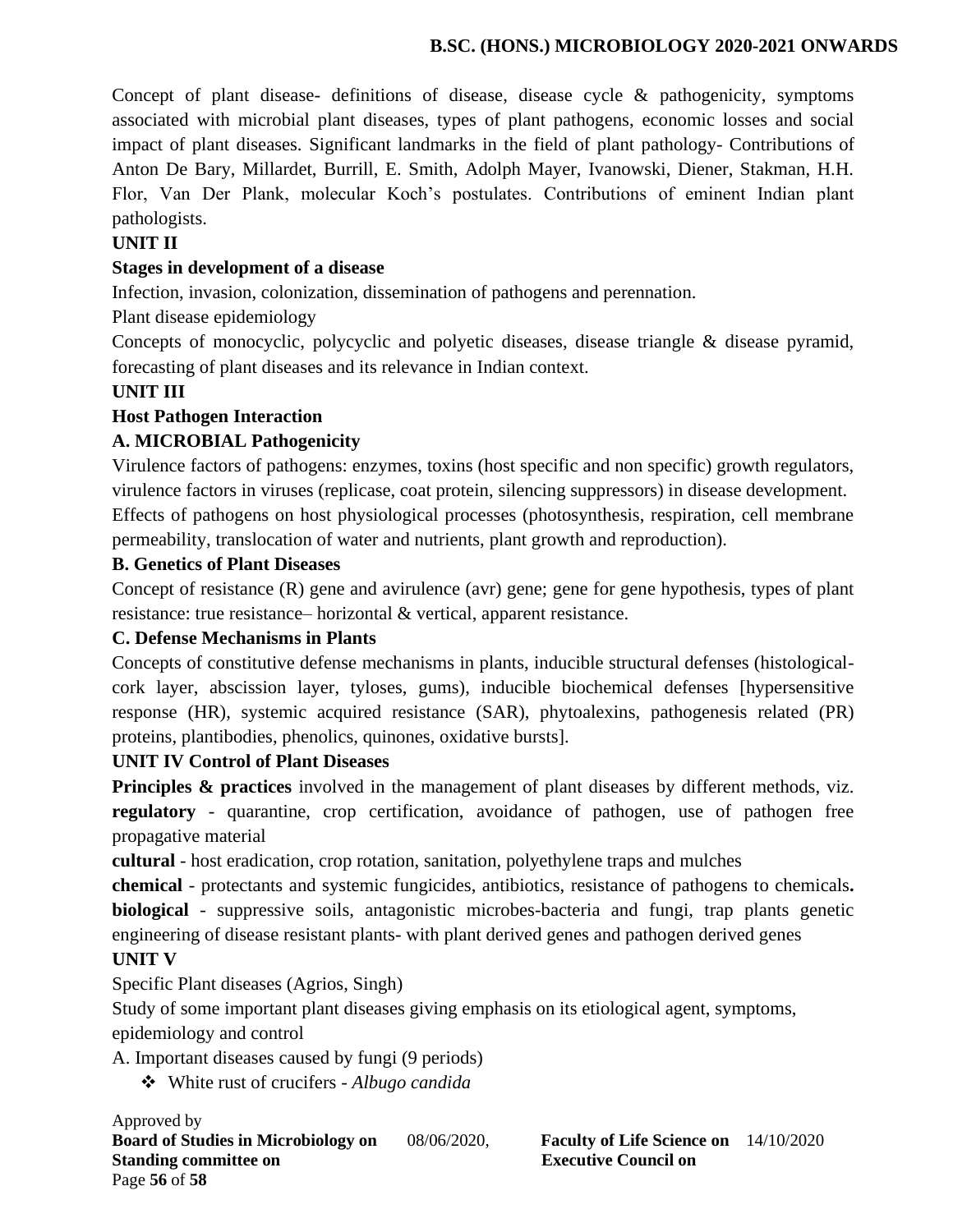- ❖ Downy mildew of onion *Peronospora destructor*
- ❖ Late blight of potato *Phytophthora infestans*
- ❖ Powdery mildew of wheat *Erysiphe graminis*
- ❖ Ergot of rye *Claviceps purpurea*
- ❖ Black stem rust of wheat *Puccinia graminis tritici*
- ❖ Loose smut of wheat *Ustilago nuda*
- B. Important diseases caused by phytopathogenic bacteria (3 periods)

Angular leaf spot of cotton, bacterial leaf blight of rice, crown galls, bacterial cankers of citrus

C. Important diseases caused by phytoplasmas (1 period)

Aster yellow, citrus stubborn

D. Important diseases caused by viruses (2 periods)

Papaya ring spot, tomato yellow leaf curl, banana bunchy top, rice tungro

E. Important diseases caused by viroids (1 period)

Potato spindle tuber, coconut cadang cadang

# **PRACTICALS**

1. Demonstration of Koch's postulates in fungal, bacterial and viral plant pathogens.

2. Study of important diseases of crop plants by cutting sections of infected plant material - *Albugo, Puccinia, Ustilago, Fusarium, Colletotrichum.*

# **SUGGESTED READINGS**

1. Agrios GN. (2006). Plant Pathology. 5th edition. Academic press, San Diego,

2. Lucas JA. (1998). Plant Pathology and Plant Pathogens. 3rd edition. Blackwell Science, Oxford.

3. Mehrotra RS. (1994). Plant Pathology. Tata McGraw-Hill Limited.

4. Rangaswami G. (2005). Diseases of Crop Plants in India. 4th edition. Prentice Hall of India Pvt. Ltd., New Delhi.

5. Singh RS. (1998). Plant Diseases Management. 7th edition. Oxford & IBH, New Delhi.